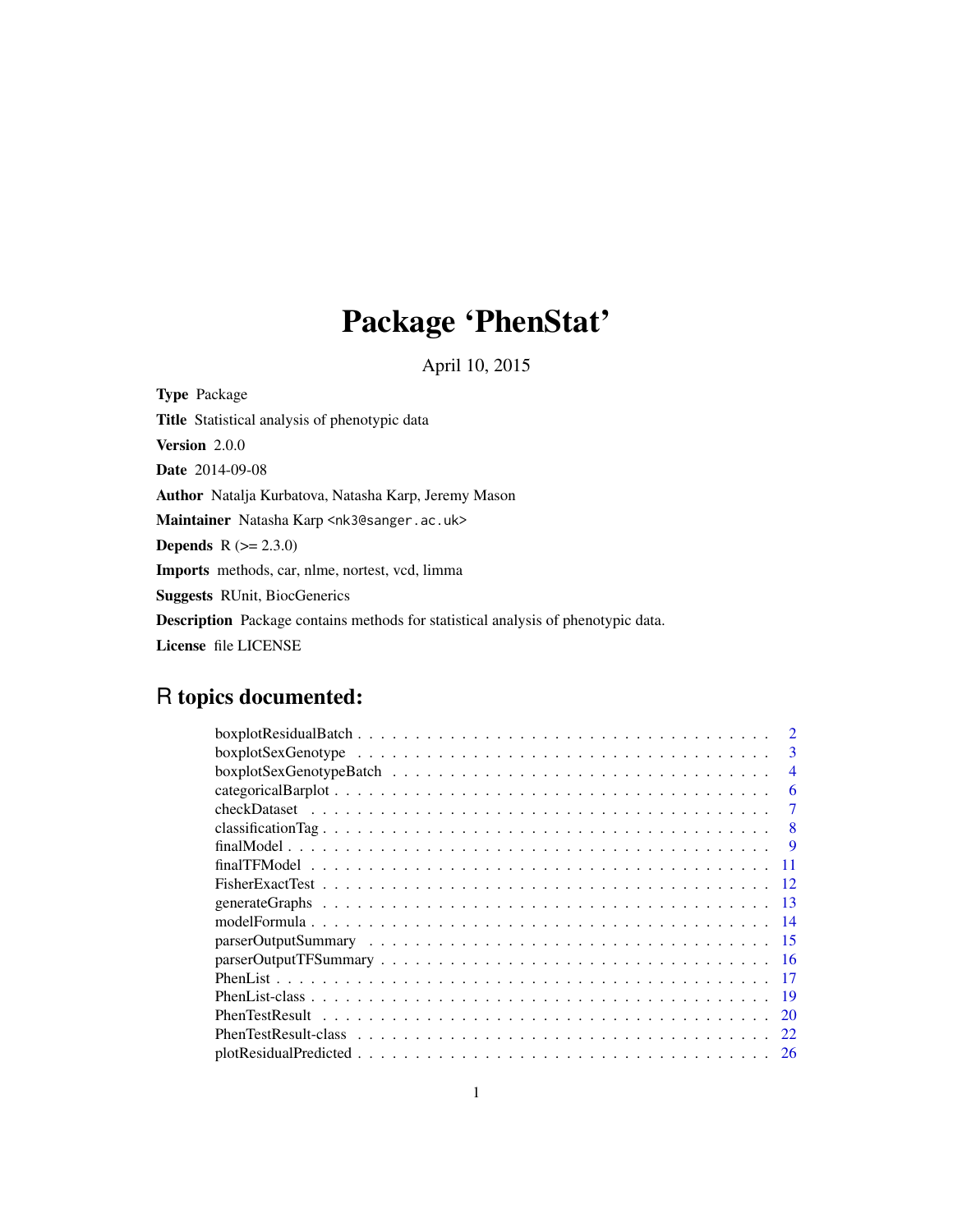## <span id="page-1-0"></span>2 boxplotResidualBatch

#### **Index** [47](#page-46-0)

boxplotResidualBatch *Method "boxplotResidualBatch"*

## Description

Graph function for the Mixed Model framework's results. Creates a box plot with residue versus batch split by genotype.

## Usage

```
boxplotResidualBatch(phenTestResult,outputMessages=TRUE)
```
## Arguments

| phenTestResult instance of the PhenTestResult class that comes from the function testDataset: |
|-----------------------------------------------------------------------------------------------|
| mandatory argument                                                                            |
| output Messages flag: "FALSE" value to suppress output messages; "TRUE" value to show output  |
| messages; default value TRUE                                                                  |

## Value

Creates a plot.

## Author(s)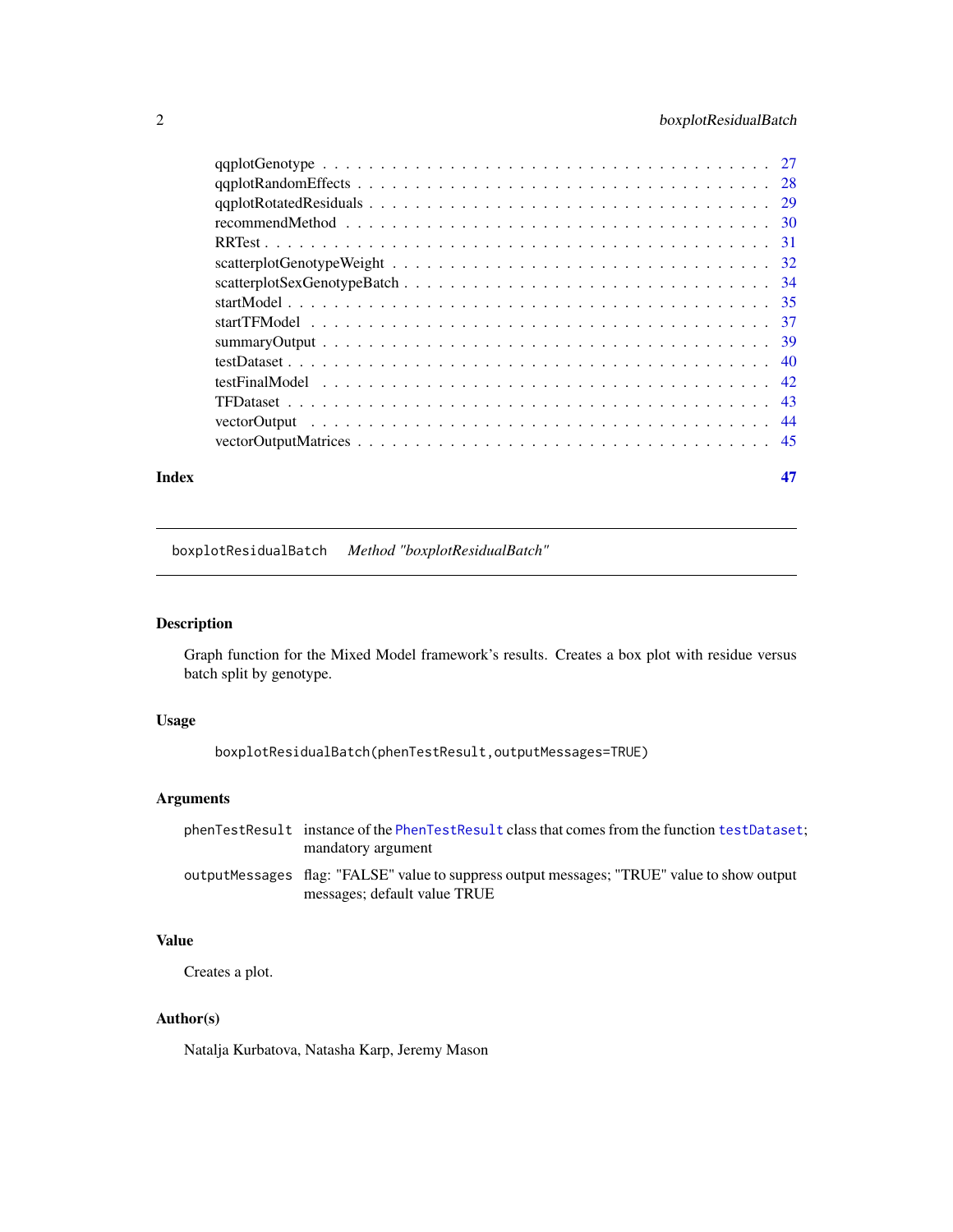## <span id="page-2-0"></span>boxplotSexGenotype 3

## References

Karp N, Melvin D, Sanger Mouse Genetics Project, Mott R (2012): Robust and Sensitive Analysis of Mouse Knockout Phenotypes. *PLoS ONE* 7(12): e52410. doi:10.1371/journal.pone.0052410

West B, Welch K, Galecki A (2007): Linear Mixed Models: A practical guide using statistical software *New York: Chapman & Hall/CRC* 353 p.

## See Also

[PhenList](#page-18-1) and [PhenTestResult](#page-21-1)

## Examples

```
file <- system.file("extdata", "test1.csv", package="PhenStat")
test <- PhenList(dataset=read.csv(file),
        testGenotype="Sparc/Sparc")
result <- testDataset(test,
        depVariable="Lean.Mass")
boxplotResidualBatch(result)
```
boxplotSexGenotype *Method "boxplotSexGenotype"*

#### Description

Graph function for the phenotypic dataset. Creates a box plot split by sex and genotype.

#### Usage

```
boxplotSexGenotype(phenList,depVariable=NULL,graphingName=NULL,
outputMessages=TRUE)
```
## Arguments

| phenList     | instance of the PhenList class; mandatory argument                                                                          |
|--------------|-----------------------------------------------------------------------------------------------------------------------------|
| depVariable  | a character string defining the dependent variable of interest; mandatory argu-<br>ment                                     |
| graphingName | a character string defining the name to be used on the graph for the dependent<br>variable; mandatory argument              |
|              | outputMessages flag: "FALSE" value to suppress output messages; "TRUE" value to show output<br>messages; default value TRUE |

## Value

Creates a plot.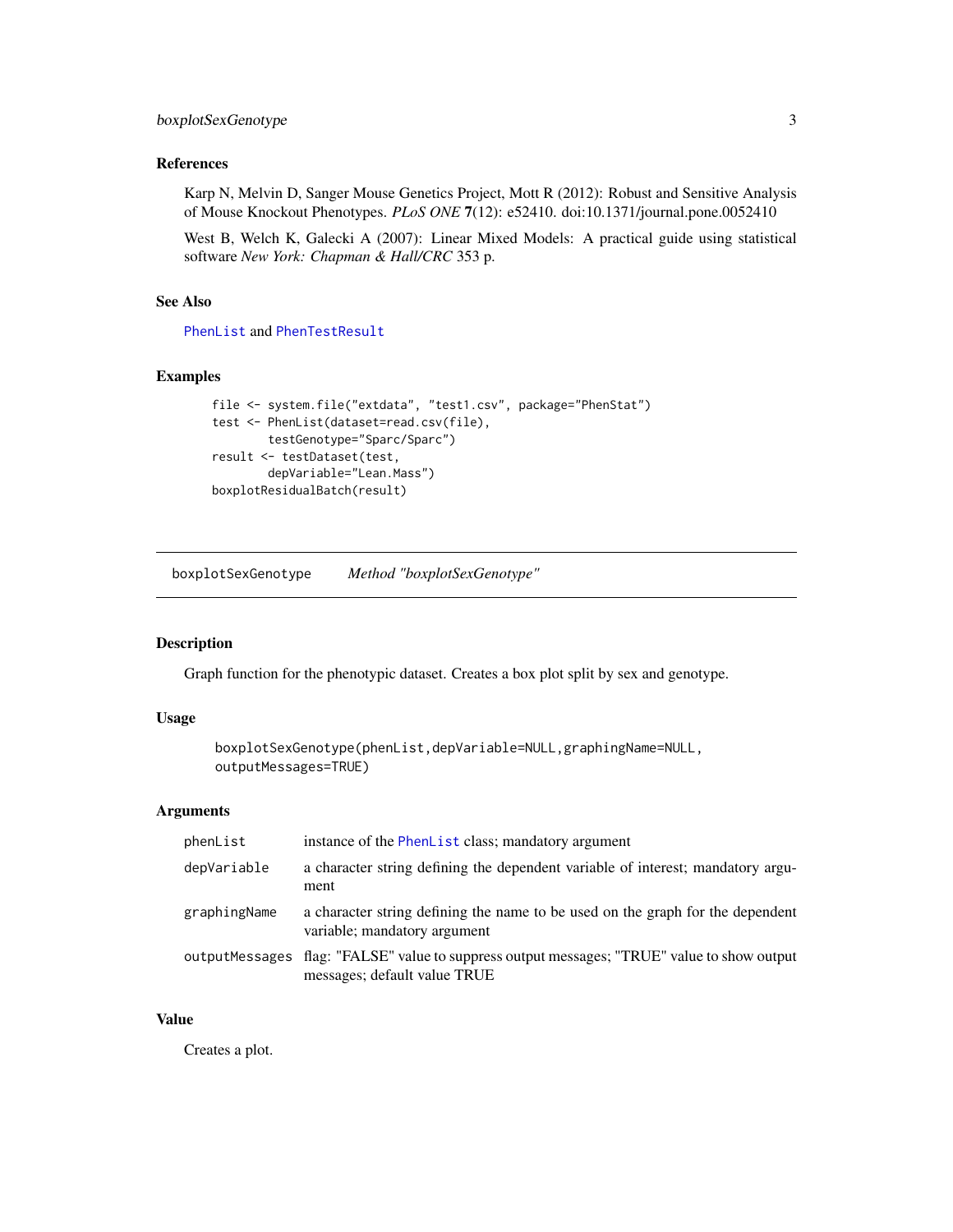#### <span id="page-3-0"></span>Author(s)

Natalja Kurbatova, Natasha Karp, Jeremy Mason

#### **References**

Karp N, Melvin D, Sanger Mouse Genetics Project, Mott R (2012): Robust and Sensitive Analysis of Mouse Knockout Phenotypes. *PLoS ONE* 7(12): e52410. doi:10.1371/journal.pone.0052410

West B, Welch K, Galecki A (2007): Linear Mixed Models: A practical guide using statistical software *New York: Chapman & Hall/CRC* 353 p.

## See Also

[PhenList](#page-18-1)

## Examples

```
file <- system.file("extdata", "test1.csv", package="PhenStat")
test <- PhenList(dataset=read.csv(file),
        testGenotype="Sparc/Sparc")
# box plot for dataset with two sexes: males and females
boxplotSexGenotype(test,
        depVariable="Bone.Mineral.Content",
        graphingName="BMC")
file <- system.file("extdata", "test4.csv", package="PhenStat")
test_1sex <- PhenList(dataset=read.csv(file),
        testGenotype="Mysm1/+")
# box plot for females only dataset
boxplotSexGenotype(test_1sex,
        depVariable="Lean.Mass",
        graphingName="Lean Mass (g)")
```
boxplotSexGenotypeBatch

*Method "boxplotSexGenotypeBatch"*

#### Description

NB! Function is deprecated, please use scatterplotSexGenotypeBatch function instead. Graph function for the phenotypic dataset. Creates a box plot split by sex, genotype and batch.

Note: the batches are not ordered with time but allow assessment of how the treatment groups lie relative to the normal control variation.

#### Usage

```
boxplotSexGenotypeBatch(phenList,depVariable=NULL,graphingName=NULL,
outputMessages=TRUE)
```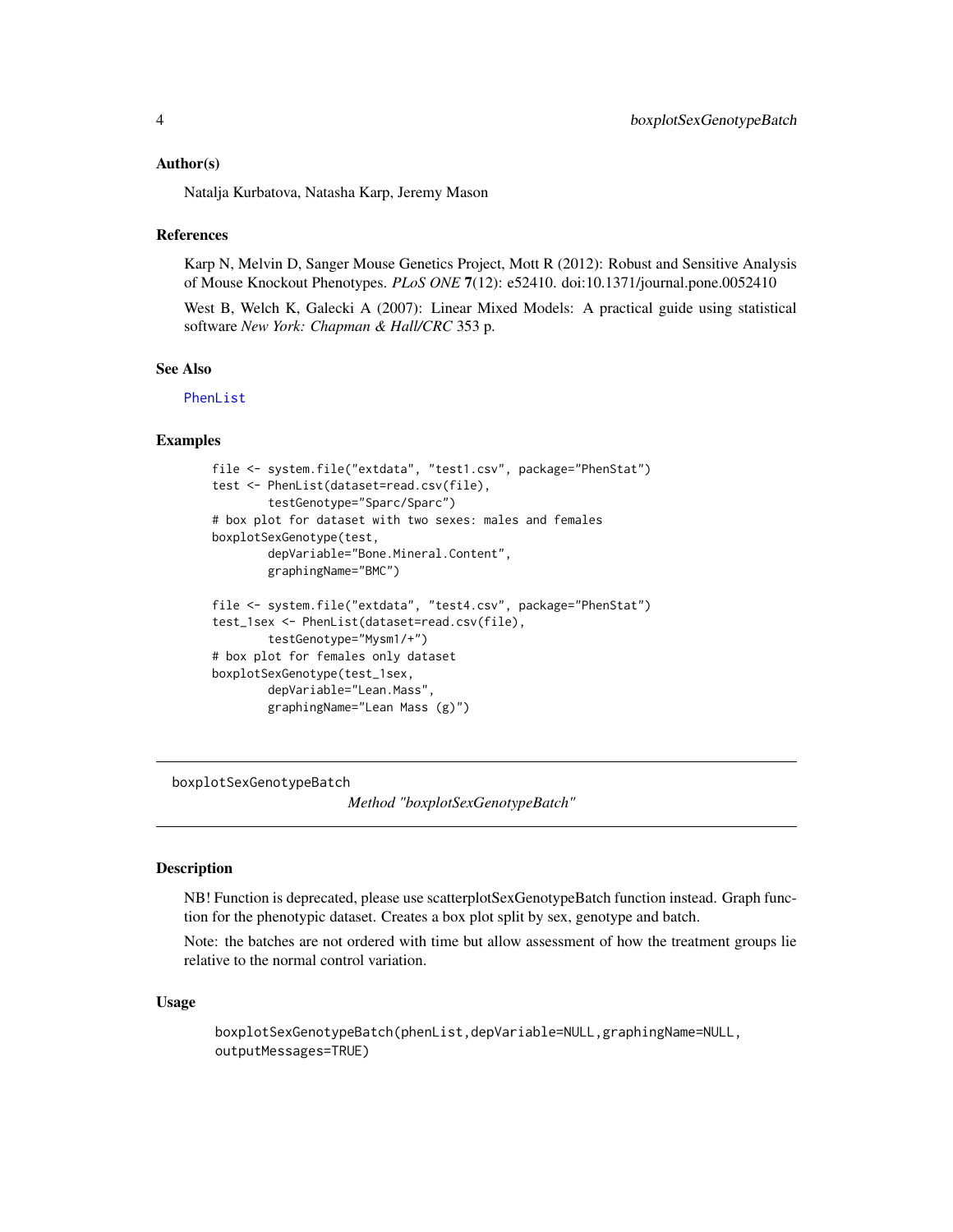## Arguments

| phenList     | instance of the PhenList class; mandatory argument                                                                          |
|--------------|-----------------------------------------------------------------------------------------------------------------------------|
| depVariable  | a character string defining the dependent variable of interest; mandatory argu-<br>ment                                     |
| graphingName | a character string defining the name to be used on the graph for the dependent<br>variable; mandatory argument              |
|              | outputMessages flag: "FALSE" value to suppress output messages; "TRUE" value to show output<br>messages; default value TRUE |

## Value

Creates a plot.

#### Author(s)

Natalja Kurbatova, Natasha Karp, Jeremy Mason

## References

Karp N, Melvin D, Sanger Mouse Genetics Project, Mott R (2012): Robust and Sensitive Analysis of Mouse Knockout Phenotypes. *PLoS ONE* 7(12): e52410. doi:10.1371/journal.pone.0052410

West B, Welch K, Galecki A (2007): Linear Mixed Models: A practical guide using statistical software *New York: Chapman & Hall/CRC* 353 p.

#### See Also

#### [PhenList](#page-18-1)

```
file <- system.file("extdata", "test1.csv", package="PhenStat")
test <- PhenList(dataset=read.csv(file),
        testGenotype="Sparc/Sparc")
# box plot for dataset with two sexes: males and females
boxplotSexGenotypeBatch(test,
        depVariable="Bone.Mineral.Content",
        graphingName="BMC" )
file <- system.file("extdata", "test4.csv", package="PhenStat")
test_1sex <- PhenList(dataset=read.csv(file),
        testGenotype="Mysm1/+")
# box plot for females only dataset
boxplotSexGenotypeBatch(test_1sex,depVariable="Lean.Mass",
        graphingName="Lean Mass")
```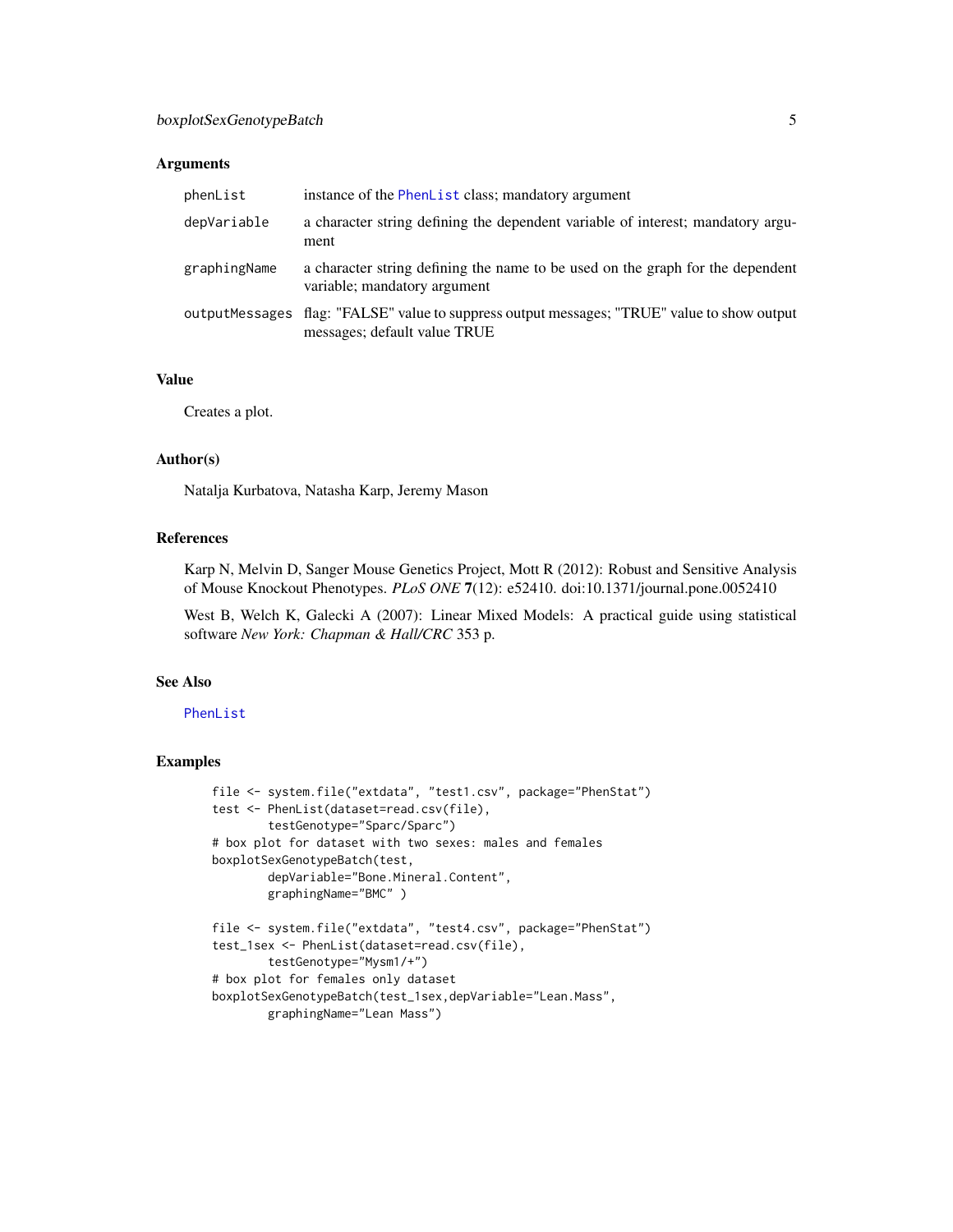<span id="page-5-0"></span>categoricalBarplot *Method "categoricalBarplot"*

## Description

Graph function for the Fisher Exact Test framework's results. Creates stacked bar plot(s) to compare proportions seen in a categorical variable between different genotypes. Graphs are created for all data and also for each sex individually.

#### Usage

```
categoricalBarplot(phenTestResult,outputMessages=TRUE)
```
#### Arguments

| phenTestResult instance of the PhenTestResult class that comes from the function testDataset;                               |
|-----------------------------------------------------------------------------------------------------------------------------|
| mandatory argument                                                                                                          |
| outputMessages flag: "FALSE" value to suppress output messages; "TRUE" value to show output<br>messages; default value TRUE |

## Value

Creates a plot.

## Author(s)

Natalja Kurbatova, Natasha Karp, Jeremy Mason

## References

Karp N, Melvin D, Sanger Mouse Genetics Project, Mott R (2012): Robust and Sensitive Analysis of Mouse Knockout Phenotypes. *PLoS ONE* 7(12): e52410. doi:10.1371/journal.pone.0052410

West B, Welch K, Galecki A (2007): Linear Mixed Models: A practical guide using statistical software *New York: Chapman & Hall/CRC* 353 p.

#### See Also

[PhenList](#page-18-1)

```
file <- system.file("extdata", "test_categorical.csv", package="PhenStat")
test <- PhenList(dataset=read.csv(file),
       testGenotype="Aff3/Aff3")
result <- testDataset(test,
       depVariable="Thoracic.Processes",
       method="FE")
categoricalBarplot(result)
```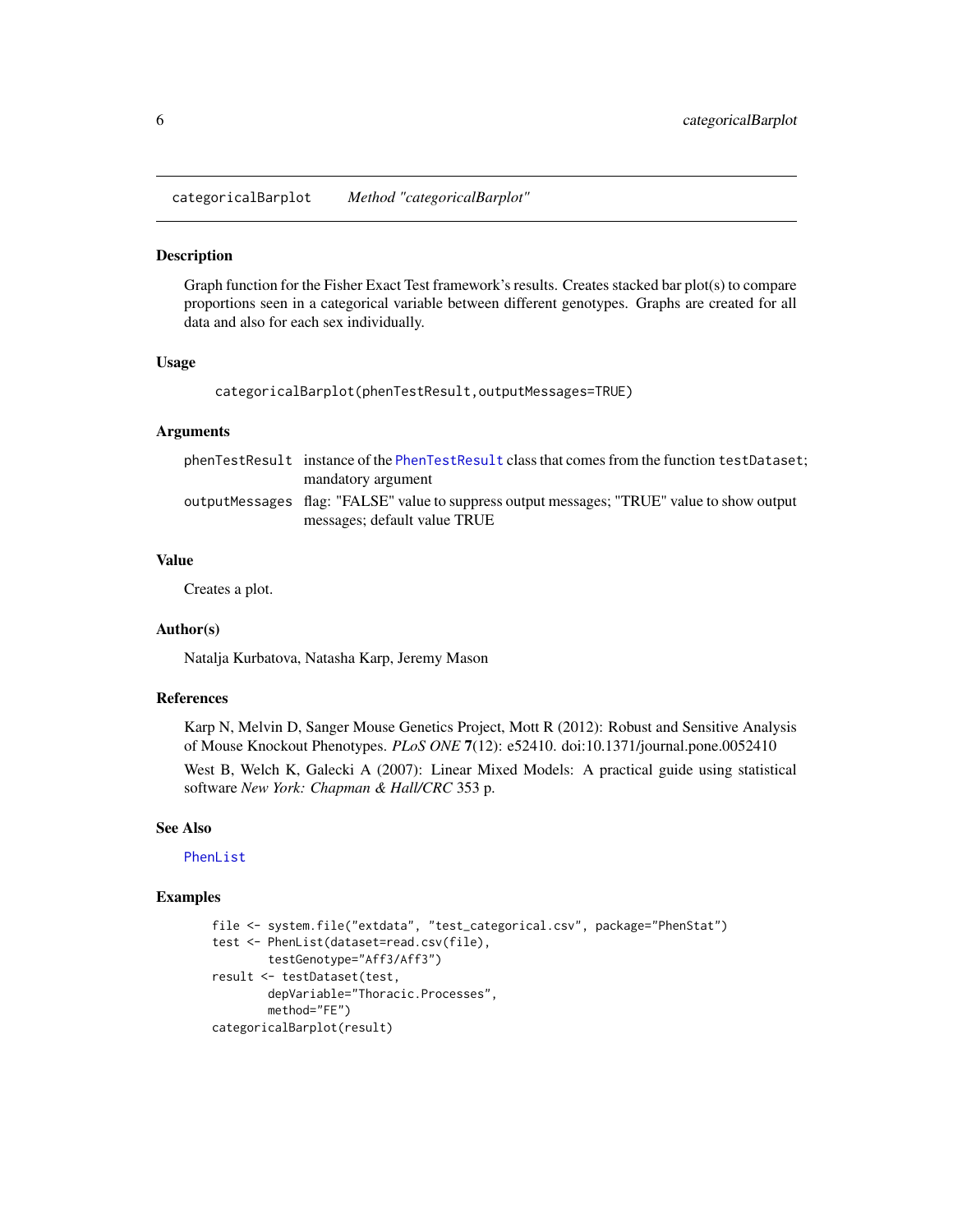<span id="page-6-1"></span><span id="page-6-0"></span>

#### Description

Checks dataset for the minimum required info:

- 1. Column names should present
- 2. Genotype column should present
- 3. Sex column should present
- 4. Two data points for each Genotype/Sex combination
- 5. Number of Genotype levels should be 2
- 6. Number of Sex levels should be 1 or 2
- 7. Sex levels have to be "Female" and/or "Male"
- 8. Records with reference genotype should be in the dataset

9. Records with test genotype should be in the dataset

Perform the following additional checks:

- presence of Weight column,
- presence of Batch column (Assay.Date).

Warning given in case of missed data indicating that you can only fit a glm or to use MM equation "withoutWeight".

Function [checkDataset](#page-6-1) is called from [PhenList](#page-16-1) function.

## Usage

```
checkDataset(dataset, testGenotype, refGenotype="+/+",
        outputMessages=TRUE, dataset.clean=TRUE)
```
#### Arguments

| dataset        | data frame created from file or from another source; mandatory argument                                                            |
|----------------|------------------------------------------------------------------------------------------------------------------------------------|
| testGenotype   | defines the test genotype to be compared to the reference genotype; mandatory<br>argument                                          |
| refGenotype    | defines the reference genotype; assigned default value is " $+/-$ "                                                                |
| outputMessages | flag: "FALSE" value to suppress output messages; "TRUE" value to show output<br>messages; assigned default value is TRUE           |
| dataset.clean  | flag: "FALSE" value for no modification of the dataset; "TRUE" value to clean<br>dataset if needed; assigned default value is TRUE |

## Value

Returns an instance of the [PhenList](#page-18-1) class.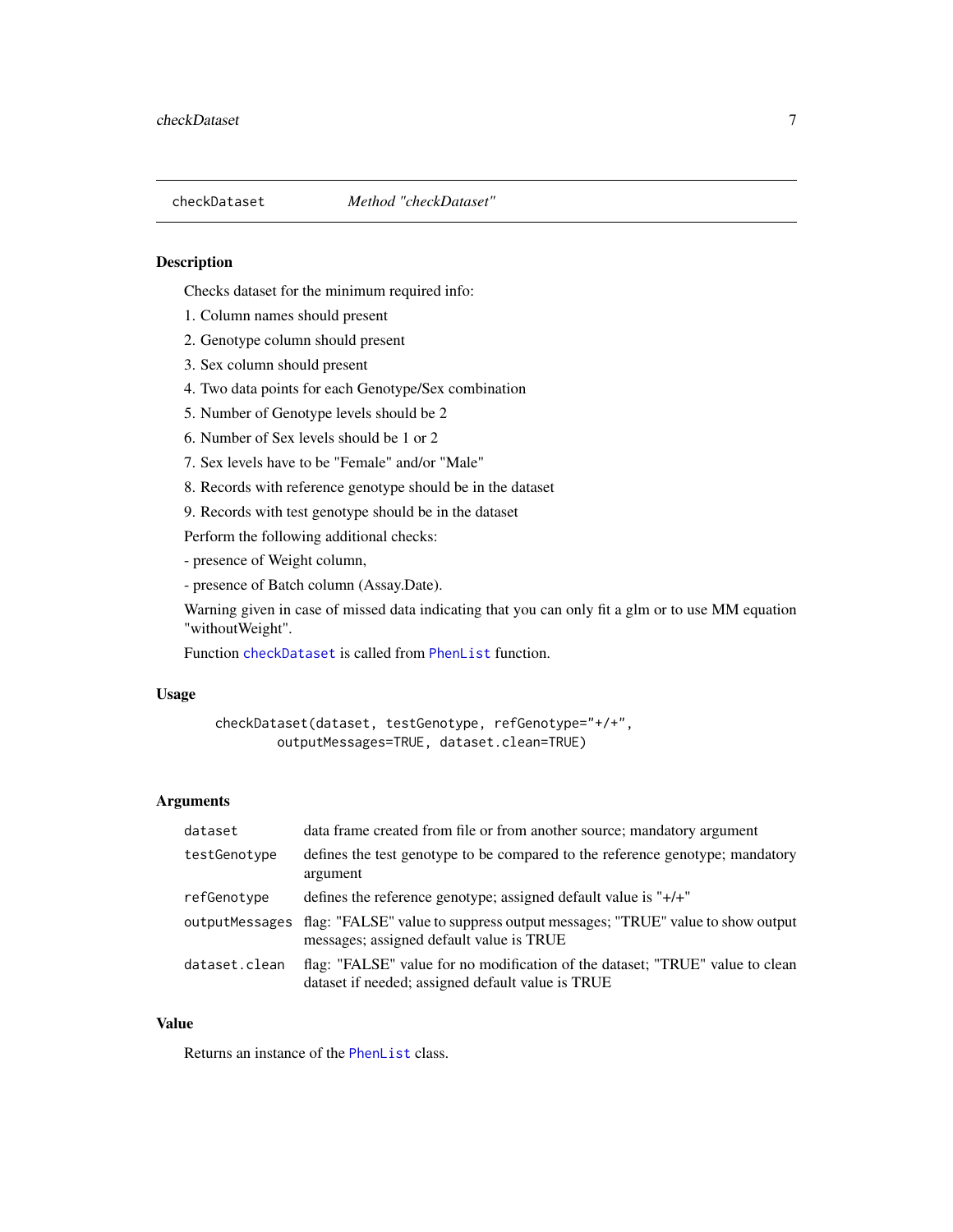#### <span id="page-7-0"></span>Author(s)

Natalja Kurbatova, Natasha Karp, Jeremy Mason

#### References

Karp N, Melvin D, Sanger Mouse Genetics Project, Mott R (2012): Robust and Sensitive Analysis of Mouse Knockout Phenotypes. *PLoS ONE* 7(12): e52410. doi:10.1371/journal.pone.0052410

West B, Welch K, Galecki A (2007): Linear Mixed Models: A practical guide using statistical software *New York: Chapman & Hall/CRC* 353 p.

#### See Also

[PhenTestResult](#page-21-1)

## Examples

```
# "checkDataset" is called internally from "PhenList" function
file <- system.file("extdata", "test1.csv", package="PhenStat")
test <- PhenList(dataset=read.csv(file),
        testGenotype="Sparc/Sparc")
```
classificationTag *Method "classificationTag"*

#### Description

Returns a classification tag to assign a sexual dimorphism assessment of the phenotypic change.

## Usage

```
classificationTag(phenTestResult, userMode = "summaryOutput",
        phenotypeThreshold = 0.01,outputMessages=TRUE)
```
## Arguments

|                    | phenTestResult instance of the PhenTestResult class that comes from the function testDataset;<br>mandatory argument                                                                                                                                                                                                                                       |
|--------------------|-----------------------------------------------------------------------------------------------------------------------------------------------------------------------------------------------------------------------------------------------------------------------------------------------------------------------------------------------------------|
| userMode           | flag: "vectorOuput" a sexual dimorphic classification is assigned with a proviso<br>of later assessing the overall statistical significance; "summaryOutput" the phe-<br>notypeThreshold is used to assess the overall statistical significance and then if<br>significant the sexual dimorphic classification determined; defaults to summa-<br>ryOutput |
| phenotypeThreshold |                                                                                                                                                                                                                                                                                                                                                           |
|                    | a numerical value defining the threshold to use in classification Tag in determin-<br>ing whether the genotype effect is classed as significant or not; default value<br>0.01                                                                                                                                                                             |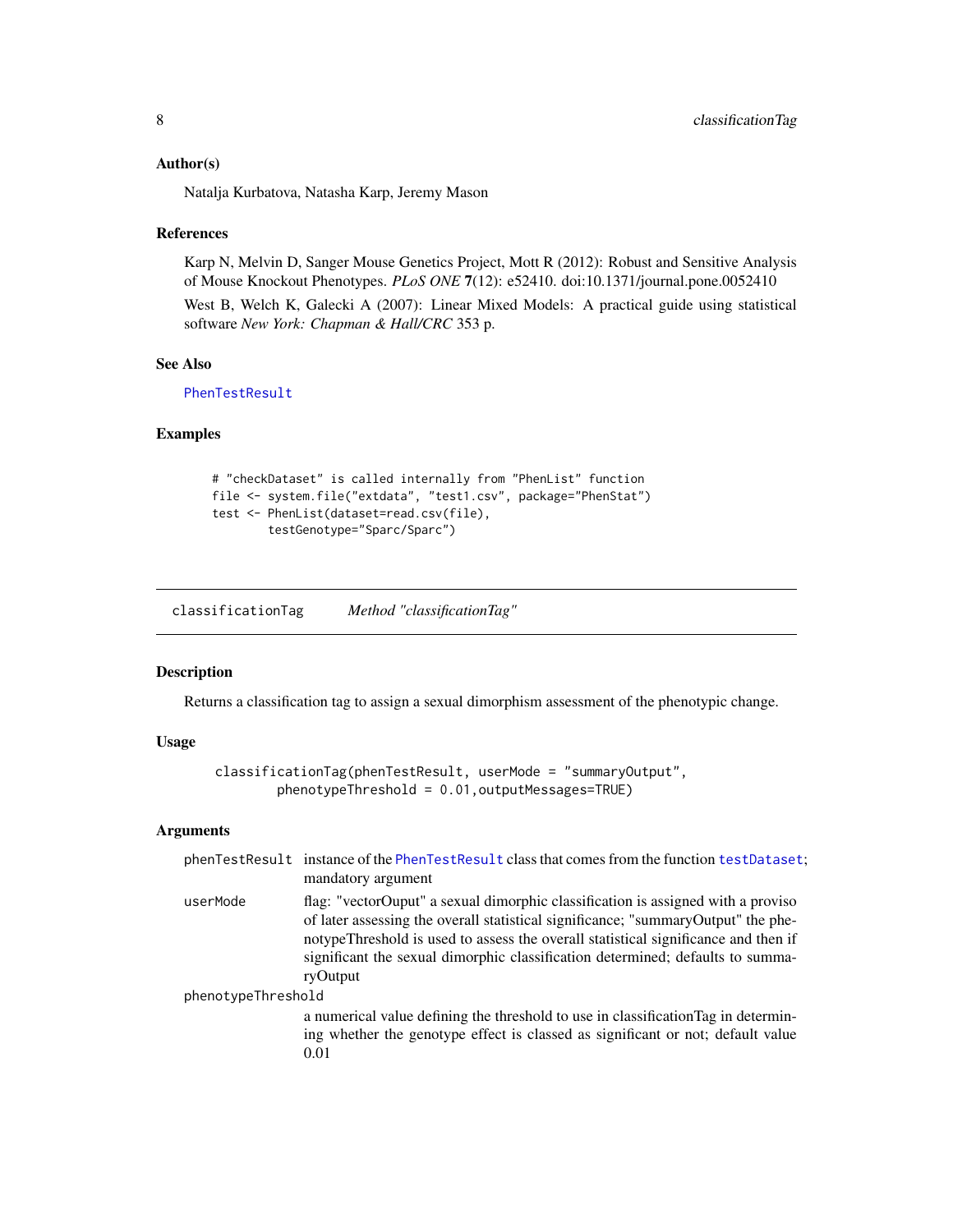#### <span id="page-8-0"></span>finalModel 9

outputMessages flag: "FALSE" value to suppress output messages; "TRUE" value to show output messages ; default value TRUE

## Value

Returns a classification tag to assign a sexual dimorphism assessment of the phenotypic change. In the case of Fisher Exact Test it is not sexual dimorphism classification, but rather the overall estimation of the signals significance across the different datasets.

## Author(s)

Natalja Kurbatova, Natasha Karp, Jeremy Mason

#### References

Karp N, Melvin D, Sanger Mouse Genetics Project, Mott R (2012): Robust and Sensitive Analysis of Mouse Knockout Phenotypes. *PLoS ONE* 7(12): e52410. doi:10.1371/journal.pone.0052410

West B, Welch K, Galecki A (2007): Linear Mixed Models: A practical guide using statistical software *New York: Chapman & Hall/CRC* 353 p.

#### See Also

## [PhenTestResult](#page-21-1)

#### Examples

```
file <- system.file("extdata", "test1.csv", package="PhenStat")
test <- PhenList(dataset=read.csv(file),
        testGenotype="Sparc/Sparc")
result <- testDataset(test,
        depVariable="Lean.Mass")
classificationTag(result,
        userMode="summaryOutput",
        phenotypeThreshold=0.001)
classificationTag(result,
        userMode="vectorOutput")
```
<span id="page-8-1"></span>finalModel *Method "finalModel"*

#### Description

This is an internal function run within MM framework. It completes the final stage of the MM framework, which builds the final model and estimates effects. As an internal function, it doesn't include extensive error testing of inputs. Please use cautiously if calling directly.

Works with [PhenTestResult](#page-21-1) object created by [startModel](#page-34-1) function. The creation of MM final model is based on the significance of different fixed effects, depVariable and equation values stored in [PhenTestResult](#page-21-1) object.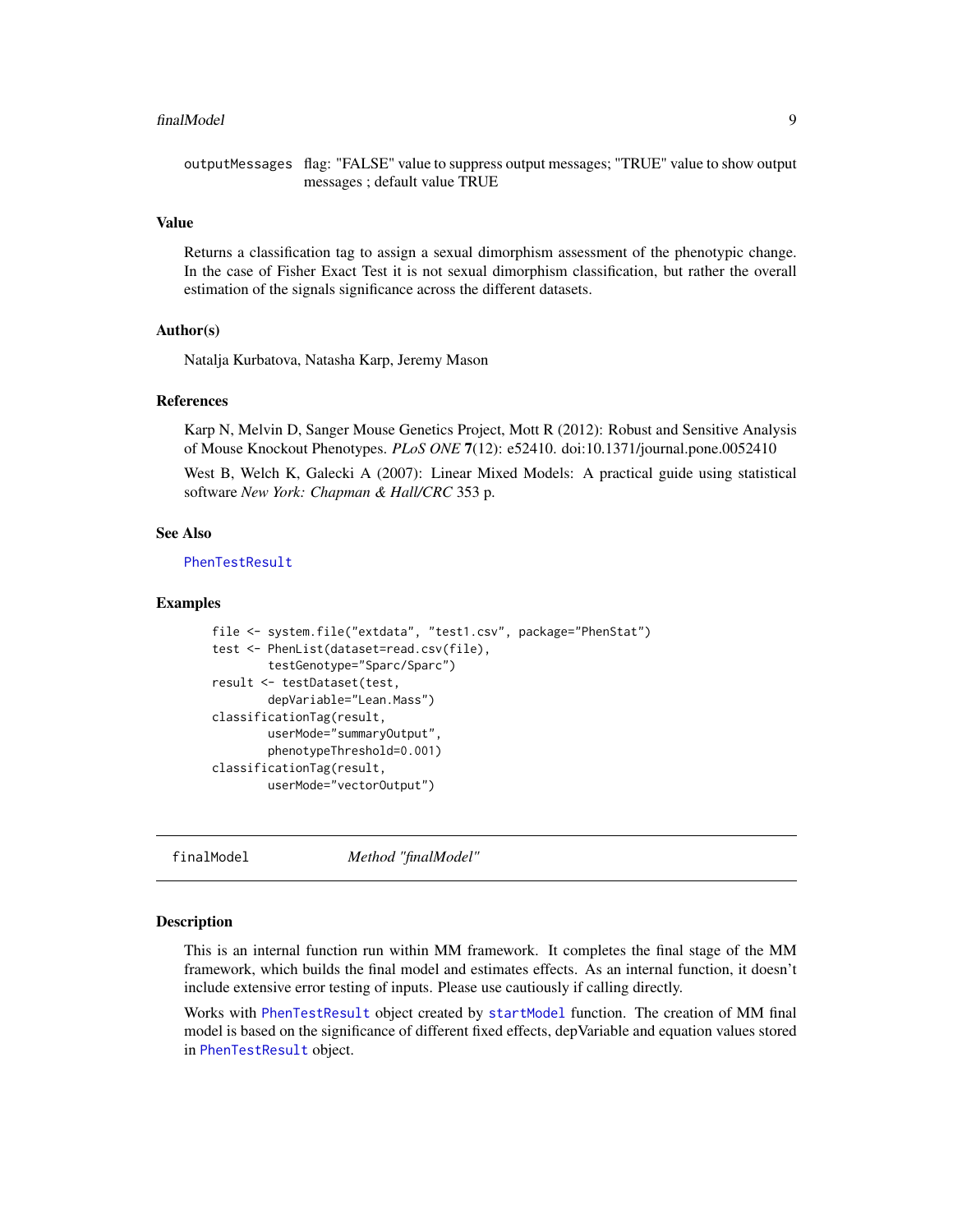## Usage

```
finalModel(phenTestResult, outputMessages = TRUE)
```
## Arguments

| phenTestResult instance of the PhenTestResult class that comes from the function testDataset.                                |
|------------------------------------------------------------------------------------------------------------------------------|
| mandatory argument                                                                                                           |
| output Messages flag: "FALSE" value to suppress output messages; "TRUE" value to show output<br>messages; default value TRUE |

## Value

Returns results stored in instance of the [PhenTestResult](#page-21-1) class

## Author(s)

Natalja Kurbatova, Natasha Karp, Jeremy Mason

#### References

Karp N, Melvin D, Sanger Mouse Genetics Project, Mott R (2012): Robust and Sensitive Analysis of Mouse Knockout Phenotypes. *PLoS ONE* 7(12): e52410. doi:10.1371/journal.pone.0052410

West B, Welch K, Galecki A (2007): Linear Mixed Models: A practical guide using statistical software *New York: Chapman & Hall/CRC* 353 p.

## See Also

[PhenTestResult](#page-21-1) and [testDataset](#page-39-1)

```
file <- system.file("extdata", "test1.csv", package="PhenStat")
test <- PhenList(dataset=read.csv(file),
       testGenotype="Sparc/Sparc")
# when "testDataset" functions argument "callAll" is set to FALSE
# only "startModel" function is called - the first step of MM framework
result <- testDataset(test,
       depVariable="Lean.Mass",
       equation="withoutWeight",
       callAll=FALSE)
# print out formula that has been created
# result$model.formula.genotype
# print out batch effects significance
# result$model.effect.batch
# change the model
# result <- testDataset(test,
# depVariable="Lean.Mass",
# equation="withWeight",
# callAll=FALSE)
# print out new formula
```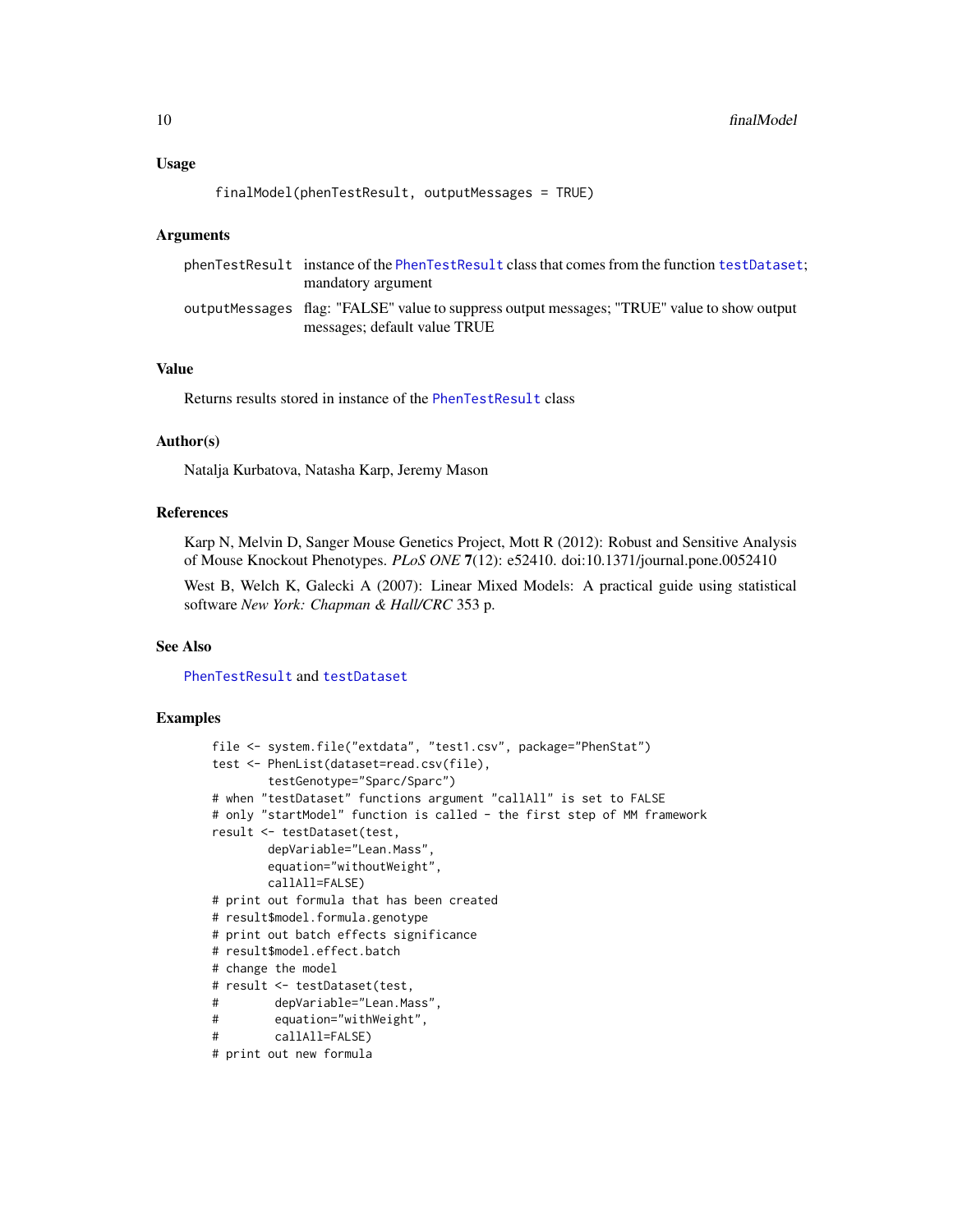```
#result$model.formula.genotype
# run the final model fitting when statisfied with the model
result <- finalModel(result)
```
finalTFModel *Method "finalTFModel"*

## Description

This is an internal function run within TF framework. It completes the final stage of the MM framework, which builds the final model and estimates effects. As an internal function, it doesn't include extensive error testing of inputs. Please use cautiously if calling directly.

Works with [PhenTestResult](#page-21-1) object created by [startModel](#page-34-1) function. The creation of MM final model is based on the significance of different fixed effects, depVariable and equation values stored in [PhenTestResult](#page-21-1) object.

#### Usage

```
finalTFModel(phenTestResult, outputMessages = TRUE)
```
#### Arguments

| phenTestResult instance of the PhenTestResult class that comes from the function testDataset. |
|-----------------------------------------------------------------------------------------------|
| mandatory argument                                                                            |
| outputMessages flag: "FALSE" value to suppress output messages; "TRUE" value to show output   |
| messages; default value TRUE                                                                  |

## Value

Returns results stored in instance of the [PhenTestResult](#page-21-1) class

#### Author(s)

Natalja Kurbatova, Natasha Karp, Jeremy Mason

## References

Karp N, Melvin D, Sanger Mouse Genetics Project, Mott R (2012): Robust and Sensitive Analysis of Mouse Knockout Phenotypes. *PLoS ONE* 7(12): e52410. doi:10.1371/journal.pone.0052410

West B, Welch K, Galecki A (2007): Linear Mixed Models: A practical guide using statistical software *New York: Chapman & Hall/CRC* 353 p.

## See Also

[PhenTestResult](#page-21-1) and [testDataset](#page-39-1)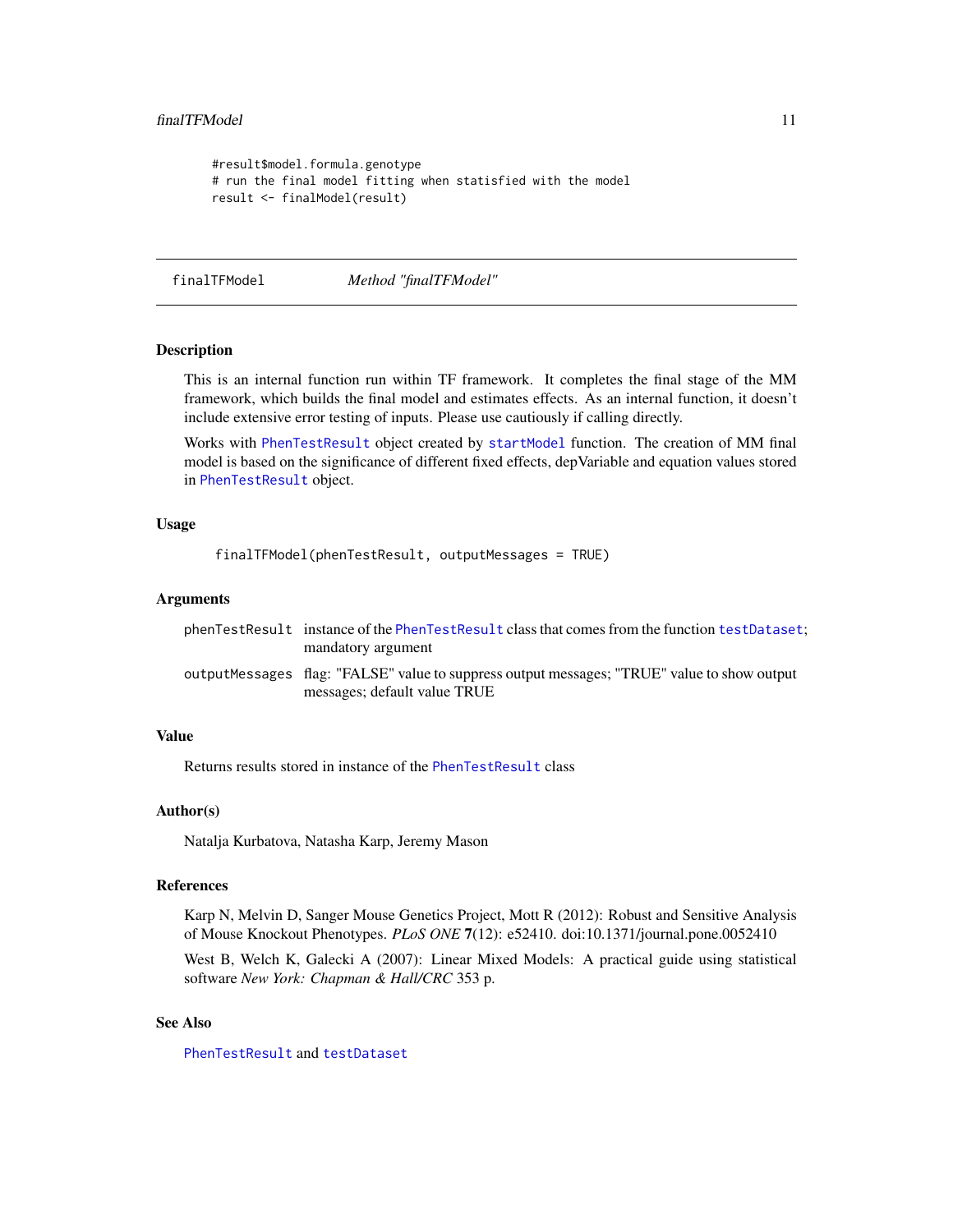## <span id="page-11-0"></span>Examples

```
file <- system.file("extdata", "test7_TFE.csv", package="PhenStat")
test <- PhenList(dataset=read.csv(file),
                 testGenotype="het",
                 refGenotype = "WT",
                 dataset.colname.sex="sex",
                 dataset.colname.genotype="Genotype",
                 dataset.values.female="f",
                 dataset.values.male= "m",
                 dataset.colname.weight="body.weight",
                 dataset.colname.batch="Date_of_procedure_start")
test_TF <- TFDataset(test,depVariable="Cholesterol")
# when "testDataset" functions argument "callAll" is set to FALSE
# only "startTFModel" function is called - the first step of TFE framework
result <- testDataset(test_TF,
                       depVariable="Cholesterol",
                       callAll=FALSE,
                       method="TF")
# print out formula that has been created
result$model.formula.genotype
# print out batch effects significance
result$model.effect.batch
result <- finalTFModel(result)
```
<span id="page-11-1"></span>FisherExactTest *Method "FisherExactTest"*

## **Description**

The main function of the Fisher Exact Test framework. Creates n times 2 matrices with record counts, where n rows represent dependent variable levels and two columns represent genotype levels. Performs Fisher Exact Tests on calculated count matrices.

Three matrices can be created and three tests can be potentially perform depending on the dataset:

- all records together regardless the sex values combined dataset,
- records where sex value is "Male" (if such exists) males only dataset,

- records where sex value is "Female" (if such exists) - females only dataset.

Together with count matrices creates percentage matrices, calculates effect sizes and statistics for count matrices. Performs Fisher Exact Tests.

The results (matrices, statistics and Fisher Exact Test outputs) are stored in [PhenTestResult](#page-21-1) object.

The funciton is called from "testDataset" function when "method" argument is set to "FE" meaning "Fisher Exact Test".

#### Usage

FisherExactTest(phenList, depVariable, outputMessages=TRUE)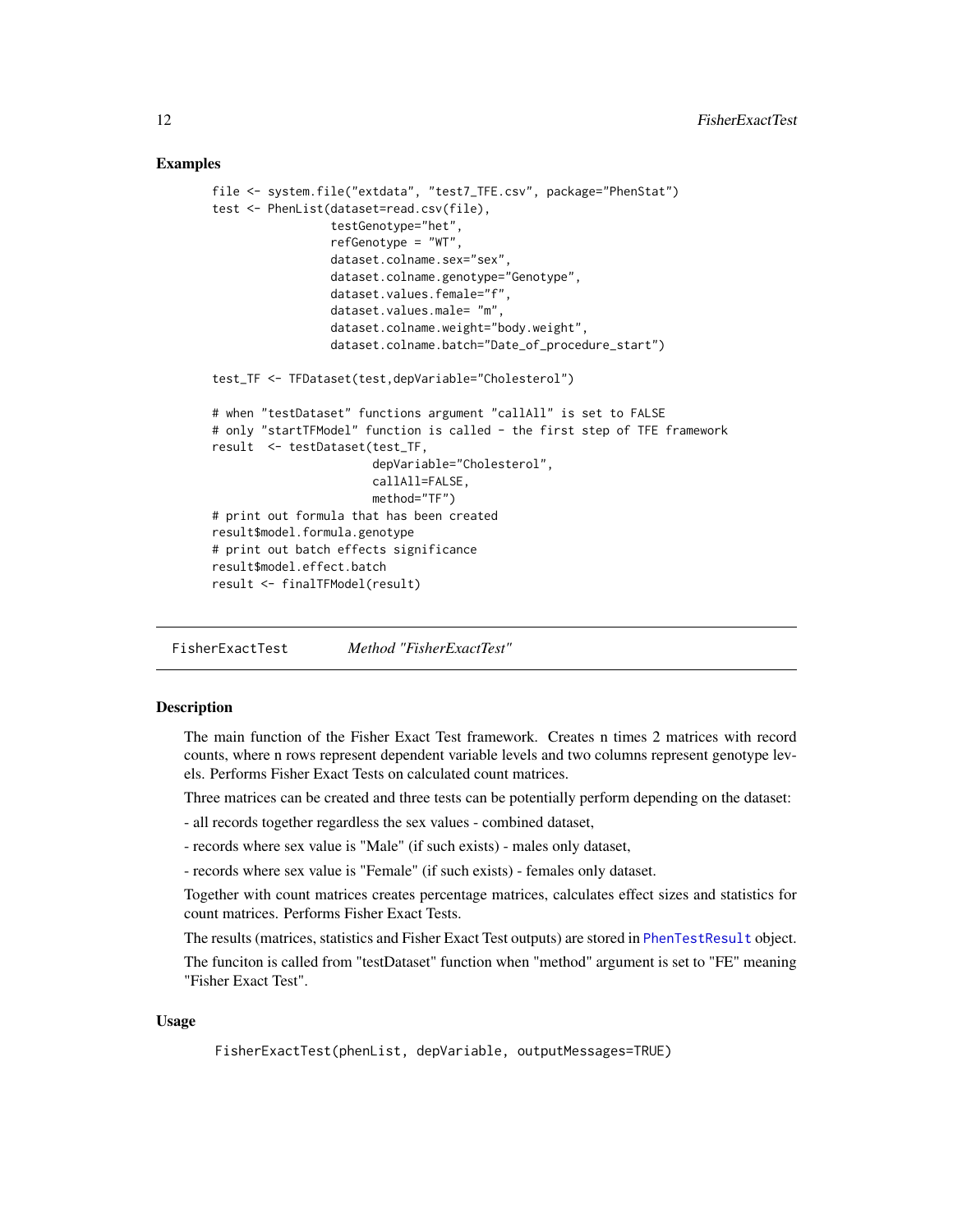## <span id="page-12-0"></span>generateGraphs 13

#### **Arguments**

| phenList    | instance of the PhenList class; mandatory argument                                                                           |
|-------------|------------------------------------------------------------------------------------------------------------------------------|
| depVariable | a character string defining the dependent variable of interest; mandatory argu-<br>ment                                      |
|             | output Messages flag: "FALSE" value to suppress output messages; "TRUE" value to show output<br>messages; default value TRUE |

## Value

Returns results stored in instance of the [PhenTestResult](#page-21-1) class

## Author(s)

Natalja Kurbatova, Natasha Karp, Jeremy Mason

## References

Karp N, Melvin D, Sanger Mouse Genetics Project, Mott R (2012): Robust and Sensitive Analysis of Mouse Knockout Phenotypes. *PLoS ONE* 7(12): e52410. doi:10.1371/journal.pone.0052410

West B, Welch K, Galecki A (2007): Linear Mixed Models: A practical guide using statistical software *New York: Chapman & Hall/CRC* 353 p.

#### See Also

[PhenTestResult](#page-21-1)

## Examples

```
file <- system.file("extdata", "test_categorical.csv", package="PhenStat")
test <- PhenList(dataset=read.csv(file),
        testGenotype="Aff3/Aff3")
# "FisherExactTest" function is called from "testDataset" function.
result <- testDataset(test,depVariable="Thoracic.Processes",method="FE")
# Fisher Exact Test results can be printed out using function "summaryOutput"
summaryOutput(result)
```
generateGraphs *Method "generateGraphs"*

## Description

Function generates graphs for the Mixed Model framework's results and stores generated graphs in the defined directory.

## Usage

```
generateGraphs(phenTestResult, dir,
        graphingName=NULL, type="Xlib")
```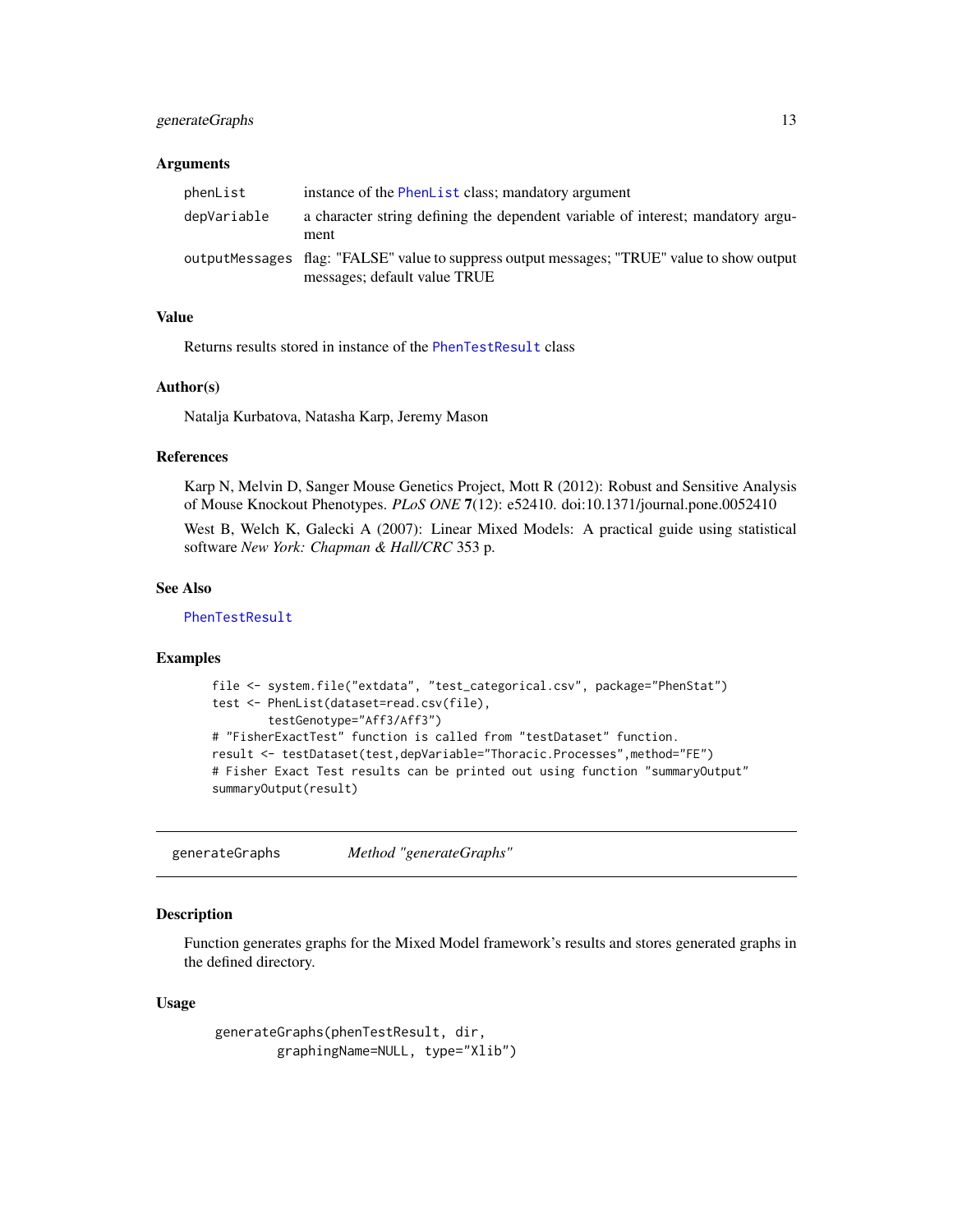## <span id="page-13-0"></span>Arguments

|              | phenTestResult instance of the PhenTestResult class that comes from the function testDataset;<br>mandatory argument                                     |
|--------------|---------------------------------------------------------------------------------------------------------------------------------------------------------|
| dir          | directory where to store generated graphs; mandatory argument                                                                                           |
| graphingName | a character string defining the name to be used on the graph for the dependent<br>variable; defaults to NULL then the dep Variable name will be plotted |
| type         | character string, one of "Xlib" or "quartz" (some OS X builds) or "cairo", or<br>"window", or cairo-png"; mandatory argument                            |

## Value

Creates a number of plots.

## Author(s)

Natalja Kurbatova, Natasha Karp, Jeremy Mason

## References

Karp N, Melvin D, Sanger Mouse Genetics Project, Mott R (2012): Robust and Sensitive Analysis of Mouse Knockout Phenotypes. *PLoS ONE* 7(12): e52410. doi:10.1371/journal.pone.0052410

West B, Welch K, Galecki A (2007): Linear Mixed Models: A practical guide using statistical software *New York: Chapman & Hall/CRC* 353 p.

## See Also

[PhenTestResult](#page-21-1)

modelFormula *Method "modelFormula"*

## Description

Creates formula for the start Mixed Model based on equation and number of sexes in the data.

## Usage

modelFormula(equation, numberofsexes, depVariable)

## Arguments

| equation      | a character string defining the equation to use (with Weight or without Weight);<br>mandatory argument |
|---------------|--------------------------------------------------------------------------------------------------------|
| numberofsexes | a numerical value for levels of sex in the dataset $(1 \text{ or } 2)$ ; mandatory argument            |
| depVariable   | a character string defining the dependent variable of interest; mandatory argu-                        |
|               | ment                                                                                                   |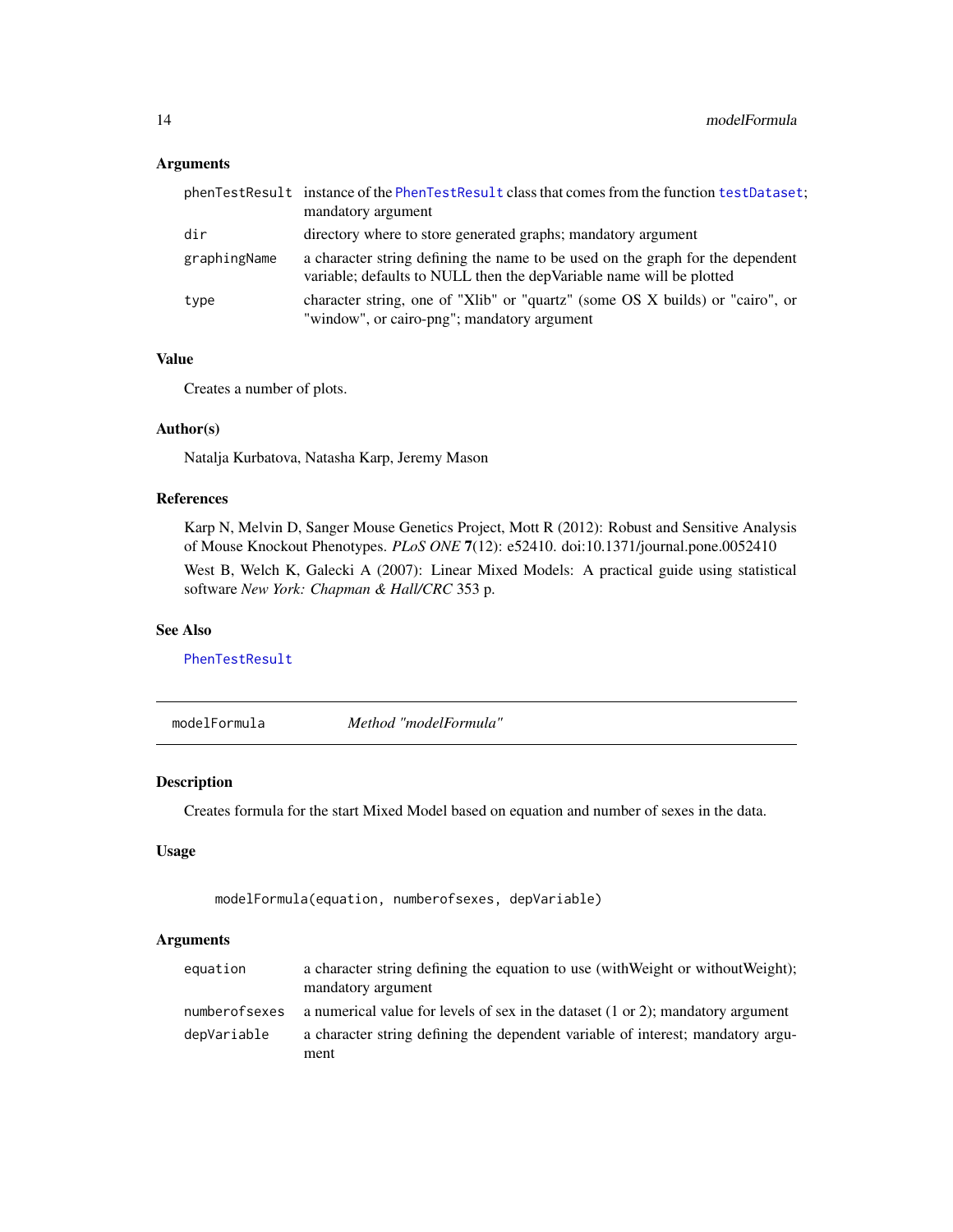## <span id="page-14-0"></span>Value

Returns formula to use.

## Author(s)

Natalja Kurbatova, Natasha Karp, Jeremy Mason

## References

Karp N, Melvin D, Sanger Mouse Genetics Project, Mott R (2012): Robust and Sensitive Analysis of Mouse Knockout Phenotypes. *PLoS ONE* 7(12): e52410. doi:10.1371/journal.pone.0052410

West B, Welch K, Galecki A (2007): Linear Mixed Models: A practical guide using statistical software *New York: Chapman & Hall/CRC* 353 p.

## See Also

[PhenTestResult](#page-21-1)

#### Examples

```
formula <- modelFormula(equation="withWeight",
        numberofsexes=2,
        depVariable="Lean.Mass")
```
parserOutputSummary *Method "parserOutputSummary"*

## Description

Parsers model output summary and returns it in readable named vector format

#### Usage

```
parserOutputSummary(phenTestResult)
```
## Arguments

phenTestResult instance of the [PhenTestResult](#page-21-1) class that comes from the function [testDataset](#page-39-1); mandatory argument

## Value

Returns a named vector with model output summary results

## Author(s)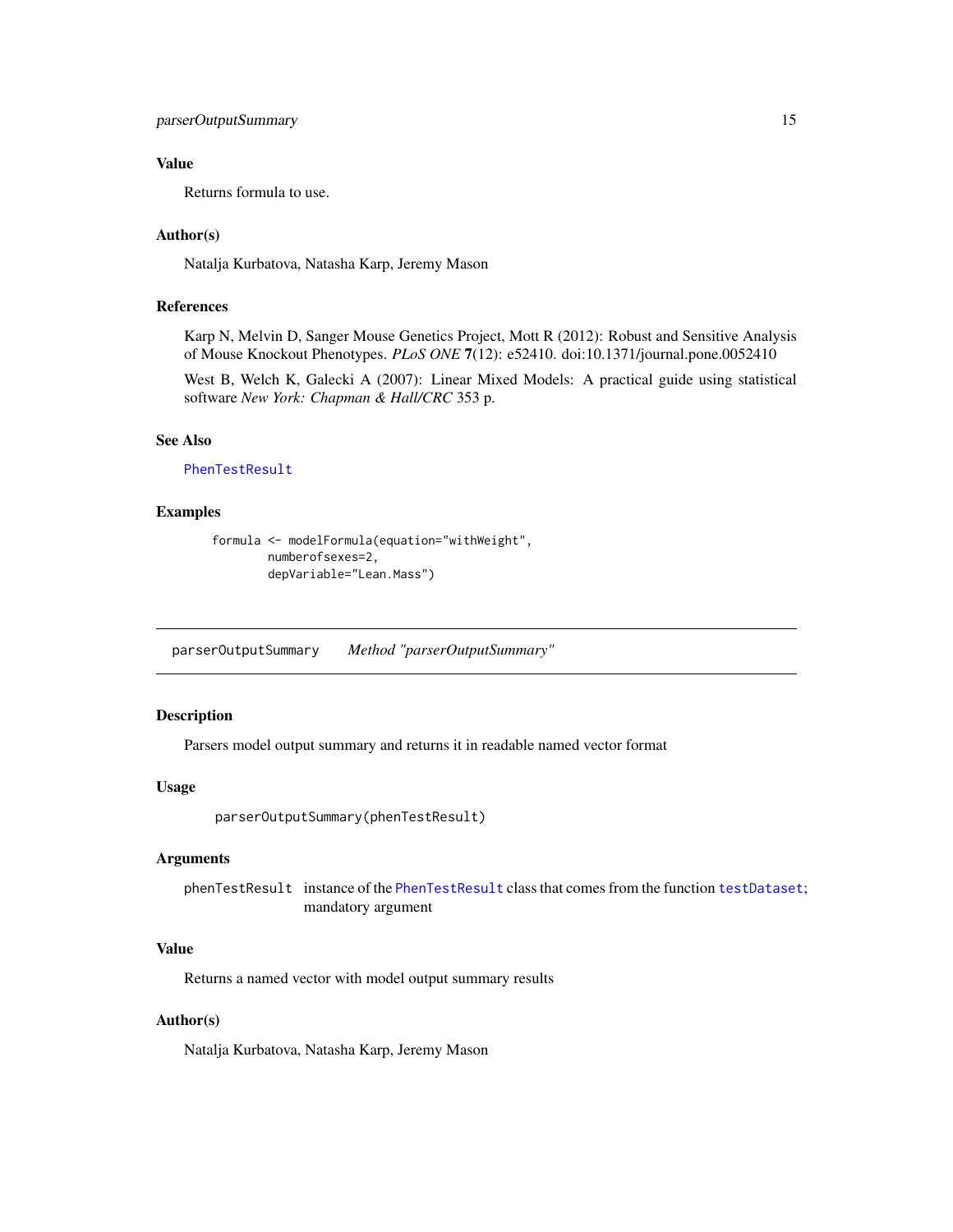<span id="page-15-0"></span>Karp N, Melvin D, Sanger Mouse Genetics Project, Mott R (2012): Robust and Sensitive Analysis of Mouse Knockout Phenotypes. *PLoS ONE* 7(12): e52410. doi:10.1371/journal.pone.0052410

West B, Welch K, Galecki A (2007): Linear Mixed Models: A practical guide using statistical software *New York: Chapman & Hall/CRC* 353 p.

## See Also

[PhenTestResult](#page-21-1)

#### Examples

```
file <- system.file("extdata", "test1.csv", package="PhenStat")
test <- PhenList(dataset=read.csv(file),
        testGenotype="Sparc/Sparc")
result <- testDataset(test,
        depVariable="Lean.Mass")
parserOutputSummary(result)
```
parserOutputTFSummary *Method "parserOutputTFSummary"*

#### Description

Parsers model output summary from TF framework and returns it in readable named vector format

#### Usage

parserOutputTFSummary(phenTestResult)

## Arguments

phenTestResult instance of the [PhenTestResult](#page-21-1) class that comes from the function [testDataset](#page-39-1); mandatory argument

## Value

Returns a named vector with model output summary results

#### Author(s)

Natalja Kurbatova, Natasha Karp, Jeremy Mason

## References

Karp N, Melvin D, Sanger Mouse Genetics Project, Mott R (2012): Robust and Sensitive Analysis of Mouse Knockout Phenotypes. *PLoS ONE* 7(12): e52410. doi:10.1371/journal.pone.0052410 West B, Welch K, Galecki A (2007): Linear Mixed Models: A practical guide using statistical software *New York: Chapman & Hall/CRC* 353 p.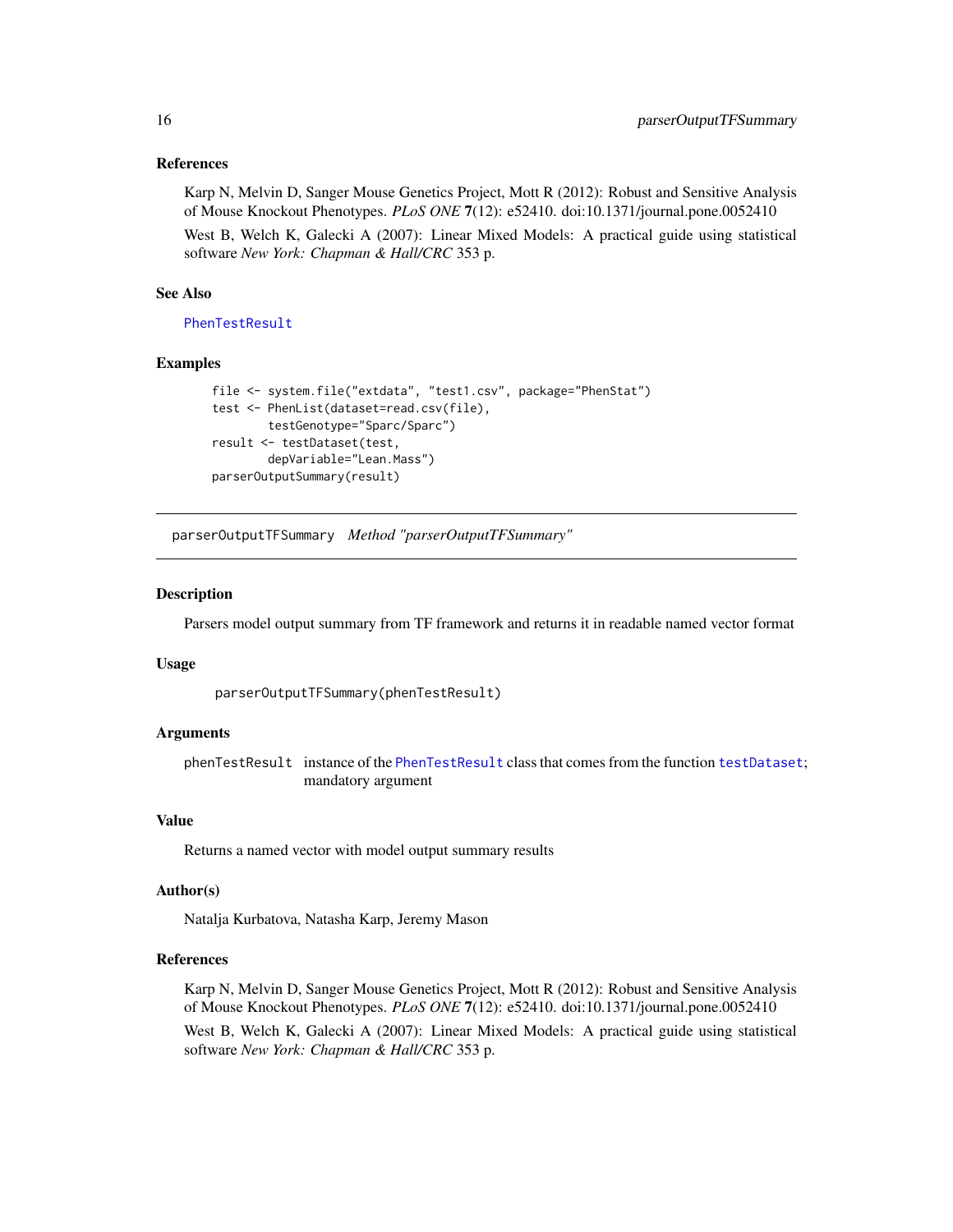#### <span id="page-16-0"></span>PhenList 17

## See Also

[PhenTestResult](#page-21-1)

#### Examples

```
file <- system.file("extdata", "test6_RR.csv", package="PhenStat")
test <- PhenList(dataset=read.csv(file),
       testGenotype="Oxr1/Oxr1")
result <- testDataset(test,
       depVariable="Ca",
       method="TF",
       dataPointsThreshold=2)
parserOutputTFSummary(result)
```
<span id="page-16-1"></span>PhenList *Method "PhenList"*

#### **Description**

Function to create data object from the data frame.

In addition to dependent variable column (the variable of interest) mandatory columns that should present in the data frame are "Genotype" and "Sex". The "Assay.Date" column is used to model "Batch" effect if not specified differently. "Weight" column is used to model body weight effect.

Function creates [PhenList](#page-18-1) object, checks data integrity, renames columns when requested, provides simple statistics about dataset.

Returns an instance of the [PhenList](#page-18-1) object created from the data file.

Dataset is cleaned to ensure there is a maximum two sex levels and there are exactly two levels for genotype. Data cleaning can be switched off by defining the argument "dataset.clean" as FALSE.

## Usage

```
PhenList(dataset, testGenotype, refGenotype="+/+", hemiGenotype=NULL,
        outputMessages=TRUE, dataset.clean=TRUE,
        dataset.colname.batch=NULL, dataset.colname.genotype=NULL,
        dataset.colname.sex=NULL, dataset.colname.weight=NULL,
        dataset.values.missingValue=NULL, dataset.values.male=NULL,
        dataset.values.female=NULL)
```
## Arguments

| dataset      | data frame created from file or from another source; mandatory argument                   |
|--------------|-------------------------------------------------------------------------------------------|
| testGenotype | defines the test genotype to be compared to the reference genotype; mandatory<br>argument |
| refGenotype  | defines the reference genotype; assigned default value is " $+/-$ "                       |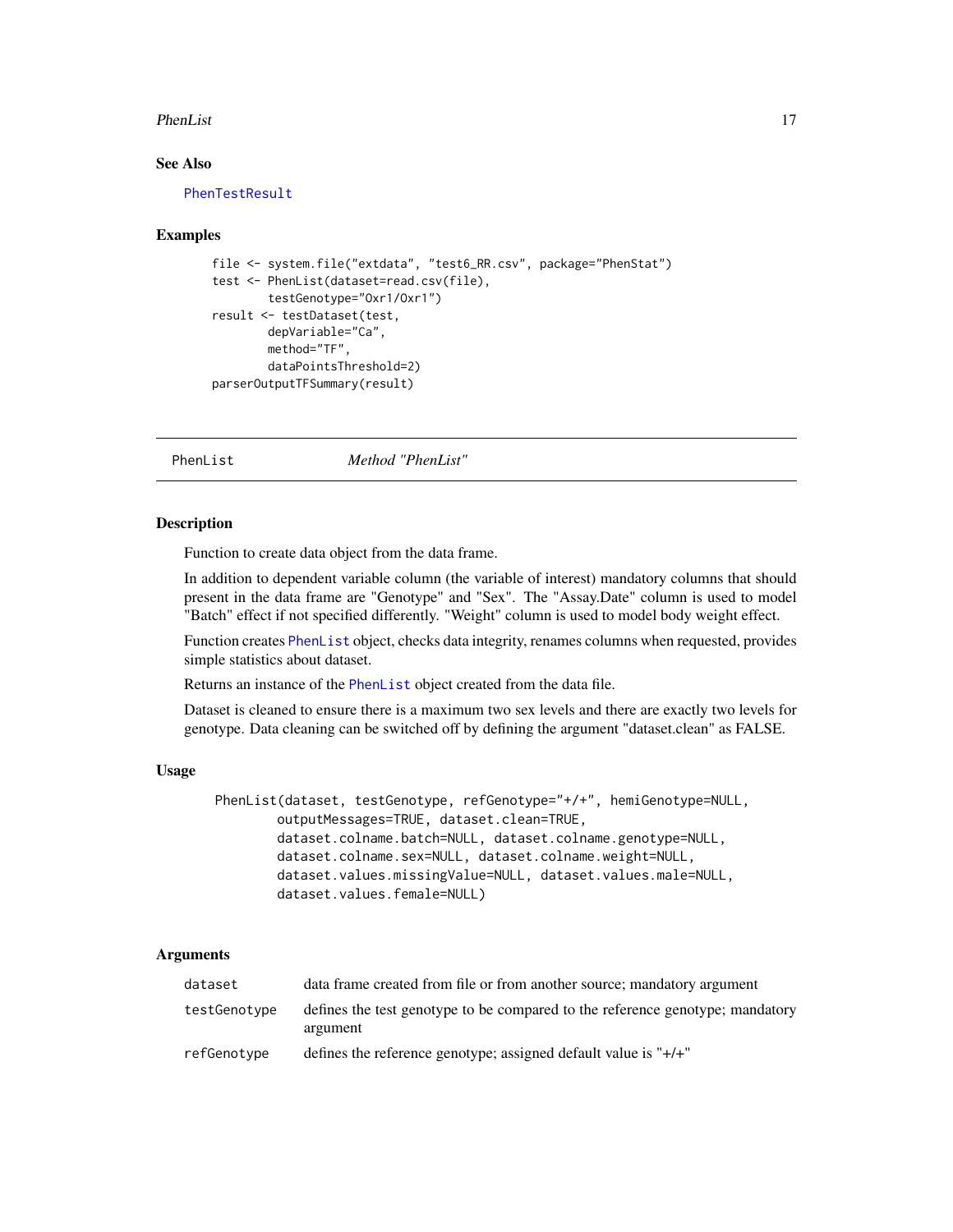|                             | hemiGenotype             | defines the genotype value for hemizygous that will be changed to test genotype<br>value                                                |
|-----------------------------|--------------------------|-----------------------------------------------------------------------------------------------------------------------------------------|
|                             |                          | outputMessages flag: "FALSE" value to suppress output messages; "TRUE" value to show output<br>messages; assigned default value is TRUE |
|                             | dataset.clean            | flag: "FALSE" value for no modification of the dataset; "TRUE" value to clean<br>dataset if needed; assigned default value is TRUE      |
|                             | dataset.colname.batch    |                                                                                                                                         |
|                             |                          | column name within dataset for the batch effect                                                                                         |
|                             | dataset.colname.genotype |                                                                                                                                         |
|                             |                          | column name within dataset for the genotype info                                                                                        |
|                             | dataset.colname.sex      |                                                                                                                                         |
|                             |                          | column name within dataset for the sex info                                                                                             |
| dataset.colname.weight      |                          |                                                                                                                                         |
|                             |                          | column name within dataset for the weight info                                                                                          |
| dataset.values.missingValue |                          |                                                                                                                                         |
|                             |                          | value used as missing value in the dataset                                                                                              |
|                             | dataset.values.male      |                                                                                                                                         |
|                             |                          | value used to label "males" in the dataset                                                                                              |
|                             | dataset.values.female    |                                                                                                                                         |
|                             |                          | value used to label "females" in the dataset                                                                                            |
|                             |                          |                                                                                                                                         |

## Value

Returns an instance of the [PhenList](#page-18-1) class.

#### Author(s)

Natalja Kurbatova, Natasha Karp, Jeremy Mason

## References

Karp N, Melvin D, Sanger Mouse Genetics Project, Mott R (2012): Robust and Sensitive Analysis of Mouse Knockout Phenotypes. *PLoS ONE* 7(12): e52410. doi:10.1371/journal.pone.0052410

West B, Welch K, Galecki A (2007): Linear Mixed Models: A practical guide using statistical software *New York: Chapman & Hall/CRC* 353 p.

## See Also

## [PhenList](#page-18-1)

```
file <- system.file("extdata", "test1.csv", package="PhenStat")
test <- PhenList(dataset=read.csv(file),
       testGenotype="Sparc/Sparc")
file <- system.file("extdata", "test2.csv", package="PhenStat")
test2 <- PhenList(dataset=read.csv(file),
```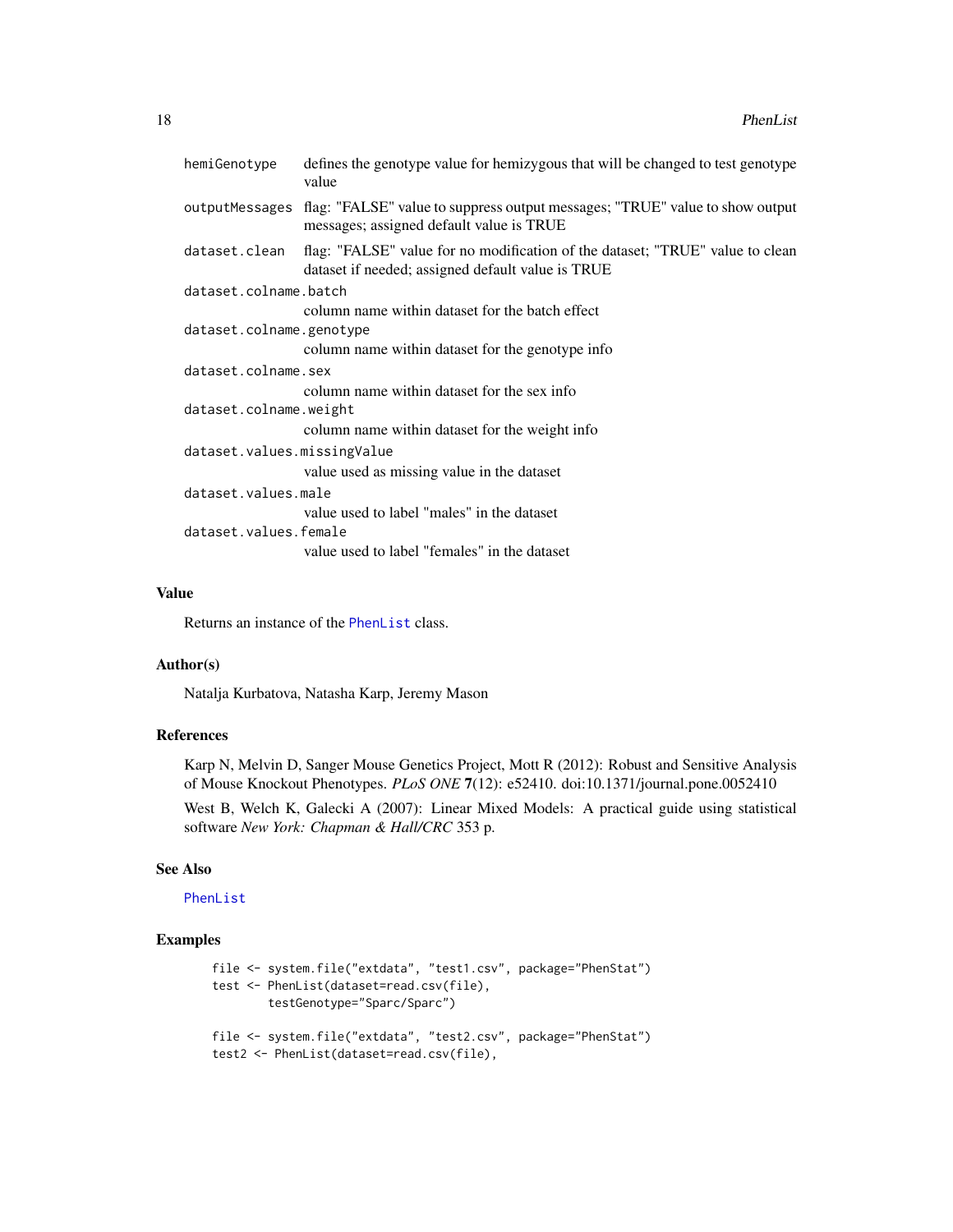## <span id="page-18-0"></span>PhenList-class 19

```
testGenotype="Arid4a/Arid4a",
        refGenotype="+/+",
        hemiGenotype="Arid4a/+",
        dataset.colname.weight="Weight.Value")
file <- system.file("extdata", "test3.csv", package="PhenStat")
test3 <- PhenList(dataset=read.csv(file),
        dataset.clean=TRUE,
        dataset.values.female=1,
        dataset.values.male=2,
        testGenotype="Mysm1/+")
```
<span id="page-18-1"></span>PhenList-class *Class "PhenList"*

#### **Description**

A list-based S4 class for storing phenotypic data. Helps to support data integrity checks and statistics calculation. The PhenList object can be created by using function [PhenList](#page-16-1).

## Value

PhenList class

#### Explore PhenList object

PhenList object instance contains the following sections:

- 1. "dataset" where cleaned and checked dataset is stored: phenList\$dataset
- 2. "testGenotype" where the genotype level to test is stored: phenList\$testGenotype

3. "refGenotype" where reference genotype value is stored with default value set to "+/+": phenList\$refGenotype

- 4. "dataset.stat" where simple dataset statistics is stored: phenList\$dataset.stat
- 5. "hemiGenotype" if defined contains the genotype value for hemizygous: phenList\$hemiGenotype
- 6. "dataset.clean" flag value is stored, see [PhenList](#page-16-1) for more details:

phenList\$dataset.clean

7. "dataset.colname" if defined contains dataset column names that have been renamed:

- phenList\$dataset.colname.batch column name for batch values

- phenList\$dataset.colname.genotype column name for genotype values

- phenList\$dataset.colname.sex column name for sex values

- phenList\$dataset.colname.weight column name for weight values

8. "dataset.values" if defined contains dataset values that have been changed during dataset cleaning process: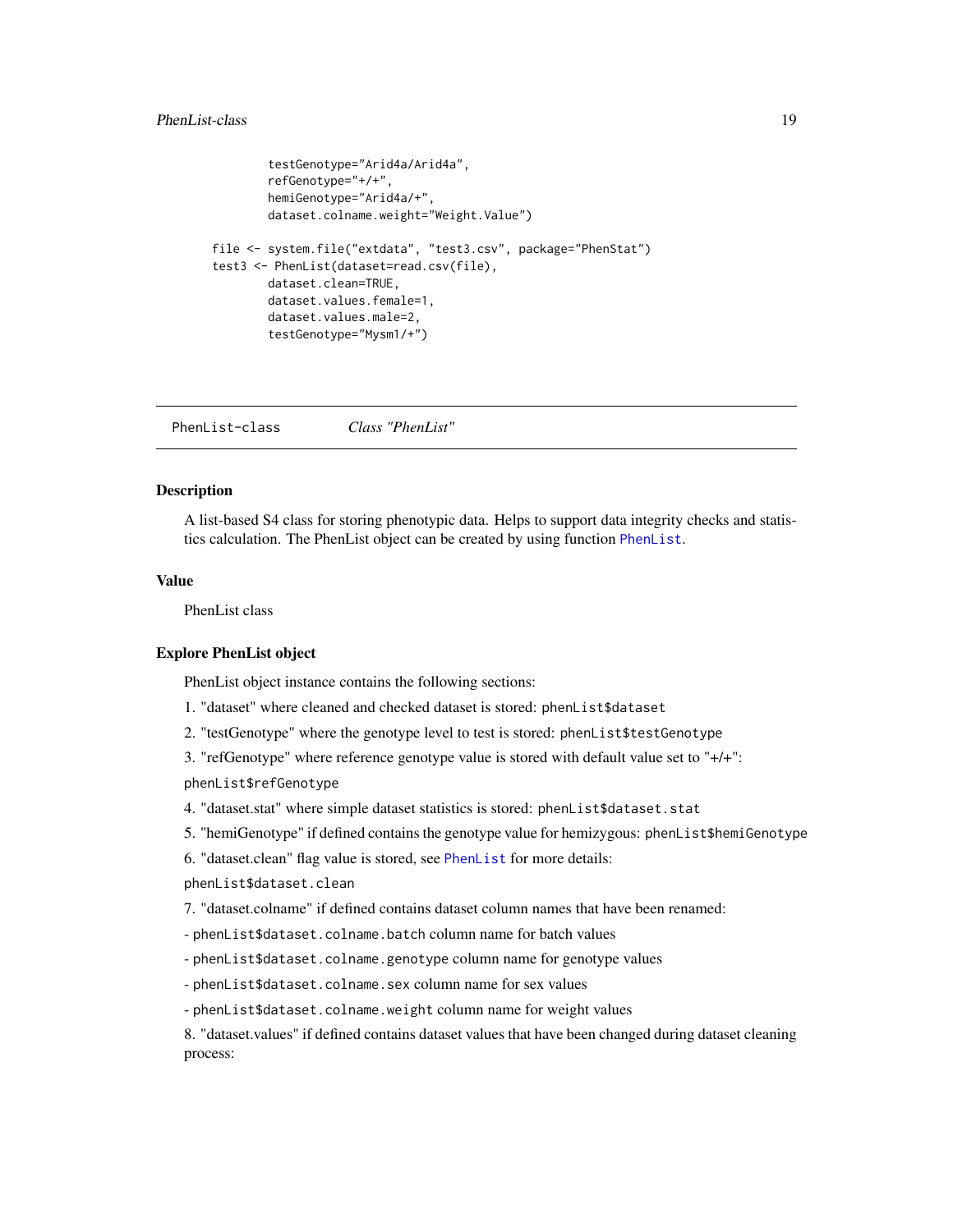- <span id="page-19-0"></span>- phenList\$dataset.values.missingValue value used as missing value in the orginal dataset
- phenList\$dataset.values.male value used to label "males" in the original dataset
- phenList\$dataset.values.female value used to label "females" in the original dataset

#### Author(s)

Natalja Kurbatova, Natasha Karp, Jeremy Mason

#### References

Karp N, Melvin D, Sanger Mouse Genetics Project, Mott R (2012): Robust and Sensitive Analysis of Mouse Knockout Phenotypes. *PLoS ONE* 7(12): e52410. doi:10.1371/journal.pone.0052410

West B, Welch K, Galecki A (2007): Linear Mixed Models: A practical guide using statistical software *New York: Chapman & Hall/CRC* 353 p.

#### See Also

[PhenList](#page-16-1)

#### Examples

```
file <- system.file("extdata", "test1.csv", package="PhenStat")
test <- PhenList(dataset=read.csv(file),
        testGenotype="Sparc/Sparc")
class(test)
file <- system.file("extdata", "test2.csv", package="PhenStat")
test2 <- PhenList(dataset=read.csv(file),
        testGenotype="Arid4a/Arid4a",
        refGenotype="+/+",
        hemiGenotype="Arid4a/+",
        dataset.colname.weight="Weight.Value")
test2$dataset.stat
test2$testGenotype
test2$refGenotype
test2$hemiGenotype
test2$dataset.colname.weight
```
<span id="page-19-1"></span>PhenTestResult *Method "PhenTestResult"*

## Description

Creates [PhenTestResult](#page-21-1) object based on test results or model building results. Internal function for the package. Not build for users to directly call.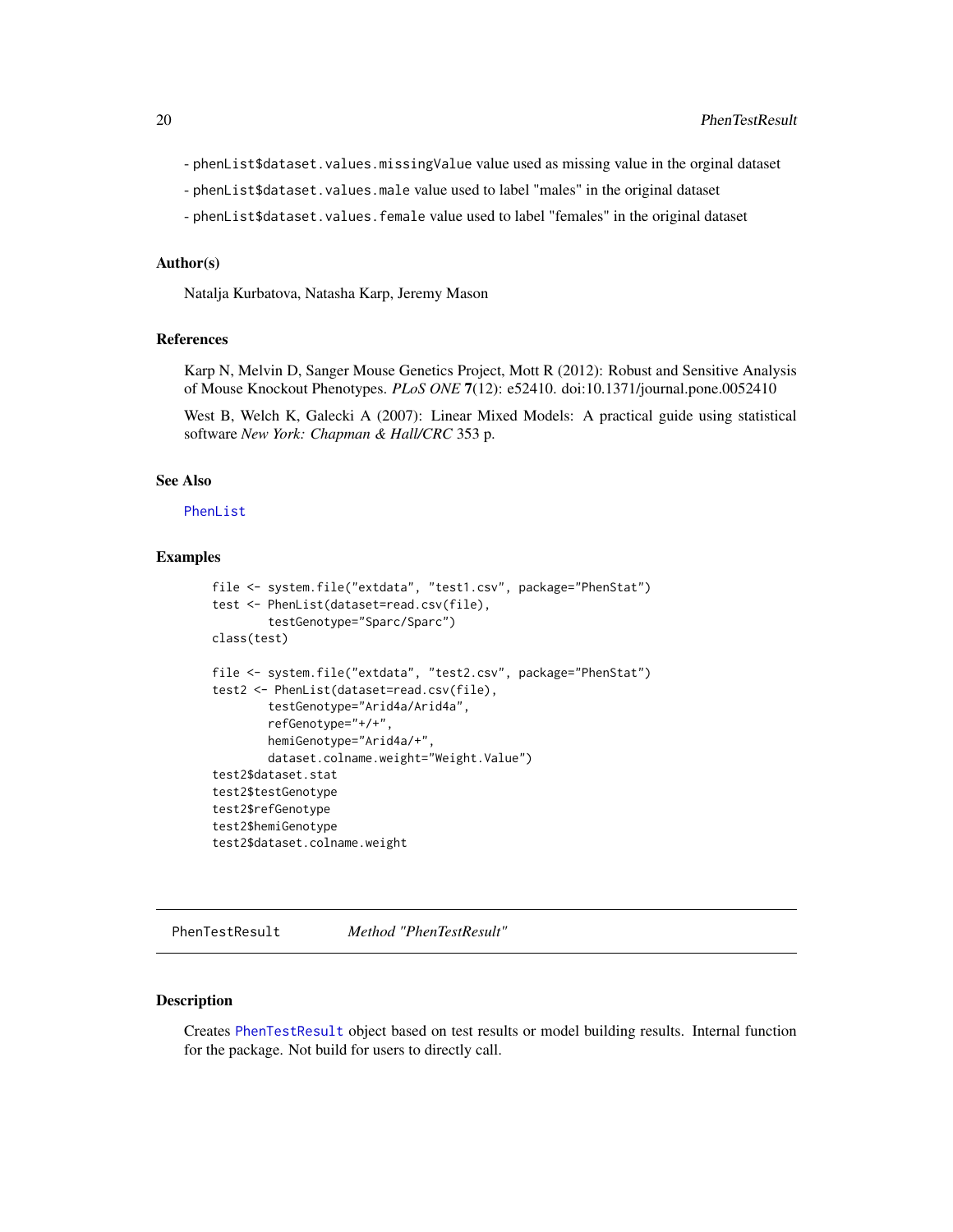## PhenTestResult 21

## Usage

```
PhenTestResult(model.output=NULL, model.dataset=NULL, depVariable=NULL,
equation="withWeight",
        method="MM", model.effect.batch=NULL,
        model.effect.variance=NULL,model.effect.sex=NULL,
        model.effect.interaction=NULL, model.output.interaction=NULL,
        model.effect.weight=NULL, numberSexes=NULL,pThreshold=0.05,
        model.formula.null=NULL,model.formula.genotype=NULL,
        model.output.genotype.nulltest.pVal=NULL,
        model.output.quality=NULL,model.output.summary=NULL,
        model.output.averageRefGenotype = NULL,
        model.output.percentageChanges = NULL)
```
## Arguments

| model.output             | representing the model fit gls object or lme object                                                                             |
|--------------------------|---------------------------------------------------------------------------------------------------------------------------------|
| model.dataset            | dataset used for modeling                                                                                                       |
| depVariable              | depending variable in the model                                                                                                 |
| equation                 | possible values: "with Weight" to include weight effect into model, "without Weight"<br>to exclude weight effect from the model |
| method                   | possible values: "MM" to work with Mixed Model framework, "FE" to work<br>with Fisher Exact Test framework                      |
| model.effect.batch       |                                                                                                                                 |
|                          | Result of the test for batch effect significance                                                                                |
| model.effect.variance    |                                                                                                                                 |
|                          | Result of the test for residual variance effect                                                                                 |
| model.effect.sex         |                                                                                                                                 |
|                          | Result of the test for sex effect significance                                                                                  |
| model.effect.weight      |                                                                                                                                 |
|                          | Result of the test for weight effect significance                                                                               |
| model.effect.interaction |                                                                                                                                 |
|                          | Result of the test for genotype by sex interaction significance                                                                 |
| model.output.interaction |                                                                                                                                 |
|                          | Interaction test result: p-value                                                                                                |
| numberSexes              | number of possible sex values in the dataset                                                                                    |
| pThreshold               | p-value threshold used to evaluate the effect significance, default value 0.05                                                  |
| model.formula.null       |                                                                                                                                 |
|                          | formula for the model without genotype effect                                                                                   |
| model.formula.genotype   |                                                                                                                                 |
|                          | formula for the model with genotype effect                                                                                      |
|                          | model.output.genotype.nulltest.pVal                                                                                             |
|                          | Genotype test results: p-value                                                                                                  |
| model.output.quality     |                                                                                                                                 |
|                          | vector that contains diagnostic test output for mixed model quality of fit                                                      |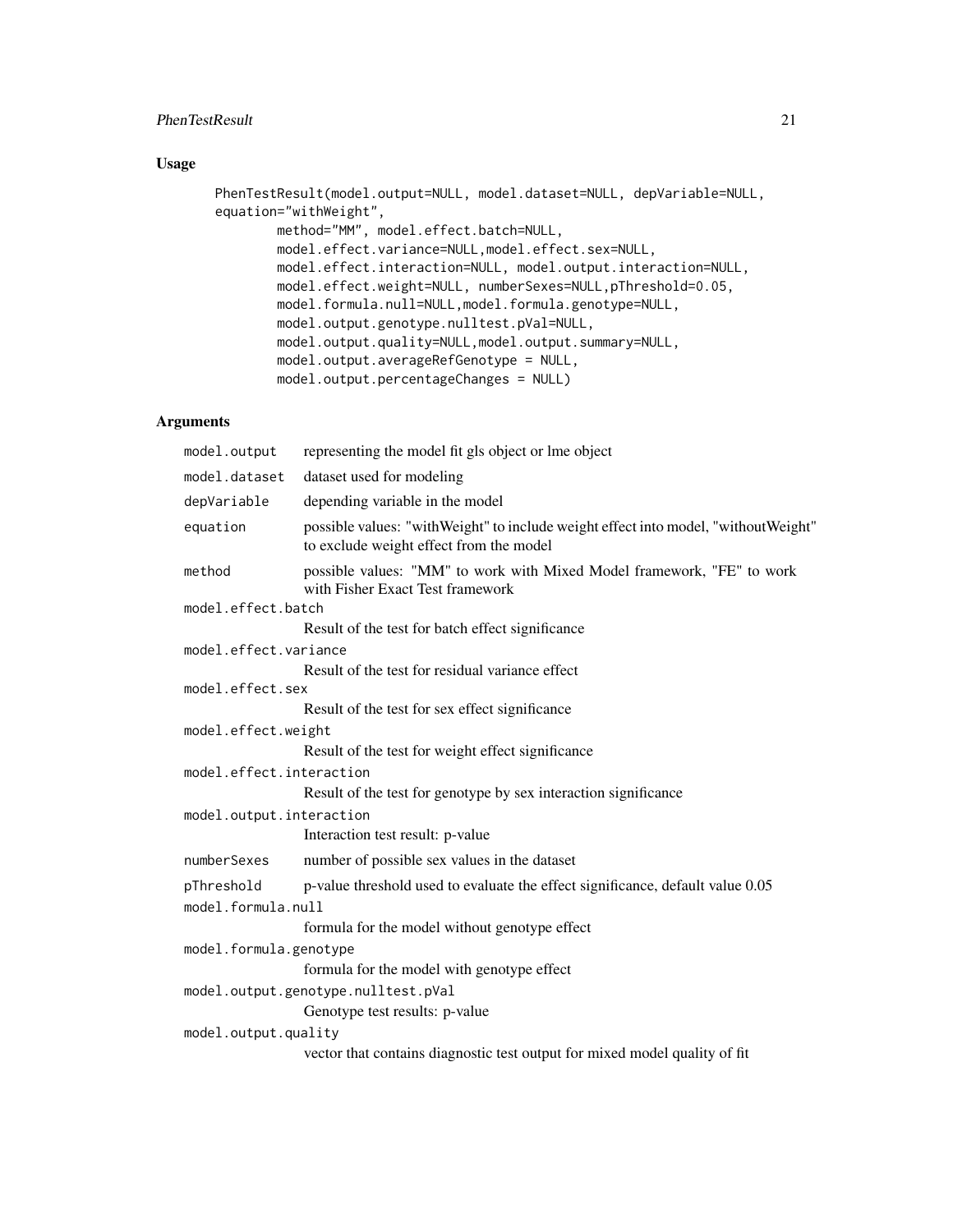<span id="page-21-0"></span>

| model.output.summary            |                                                                                  |  |
|---------------------------------|----------------------------------------------------------------------------------|--|
|                                 | named vector that contains summary of the model output                           |  |
| model.output.averageRefGenotype |                                                                                  |  |
|                                 | named vector that contains mean values calculated for reference genotype records |  |
|                                 | model.output.percentageChanges                                                   |  |
|                                 | named vector that contains percentage changes values per sex                     |  |

## Value

Returns an instance of the [PhenTestResult](#page-21-1) class.

#### Author(s)

Natalja Kurbatova, Natasha Karp, Jeremy Mason

#### References

Karp N, Melvin D, Sanger Mouse Genetics Project, Mott R (2012): Robust and Sensitive Analysis of Mouse Knockout Phenotypes. *PLoS ONE* 7(12): e52410. doi:10.1371/journal.pone.0052410

West B, Welch K, Galecki A (2007): Linear Mixed Models: A practical guide using statistical software *New York: Chapman & Hall/CRC* 353 p.

#### See Also

[PhenTestResult](#page-21-1)

#### Examples

```
file <- system.file("extdata", "test1.csv", package="PhenStat")
test <- PhenList(dataset=read.csv(file),
       testGenotype="Sparc/Sparc")
# "testDataset" function calls "PhenTestResult" function internally
result <- testDataset(test,
       equation="withoutWeight",
       depVariable="Lean.Mass")
class(result)
```
<span id="page-21-1"></span>PhenTestResult-class *Class "PhenTestResult"*

## Description

A list-based S4 class for storing of model fitting results and other information like dependent variable, method used to build a model, etc. Helps to support operations needed for model fitting process and modelling/testing results storage. In the package PhenTestResult object is created by function [testDataset](#page-39-1) which in turn calls internal function [PhenTestResult](#page-19-1).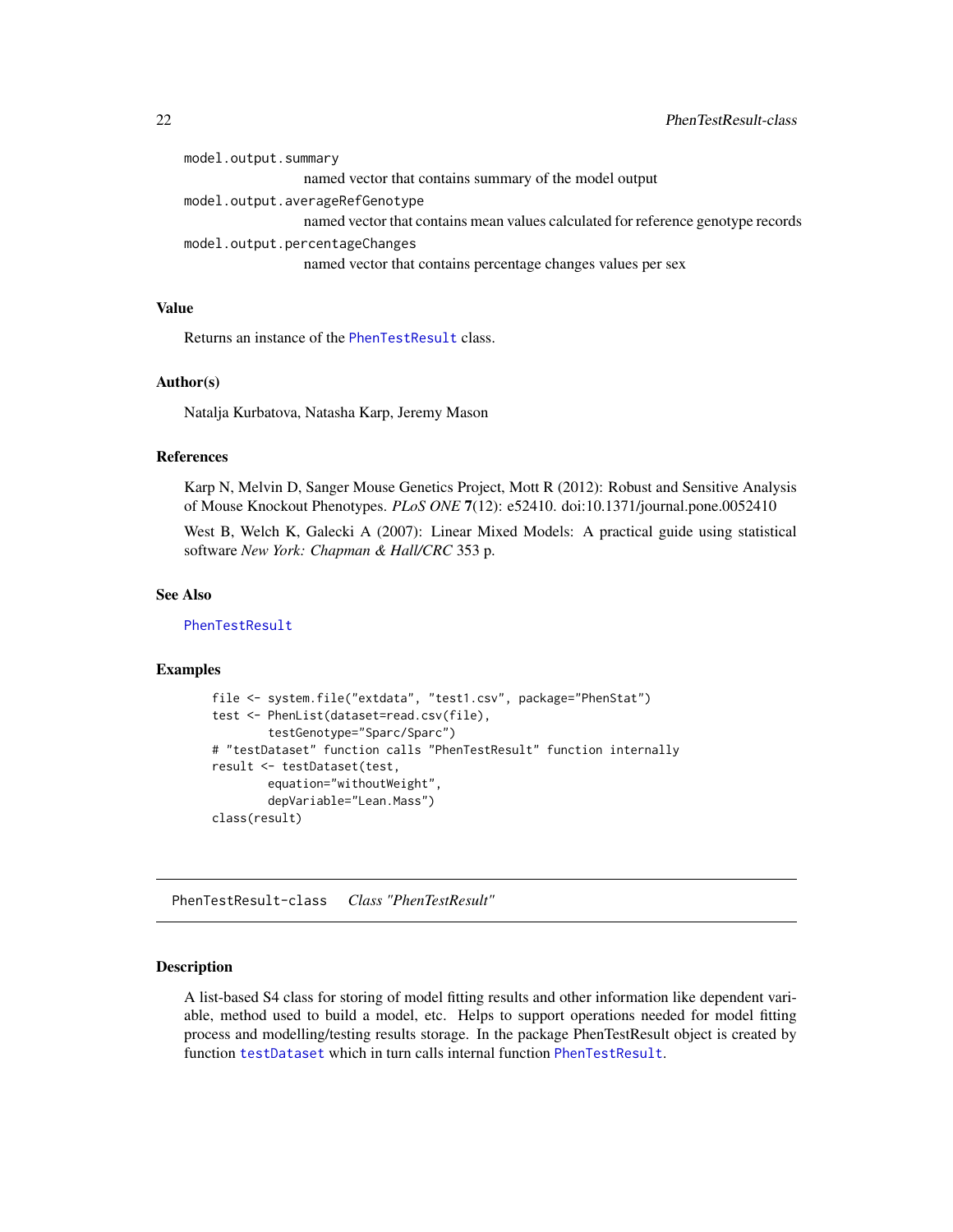## Value

PhenTestResult class

## Explore PhenTestResult object

PhenTestResults object instance contains the following sections:

1. "model.dataset" contains cleaned and checked dataset that was used for the modelling/testing:

phenTestResult\$model.dataset

2. "depVariable" contains dependent variable that was tested: phenTestResult\$depVariable

3. "method" contains method name that was used for modelling/testing: phenTestResult\$method

4. "equation" is specific for the Mixed Model framework and contains equation that was used for modelling ("withWeight" or "withoutWeight"):

phenTestResult\$equation

5. "pThreshold" contains p-value threshold with default value set to 0.05:

phenTestResult\$pThreshold

6. "numberSexes" contains the number of sexes in the dataset: phenTestResult\$numberSexes

Modelling/testing results are stored in the sections "model.output", "model.formula" and "model.effect". The last two are specific for Mixed Model framework.

The contents of the result sections depend on framework that was used.

The results of Mixed Models framework:

1. Batch effect significance: phenTestResult\$model.effect.batch

2. Variance equality: phenTestResult\$model.effect.variance

3. Weight effect significance: phenTestResult\$model.effect.weight

- 4. Sex effect significance: phenTestResult\$model.effect.interaction
- 5. Evidence of sex effect (p-value): phenTestResult\$model.output.interaction
- 6. Evidence of genotype effect (p-value): phenTestResult\$model.output.genotype.nulltest.pVal
- 7. Formula for the final genotype model: phenTestResult\$model.formula.genotype

8. Formula for the final null model: phenTestResult\$model.formula.null

9. Model fitting output: phenTestResult\$model.output

10. Model fitting summary: summary(phenTestResult\$model.output)\$tTable

The results of Fisher Exact Test framework.

Fisher Exact Test framework output contains matrices, statistics about matrices and Fisher Exact Tests results.

1. Count matrices.

1.1 Count matrix for combined dataset: phenTestResult\$model.output\$count\_matrix\_all

1.2 Count matrix for males only dataset: phenTestResult\$model.output\$count\_matrix\_male

1.3 Count matrix for female only dataset: phenTestResult\$model.output\$count\_matrix\_female

2. Percentage matrices.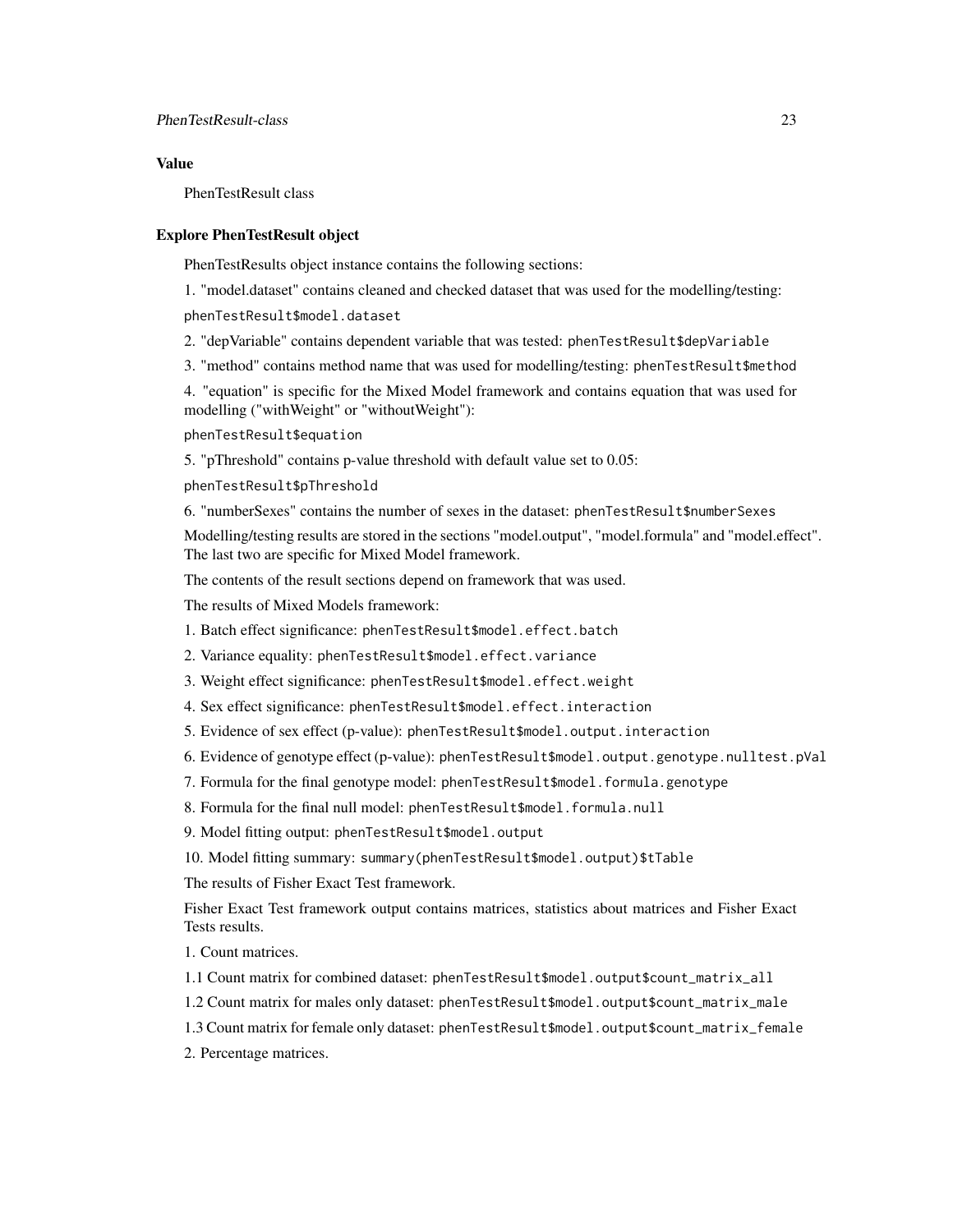- 2.1 Percentage matrix for combined dataset:
- phenTestResult\$model.output\$percentage\_matrix\_all
- 2.2 Percentage matrix for males only dataset:
- phenTestResult\$model.output\$percentage\_matrix\_male
- 2.3 Percentage matrix for females only dataset:
- phenTestResult\$model.output\$percentage\_matrix\_female
- 3. Statistics.
- 3.1 Statistics for matrix for combined dataset: phenTestResult\$model.output\$stat\_all
- 3.2 Statistics for matrix for males only dataset: phenTestResult\$model.output\$stat\_male
- 3.3 Statistics for matrix for females only dataset: phenTestResult\$model.output\$stat\_female
- 4. Effect sizes.
- 4.1 Effect size for combined dataset: phenTestResult\$model.output\$ES\_all
- 4.2 Effect size for males only dataset: phenTestResult\$model.output\$ES\_male
- 4.3 Effect size for females only dataset: phenTestResult\$model.output\$ES\_female
- 5. Fisher Exact Test results.
- 5.1 Results for combined dataset: phenTestResult\$model.output\$all
- 5.2 Results for males only dataset: phenTestResult\$model.output\$male
- 5.3 Results for females only dataset: phenTestResult\$model.output\$female
- 5.4 p-value for combined dataset: phenTestResult\$model.output\$all\$p.value
- 5.5 p-value for males only dataset: phenTestResult\$model.output\$male\$p.value
- 5.6 p-value for females only dataset: phenTestResult\$model.output\$female\$p.value

## Author(s)

Natalja Kurbatova, Natasha Karp, Jeremy Mason

## References

Karp N, Melvin D, Sanger Mouse Genetics Project, Mott R (2012): Robust and Sensitive Analysis of Mouse Knockout Phenotypes. *PLoS ONE* 7(12): e52410. doi:10.1371/journal.pone.0052410

West B, Welch K, Galecki A (2007): Linear Mixed Models: A practical guide using statistical software *New York: Chapman & Hall/CRC* 353 p.

## See Also

[FisherExactTest](#page-11-1), [startModel](#page-34-1), [finalModel](#page-8-1) and [PhenTestResult](#page-19-1)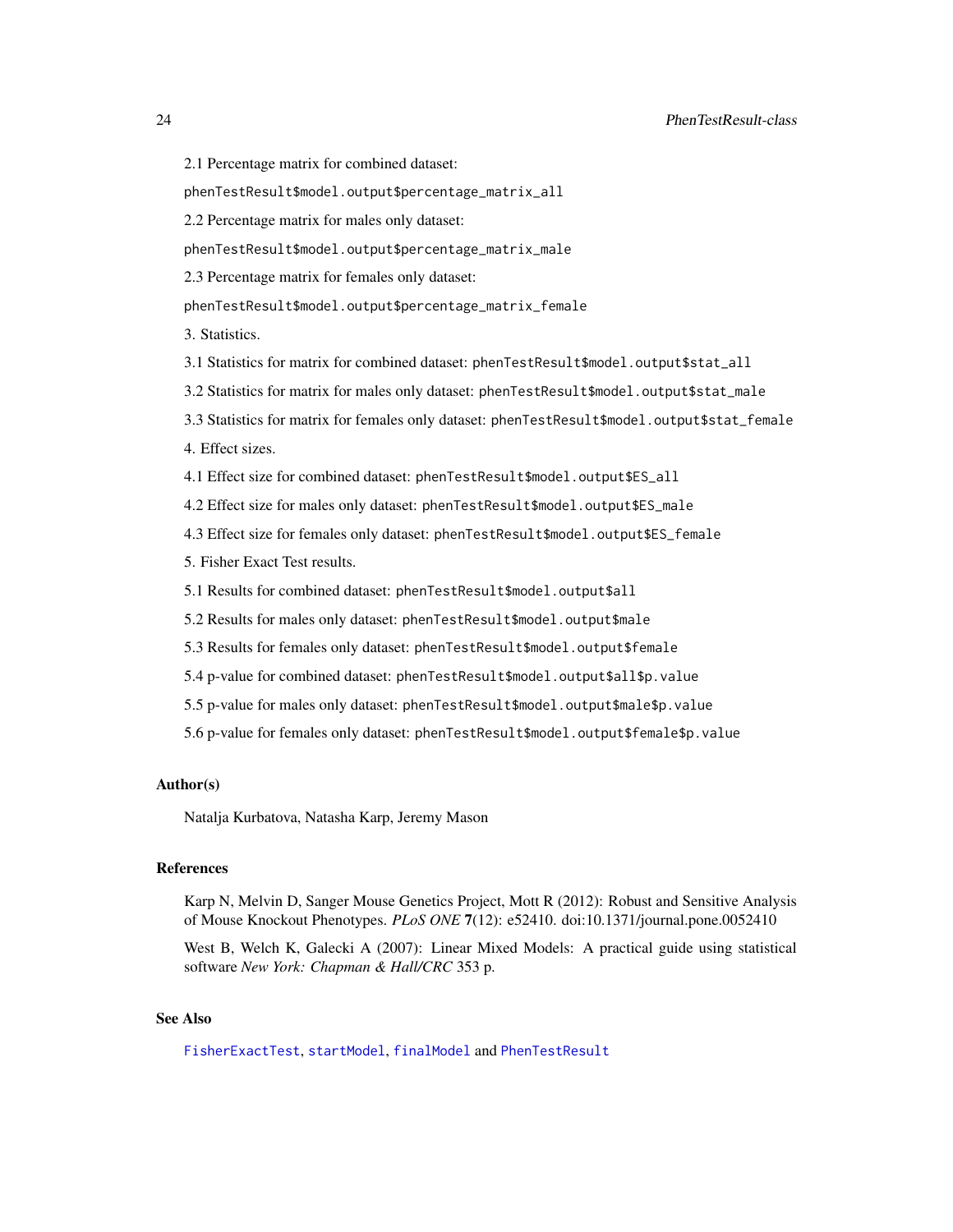## PhenTestResult-class 25

```
# Mixed Model framework
file <- system.file("extdata", "test1.csv", package="PhenStat")
test <- PhenList(dataset=read.csv(file),
        testGenotype="Sparc/Sparc")
result <- testDataset(test,
        equation="withoutWeight",
        depVariable="Bone.Area")
result$depVariable
result$method
result$equation
result$numberSexes
# Batch effect is significant
result$model.effect.batch
# Variance homogeneosity
result$model.effect.variance
# Weight effect is significant
result$model.effect.weight
# Sex effect is significant
result$model.effect.interaction
# Sex effect p-value - the result of the test
result$model.output.interaction
# Genotype effect p-value
result$model.output.genotype.nulltest.pVal
# Final model formula with genotype
result$model.formula.genotype
# Final model formula without genotype
result$model.formula.null
# Final model fitting output
# result$model.output
# Final model fitting summary
# summary(result$model.output)$tTable
# Fisher Exact Test framework
file <- system.file("extdata", "test_categorical.csv", package="PhenStat")
test <- PhenList(dataset=read.csv(file),
        testGenotype="Aff3/Aff3")
result <- testDataset(test,
        depVariable="Thoracic.Processes",
        method="FE")
result$depVariable
result$method
result$numberSexes
# Count matrix for all data
result$model.output$count_matrix_all
# Count matrix for males only records
result$model.output$count_matrix_male
# Count matrix for females only records
# result$model.output$count_matrix_female
# Percentage matrix for all data
result$model.output$percentage_matrix_all
# Percentage matrix for males only records
```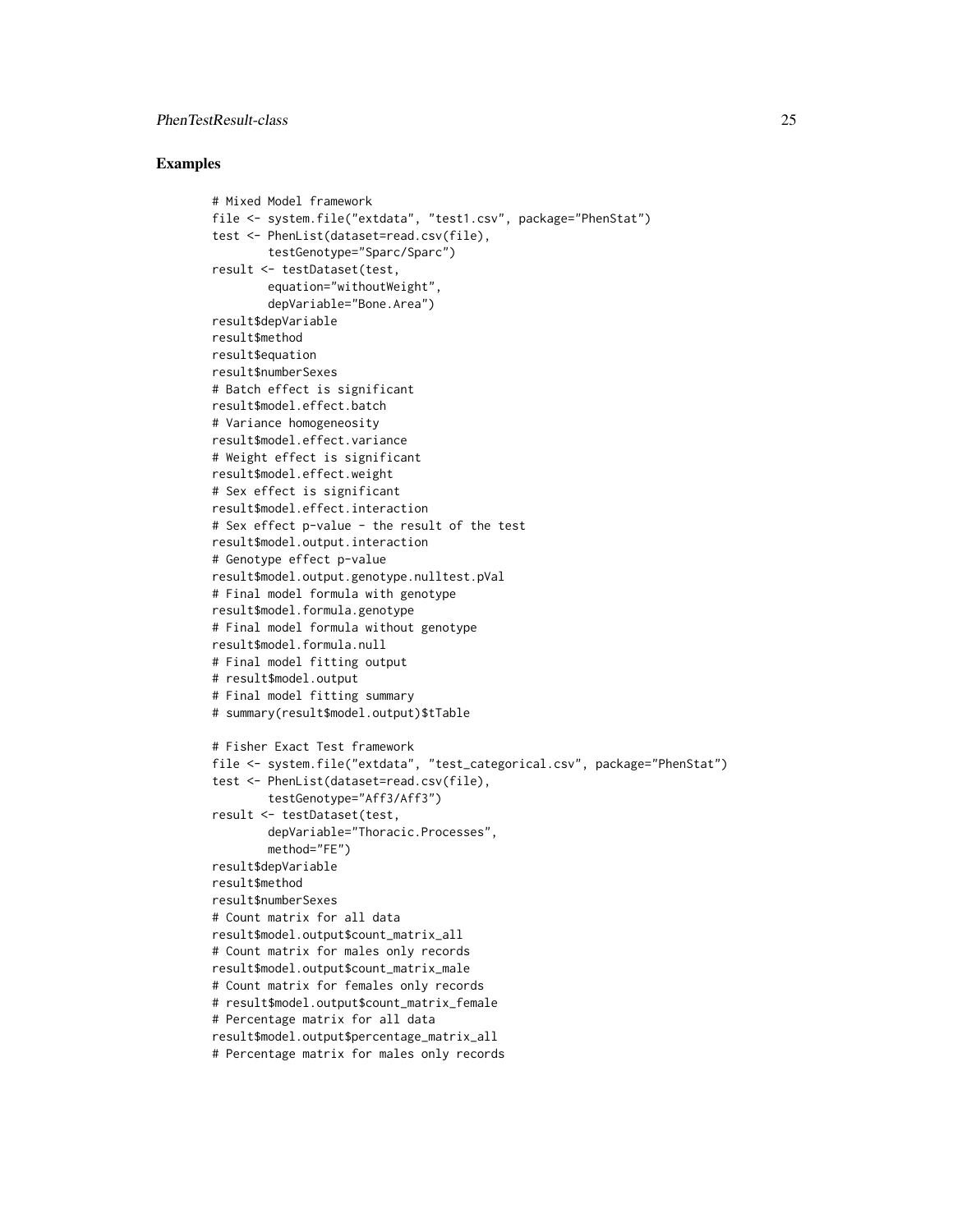<span id="page-25-0"></span># result\$model.output\$percentage\_matrix\_male # Percentage matrix for females only records result\$model.output\$percentage\_matrix\_female # Matrix statistics for all data result\$model.output\$stat\_all # Matrix statistics for males only records result\$model.output\$stat\_male # Matrix statistics for females only records result\$model.output\$stat\_female # Effect size for all data result\$model.output\$ES\_all # Effect size for males only records result\$model.output\$ES\_male # Effect size for females only records result\$model.output\$ES\_female # Fisher Exact Test results for all data result\$model.output\$all # p-value for all data result\$model.output\$all\$p.value

plotResidualPredicted *Method "plotResidualPredicted"*

## Description

Graph function for the Mixed Model framework's results. Creates predicted versus residual values plots split by genotype.

#### Usage

plotResidualPredicted(phenTestResult,outputMessages=TRUE)

#### Arguments

| phenTestResult instance of the PhenTestResult class that comes from the function testDataset. |
|-----------------------------------------------------------------------------------------------|
| mandatory argument                                                                            |
| outputMessages flag: "FALSE" value to suppress output messages; "TRUE" value to show out-     |
| put messages; default value TRUE                                                              |

## Value

Creates a plot.

## Author(s)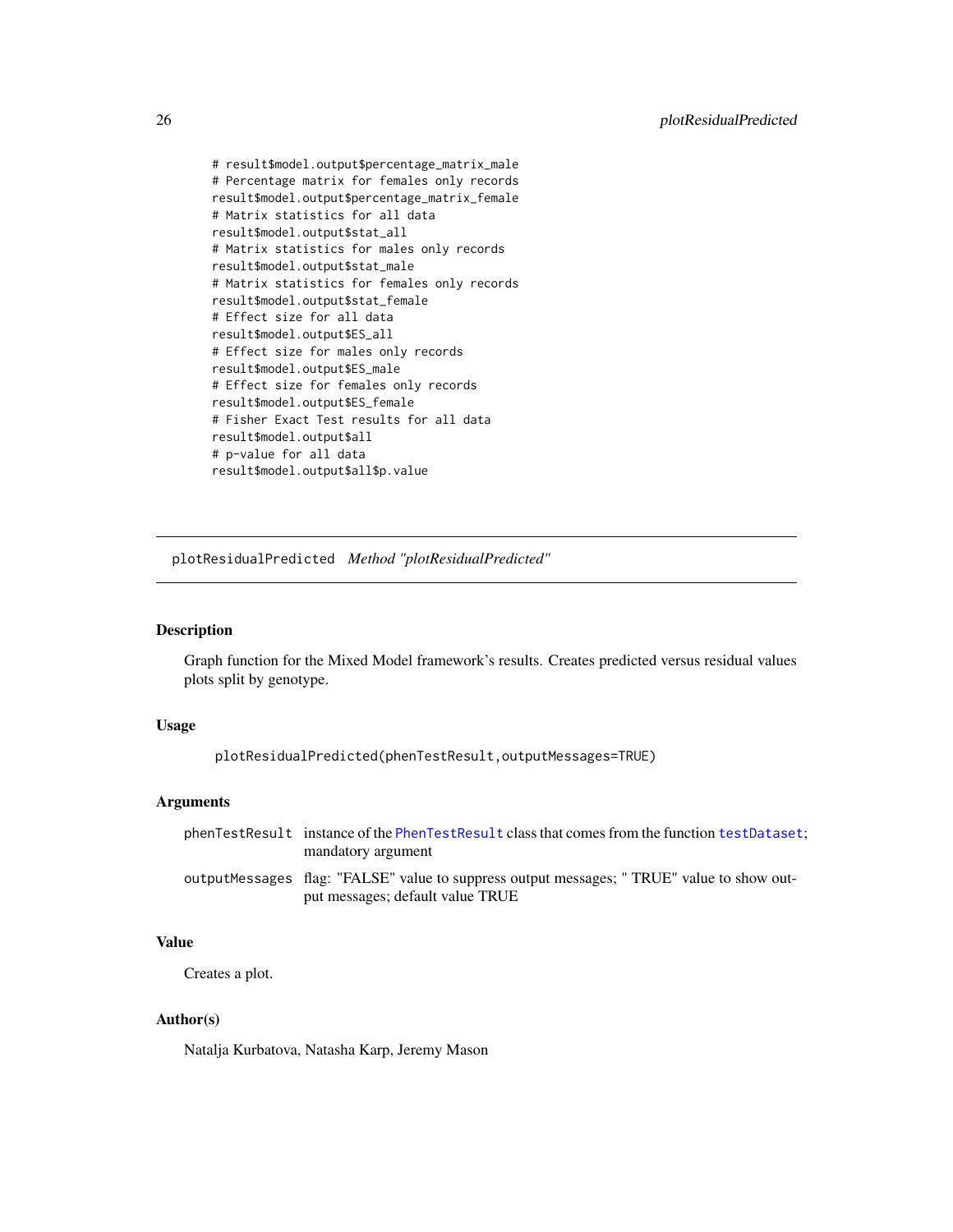## <span id="page-26-0"></span>qqplotGenotype 27

## References

Karp N, Melvin D, Sanger Mouse Genetics Project, Mott R (2012): Robust and Sensitive Analysis of Mouse Knockout Phenotypes. *PLoS ONE* 7(12): e52410. doi:10.1371/journal.pone.0052410

West B, Welch K, Galecki A (2007): Linear Mixed Models: A practical guide using statistical software *New York: Chapman & Hall/CRC* 353 p.

## See Also

[PhenList](#page-18-1) and [PhenTestResult](#page-21-1)

## Examples

```
file <- system.file("extdata", "test1.csv", package="PhenStat")
test <- PhenList(dataset=read.csv(file),
        testGenotype="Sparc/Sparc")
result <- testDataset(test,
        depVariable="Lean.Mass")
plotResidualPredicted(result)
```
qqplotGenotype *Method "qqplotGenotype"*

## Description

Graph function for the Mixed Model framework's results. Creates a Q-Q plot of residuals for each genotype.

#### Usage

qqplotGenotype(phenTestResult,outputMessages=TRUE)

#### Arguments

| phenTestResult instance of the PhenTestResult class that comes from the function testDataset; |
|-----------------------------------------------------------------------------------------------|
| mandatory argument                                                                            |
| output Messages flag: "FALSE" value to suppress output messages; "TRUE" value to show output  |
| messages; default value TRUE                                                                  |

## Value

Creates a plot.

## Author(s)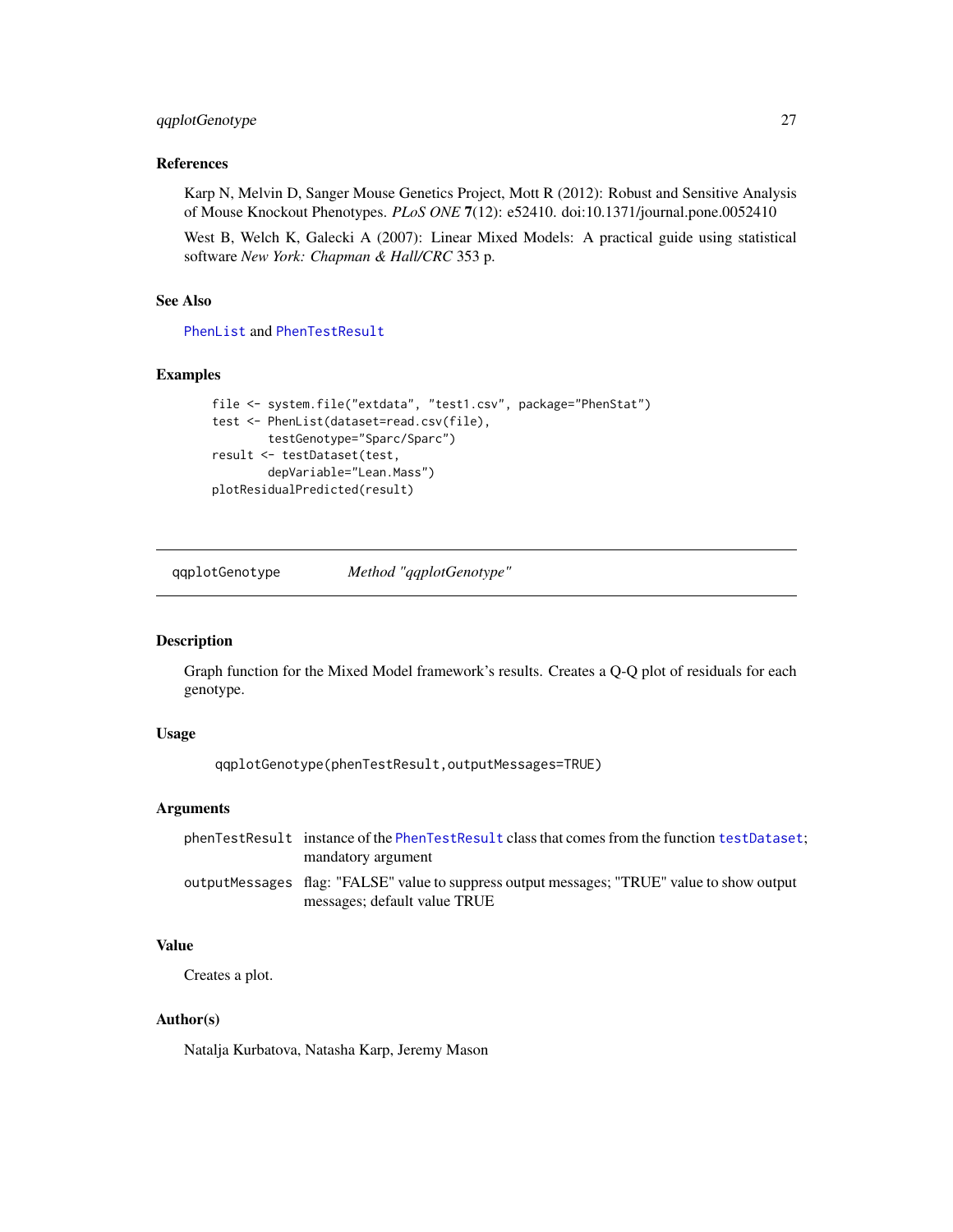<span id="page-27-0"></span>Karp N, Melvin D, Sanger Mouse Genetics Project, Mott R (2012): Robust and Sensitive Analysis of Mouse Knockout Phenotypes. *PLoS ONE* 7(12): e52410. doi:10.1371/journal.pone.0052410

West B, Welch K, Galecki A (2007): Linear Mixed Models: A practical guide using statistical software *New York: Chapman & Hall/CRC* 353 p.

## See Also

[PhenList](#page-18-1) and [PhenTestResult](#page-21-1)

## Examples

```
file <- system.file("extdata", "test1.csv", package="PhenStat")
test <- PhenList(dataset=read.csv(file),
        testGenotype="Sparc/Sparc")
result <- testDataset(test,
       depVariable="Lean.Mass")
qqplotGenotype(result)
```
qqplotRandomEffects *Method "qqplotRandomEffects"*

## Description

Graph function for the Mixed Model framework's results. Creates a Q-Q plot of blups (best linear unbiased predictions).

#### Usage

```
qqplotRandomEffects(phenTestResult,outputMessages=TRUE)
```
## Arguments

| phenTestResult instance of the PhenTestResult class that comes from the function testDataset; |
|-----------------------------------------------------------------------------------------------|
| mandatory argument                                                                            |
| outputMessages flag: "FALSE" value to suppress output messages; "TRUE" value to show output   |
| messages; default value TRUE                                                                  |

## Value

Creates a plot.

## Author(s)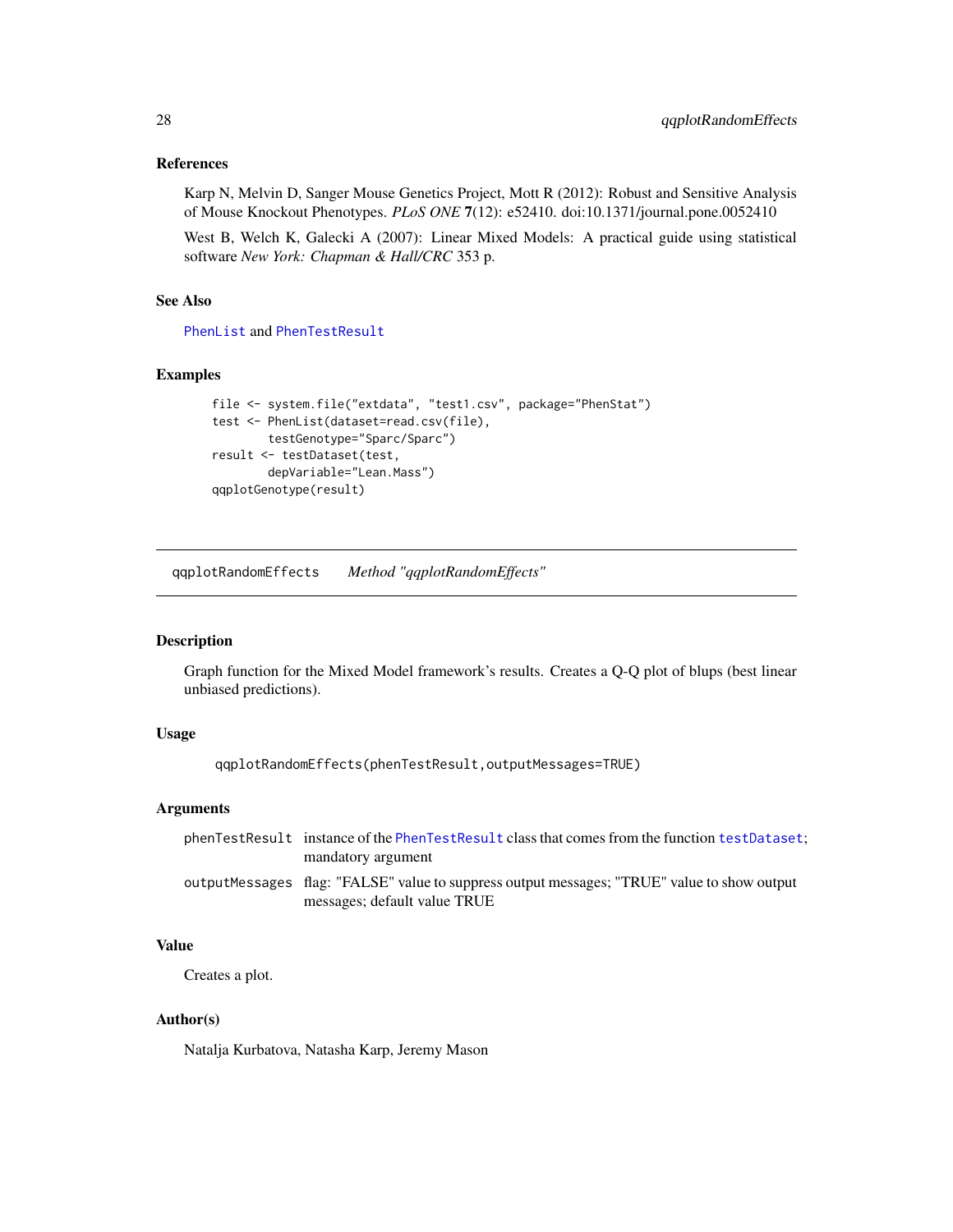<span id="page-28-0"></span>Karp N, Melvin D, Sanger Mouse Genetics Project, Mott R (2012): Robust and Sensitive Analysis of Mouse Knockout Phenotypes. *PLoS ONE* 7(12): e52410. doi:10.1371/journal.pone.0052410

West B, Welch K, Galecki A (2007): Linear Mixed Models: A practical guide using statistical software *New York: Chapman & Hall/CRC* 353 p.

## See Also

[PhenList](#page-18-1) and [PhenTestResult](#page-21-1)

## Examples

```
file <- system.file("extdata", "test1.csv", package="PhenStat")
test <- PhenList(dataset=read.csv(file),
       testGenotype="Sparc/Sparc")
result <- testDataset(test,
       depVariable="Lean.Mass")
qqplotRandomEffects(result)
```
qqplotRotatedResiduals

*Method "qqplotRotatedResiduals"*

## Description

Graph function for the Mixed Model framework's results. Creates a Q-Q plot of rotated residuals.

## Usage

```
qqplotRotatedResiduals(phenTestResult,outputMessages=TRUE)
```
## Arguments

| phenTestResult instance of the PhenTestResult class that comes from the function testDataset. |
|-----------------------------------------------------------------------------------------------|
| mandatory argument                                                                            |
| output Messages flag: "FALSE" value to suppress output messages; "TRUE" value to show output  |
| messages; default value TRUE                                                                  |

## Value

Creates a plot.

## Author(s)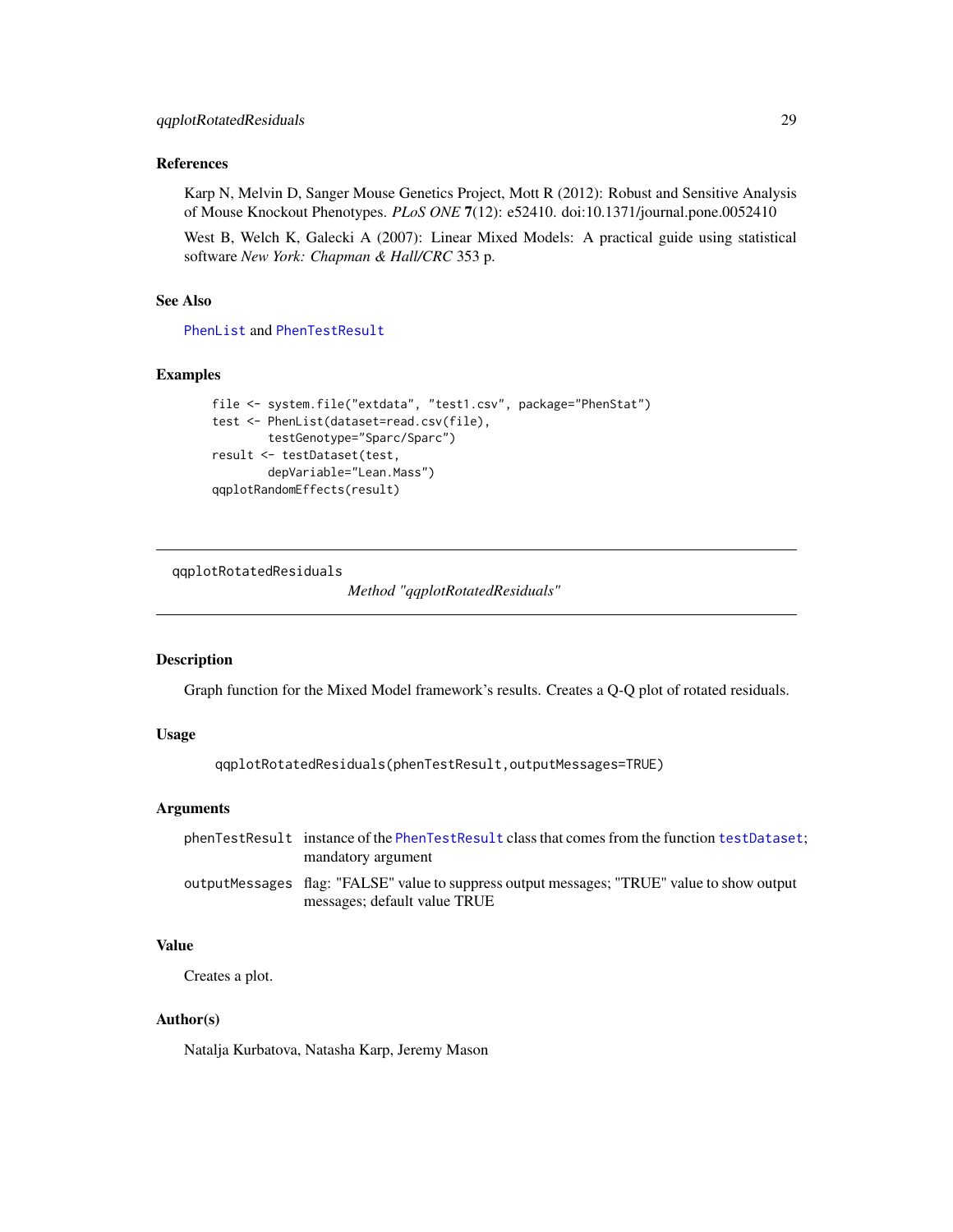<span id="page-29-0"></span>Karp N, Melvin D, Sanger Mouse Genetics Project, Mott R (2012): Robust and Sensitive Analysis of Mouse Knockout Phenotypes. *PLoS ONE* 7(12): e52410. doi:10.1371/journal.pone.0052410

Houseman, E. A., Ryan, L. M., Coull, B. A. (2004): Cholesky residuals for assessing normal errors in a linear model with correlated outcomes. *Journal of the American Statistical Association* 99466: pg 383-394. Doi 10.1198

West B, Welch K, Galecki A (2007): Linear Mixed Models: A practical guide using statistical software *New York: Chapman & Hall/CRC* 353 p.

## See Also

[PhenList](#page-18-1) and [PhenTestResult](#page-21-1)

## Examples

```
file <- system.file("extdata", "test2.csv", package="PhenStat")
test <- PhenList(dataset=read.csv(file),
        dataset.colname.weight="Weight.Value",
        testGenotype="Arid4a/Arid4a",
        hemiGenotype="Arid4a/+")
result <- testDataset(test,
        depVariable="Cl")
qqplotRotatedResiduals(result)
```
recommendMethod *Method "recommendMethod"*

## **Description**

Checks the dependent variable and dataset to make choose the appropriate statistical method. Returns the method or the list of methods that are appropriate for statistical analysis.

## Usage

```
recommendMethod(phenList=NULL, depVariable=NULL, outputMessages=TRUE)
```
#### Arguments

| phenList    | instance of the PhenList class; mandatory argument                                                                          |
|-------------|-----------------------------------------------------------------------------------------------------------------------------|
| depVariable | a character string defining the dependent variable of interest; mandatory argu-<br>ment                                     |
|             | outputMessages flag: "FALSE" value to suppress output messages; "TRUE" value to show output<br>messages; default value TRUE |

## Value

Returns the method or the list of methods that are appropriate for statistical analysis.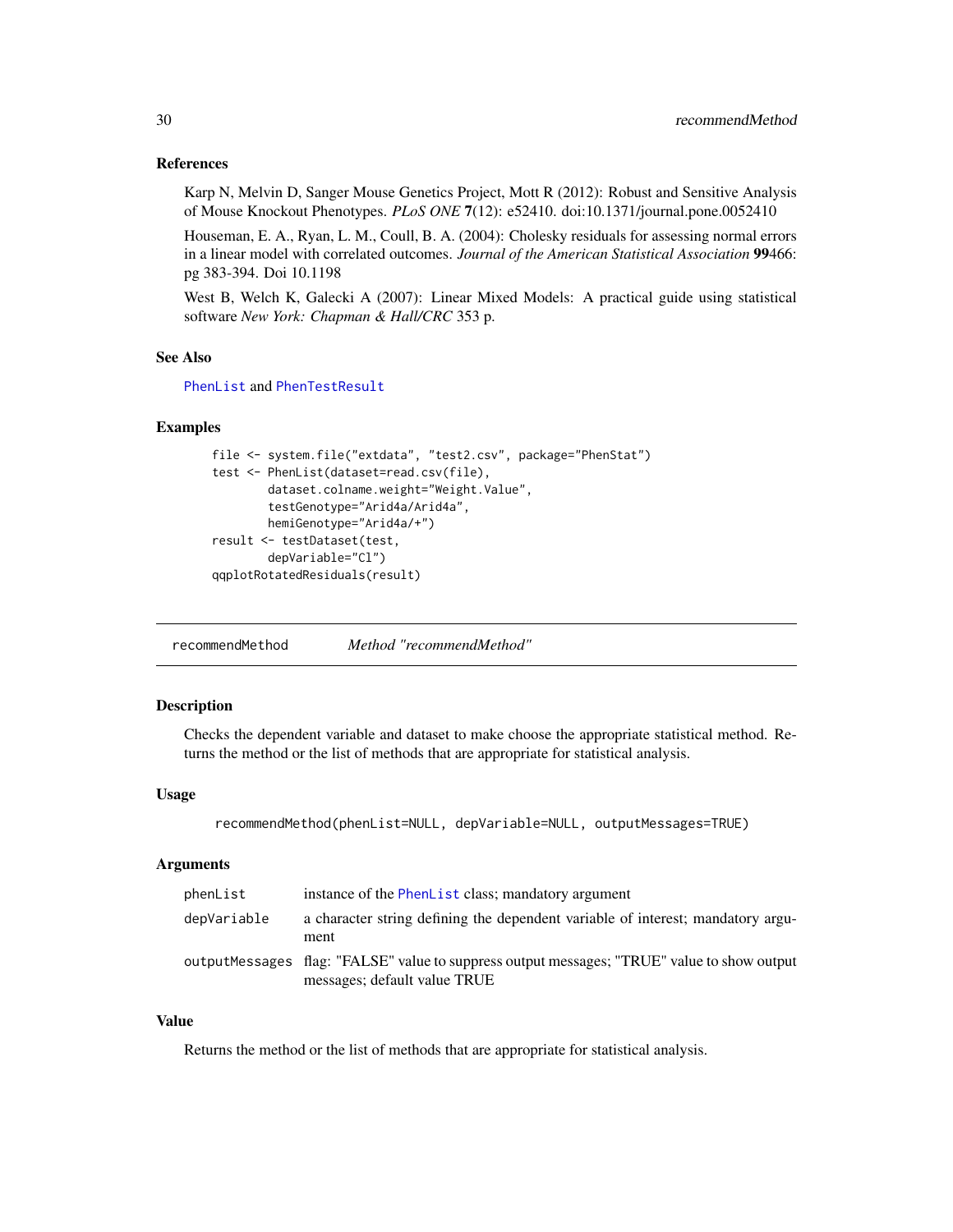#### <span id="page-30-0"></span> $RRTest$  31

## Author(s)

Natalja Kurbatova, Natasha Karp, Jeremy Mason

#### References

Karp N, Melvin D, Sanger Mouse Genetics Project, Mott R (2012): Robust and Sensitive Analysis of Mouse Knockout Phenotypes. *PLoS ONE* 7(12): e52410. doi:10.1371/journal.pone.0052410

West B, Welch K, Galecki A (2007): Linear Mixed Models: A practical guide using statistical software *New York: Chapman & Hall/CRC* 353 p.

## See Also

[PhenList](#page-18-1)

#### Examples

```
file <- system.file("extdata", "test1.csv", package="PhenStat")
test <- PhenList(dataset=read.csv(file),
        testGenotype="Sparc/Sparc")
recommendMethod(test,"Lean.Mass")
```
RRTest *Method "RRTest"*

## Description

This is an internal function run within RR framework. It performs Reference Ranges Plus test and after that Fisher Exact test on calculated count matrices. As an internal function, it doesn't include extensive error testing of inputs. Please use cautiously if calling directly.

Works with [PhenList](#page-18-1) object created by [PhenList](#page-16-1) function.

#### Usage

```
RRTest(phenList, depVariable, outputMessages=TRUE, naturalVariation=95,
controlPointsThreshold=60)
```
#### Arguments

| phenList         | instance of the PhenList class; mandatory argument                                                                          |  |
|------------------|-----------------------------------------------------------------------------------------------------------------------------|--|
| depVariable      | a character string defining the dependent variable of interest; mandatory argu-<br>ment                                     |  |
|                  | outputMessages flag: "FALSE" value to suppress output messages; "TRUE" value to show output<br>messages; default value TRUE |  |
| naturalVariation |                                                                                                                             |  |
|                  | number defining the natural variation range in percents for normal values; de-<br>fault value 95                            |  |
|                  |                                                                                                                             |  |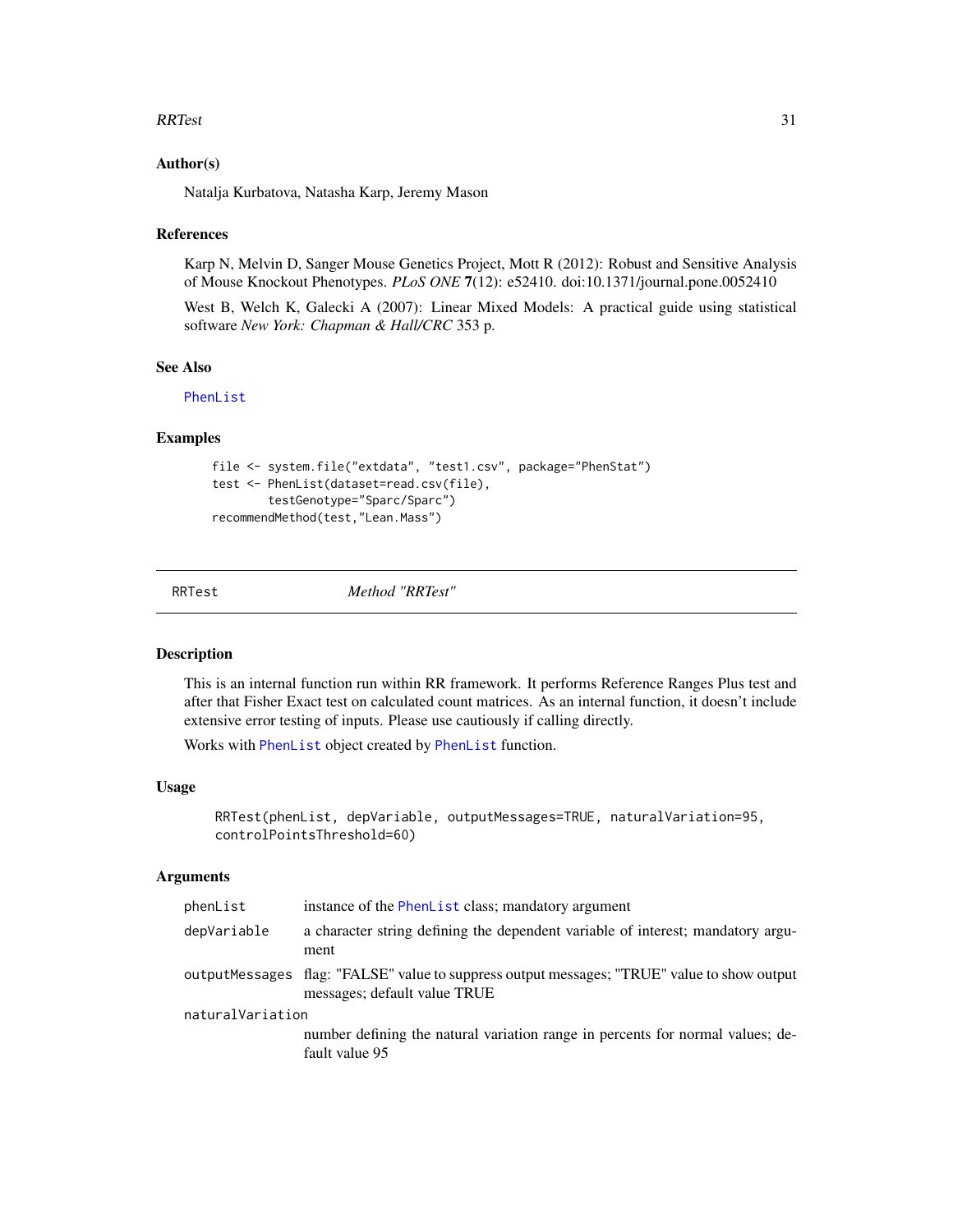<span id="page-31-0"></span>controlPointsThreshold

number defining how many control points is needed to perform RR plus method; default value 60

## Value

Returns results stored in instance of the [PhenTestResult](#page-21-1) class

#### Author(s)

Natalja Kurbatova, Natasha Karp, Jeremy Mason

## References

Karp N, Melvin D, Sanger Mouse Genetics Project, Mott R (2012): Robust and Sensitive Analysis of Mouse Knockout Phenotypes. *PLoS ONE* 7(12): e52410. doi:10.1371/journal.pone.0052410

West B, Welch K, Galecki A (2007): Linear Mixed Models: A practical guide using statistical software *New York: Chapman & Hall/CRC* 353 p.

## See Also

[PhenList](#page-18-1) and [testDataset](#page-39-1)

#### Examples

```
file <- system.file("extdata", "test1.csv", package="PhenStat")
test <- PhenList(dataset=read.csv(file),
       testGenotype="Sparc/Sparc")
# "RRTest" function is called from "testDataset" function
result <- testDataset(test,
       depVariable="Lean.Mass",
       method="RR")
# RR test results can be printed out using function "summaryOutput"
summaryOutput(result)
```
scatterplotGenotypeWeight

*Method "scatterplotGenotypeWeight"*

## Description

Graph function for the phenotypic dataset. Creates a scatter plot body weight versus dependent variable.

Both a regression line and a loess line (locally weighted line) is fitted for each genotype.

#### Usage

scatterplotGenotypeWeight(phenList,depVariable=NULL,graphingName=NULL, outputMessages=TRUE)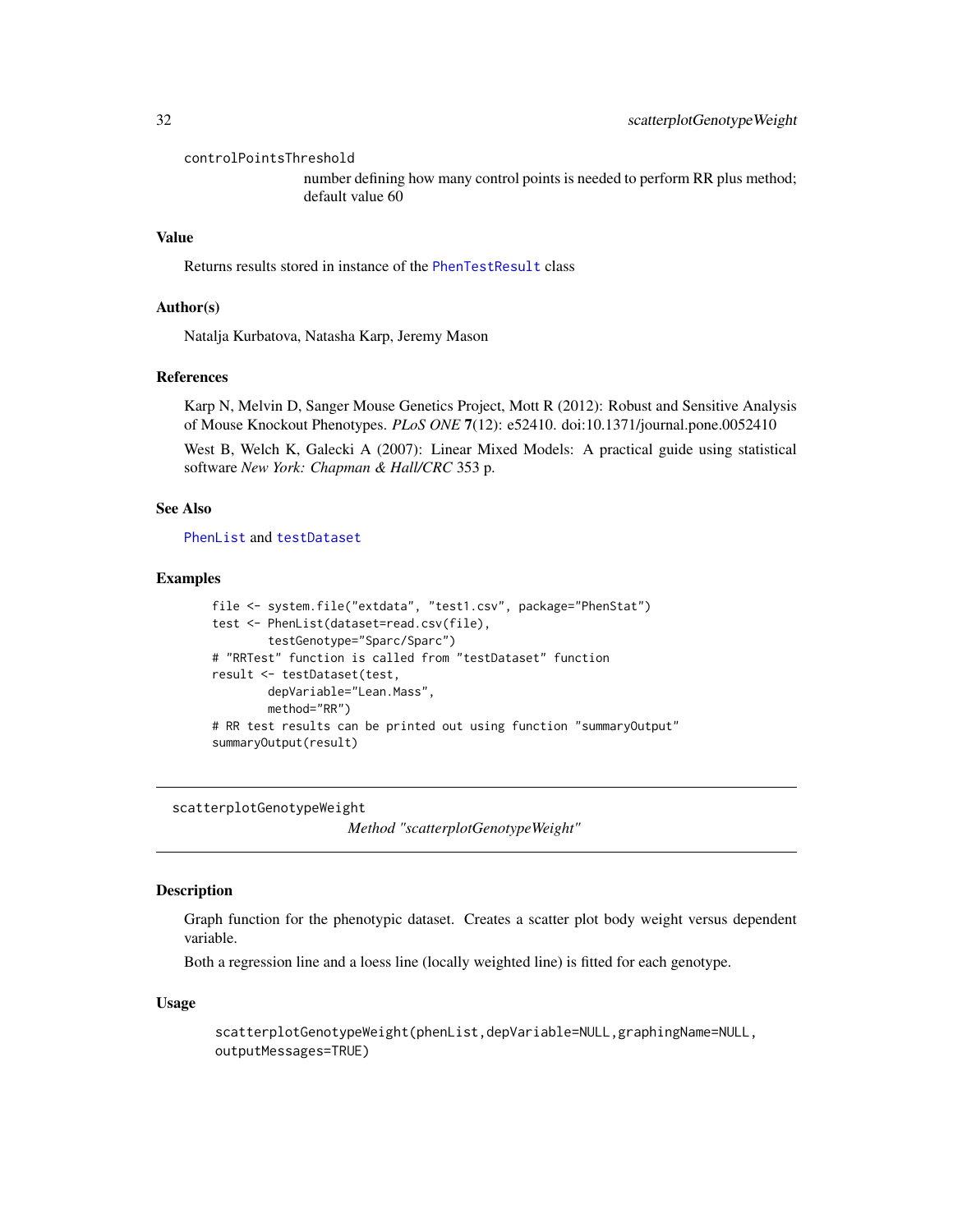## Arguments

| phenList     | instance of the PhenList class; mandatory argument                                                                          |
|--------------|-----------------------------------------------------------------------------------------------------------------------------|
| depVariable  | a character string defining the dependent variable of interest; mandatory argu-<br>ment                                     |
| graphingName | a character string defining the name to be used on the graph for the dependent<br>variable; mandatory argument              |
|              | outputMessages flag: "FALSE" value to suppress output messages; "TRUE" value to show output<br>messages; default value TRUE |

## Value

Creates a plot.

## Author(s)

Natalja Kurbatova, Natasha Karp, Jeremy Mason

## References

Karp N, Melvin D, Sanger Mouse Genetics Project, Mott R (2012): Robust and Sensitive Analysis of Mouse Knockout Phenotypes. *PLoS ONE* 7(12): e52410. doi:10.1371/journal.pone.0052410

West B, Welch K, Galecki A (2007): Linear Mixed Models: A practical guide using statistical software *New York: Chapman & Hall/CRC* 353 p.

## See Also

[PhenList](#page-18-1)

```
file <- system.file("extdata", "test1.csv", package="PhenStat")
test <- PhenList(dataset=read.csv(file),
        testGenotype="Sparc/Sparc")
scatterplotGenotypeWeight(test,
        depVariable="Bone.Mineral.Content",
        graphingName="BMC" )
file <- system.file("extdata", "test4.csv", package="PhenStat")
test_1sex <- PhenList(dataset=read.csv(file),
       testGenotype="Mysm1/+")
scatterplotGenotypeWeight(test_1sex,
        depVariable="Lean.Mass",
        graphingName="Lean Mass")
```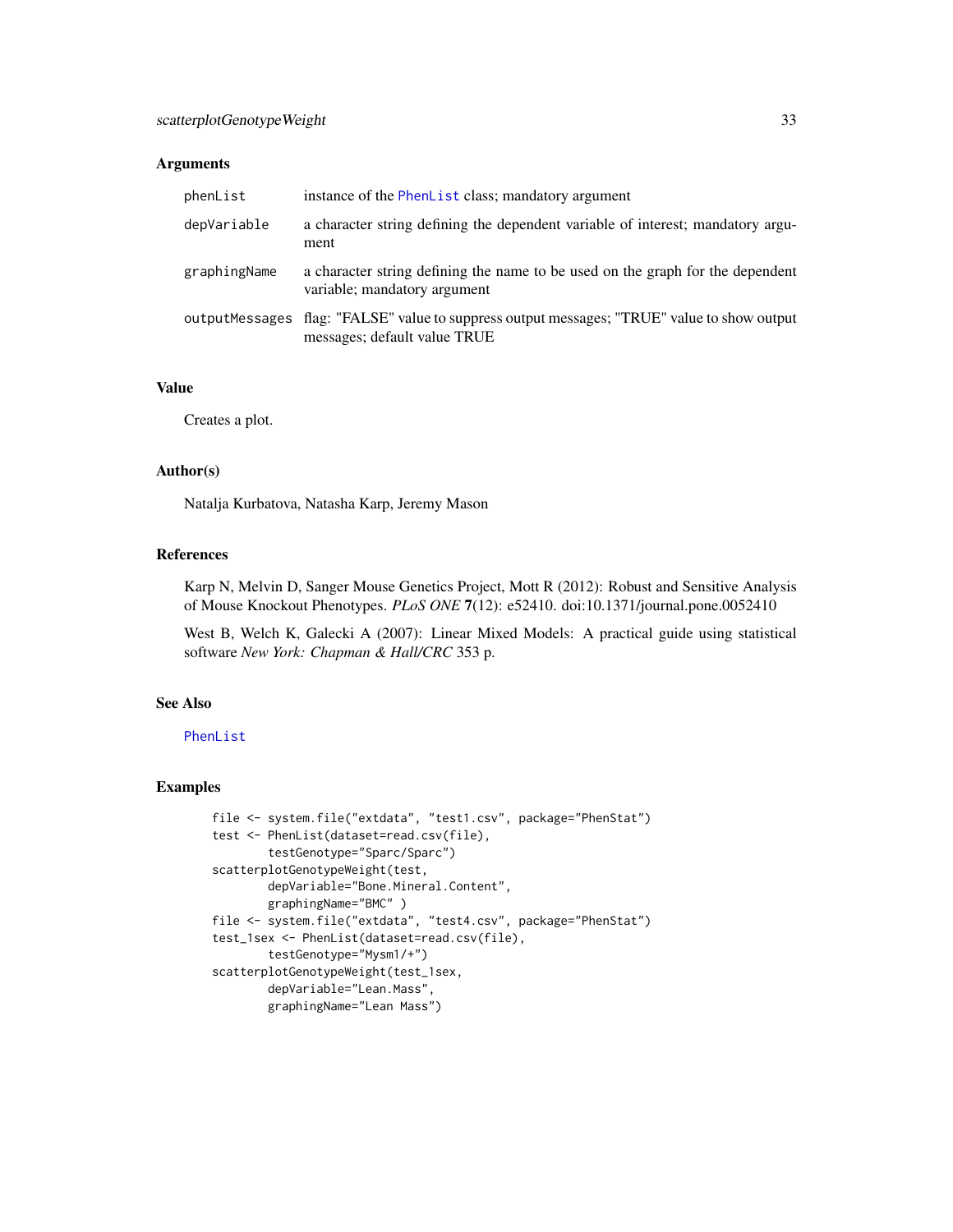```
scatterplotSexGenotypeBatch
```
*Method "scatterplotSexGenotypeBatch"*

#### Description

Graph function for the phenotypic dataset. Creates a scatterplot split by sex, genotype and batch. refGenotype data points are shown in black and the testGenotype data points are shown in red.

Note: the batches are not ordered with time but allow assessment of how the testGenotype data lie relative to the variation within the refGenotype data.

## Usage

scatterplotSexGenotypeBatch(phenList,depVariable=NULL,graphingName=NULL, outputMessages=TRUE)

## Arguments

| phenList     | instance of the PhenList class; mandatory argument                                                                          |
|--------------|-----------------------------------------------------------------------------------------------------------------------------|
| depVariable  | a character string defining the dependent variable of interest; mandatory argu-<br>ment                                     |
| graphingName | a character string defining the name to be used on the graph for the dependent<br>variable; mandatory argument              |
|              | outputMessages flag: "FALSE" value to suppress output messages; "TRUE" value to show output<br>messages; default value TRUE |

## Value

Creates a plot.

#### Author(s)

Natalja Kurbatova, Natasha Karp, Jeremy Mason

## References

Karp N, Melvin D, Sanger Mouse Genetics Project, Mott R (2012): Robust and Sensitive Analysis of Mouse Knockout Phenotypes. *PLoS ONE* 7(12): e52410. doi:10.1371/journal.pone.0052410

West B, Welch K, Galecki A (2007): Linear Mixed Models: A practical guide using statistical software *New York: Chapman & Hall/CRC* 353 p.

## See Also

[PhenList](#page-18-1)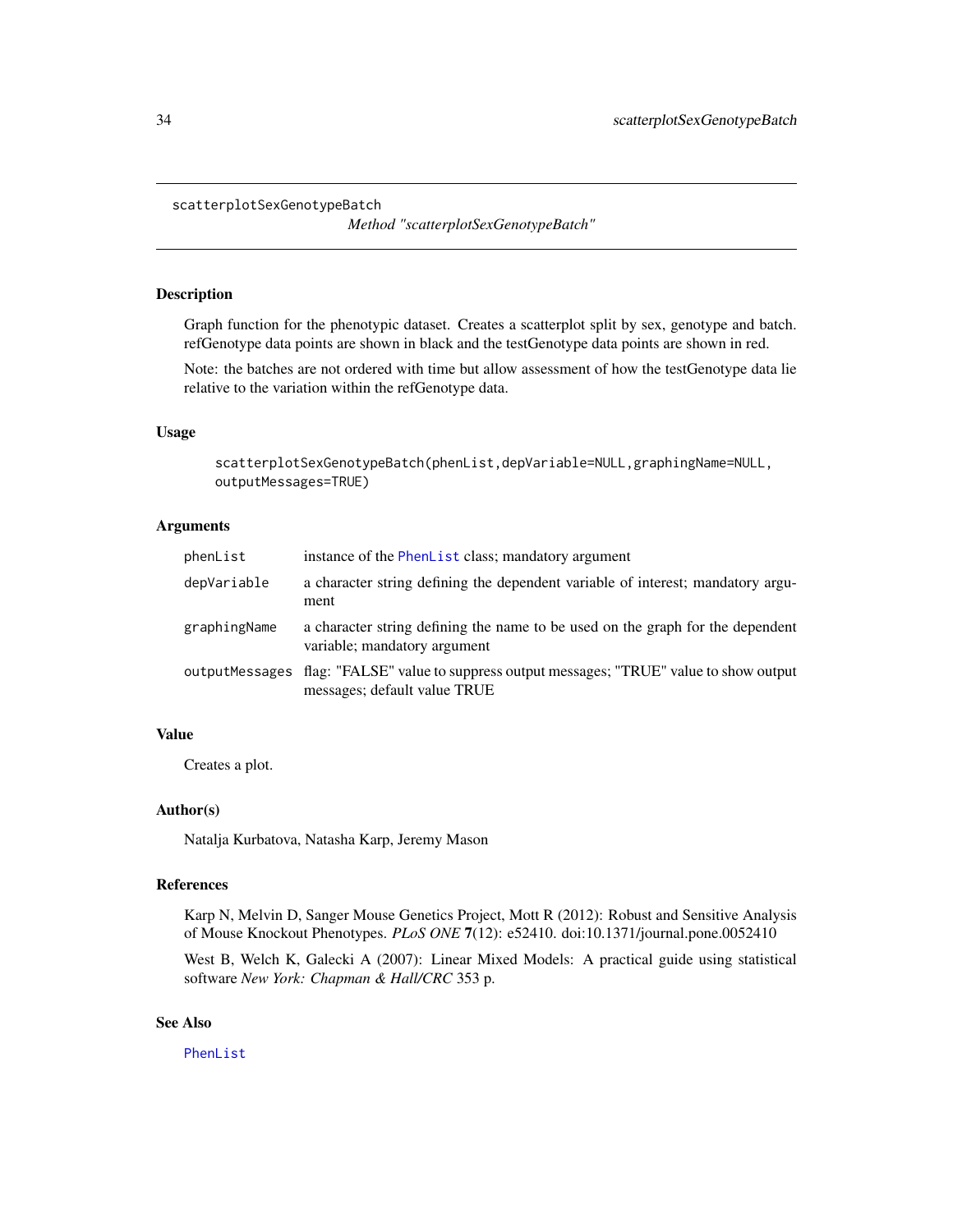#### <span id="page-34-0"></span>startModel 35

#### Examples

```
file <- system.file("extdata", "test1.csv", package="PhenStat")
test <- PhenList(dataset=read.csv(file),
       testGenotype="Sparc/Sparc")
# box plot for dataset with two sexes: males and females
scatterplotSexGenotypeBatch(test,
       depVariable="Bone.Mineral.Content",
       graphingName="BMC" )
file <- system.file("extdata", "test4.csv", package="PhenStat")
test_1sex <- PhenList(dataset=read.csv(file),
       testGenotype="Mysm1/+")
# box plot for females only dataset
scatterplotSexGenotypeBatch(test_1sex,depVariable="Lean.Mass",
       graphingName="Lean Mass")
```
<span id="page-34-1"></span>startModel *Method "startModel"*

#### **Description**

This is an internal function run within MM framework. It completes the testing stage of which effects are significant. As an internal function, it doesn't include extensive error testing of inputs. Please use cautiously if calling directly.

It creates start model and modify it after testing of different hypothesis (the model fixed effects).

The model random effects are:

-batch effect (TRUE if batch variation is significant, FALSE if not)

The model fixed effects are:

-variance effect (TRUE if residual variances for genotype groups are homogeneous and FALSE if they are heterogeneous),

-interaction effect (TRUE if genotype by sex interaction is significant),

-sex effect (TRUE if sex is significant),

-weight effect (TRUE if weight is significant).

If user would like to assign other TRUE/FALSE values to the fixed effects of the model then he or she has to define keepList argument which is vector of TRUE/FALSE values.

If user has defined model fixed effects (keepList argument) then function prints out calculated and user defined effects (only when outputMessages argument is set to TRUE), checks user defined effects for consistency (for instance, if there are no "Weight" column in the dataset then weight effect can't be assigned to TRUE, etc.) and modifies start model according to user defined effects.

As the result PhenTestResult object that contains calculated or user defined model fixed effects and MM start model is created.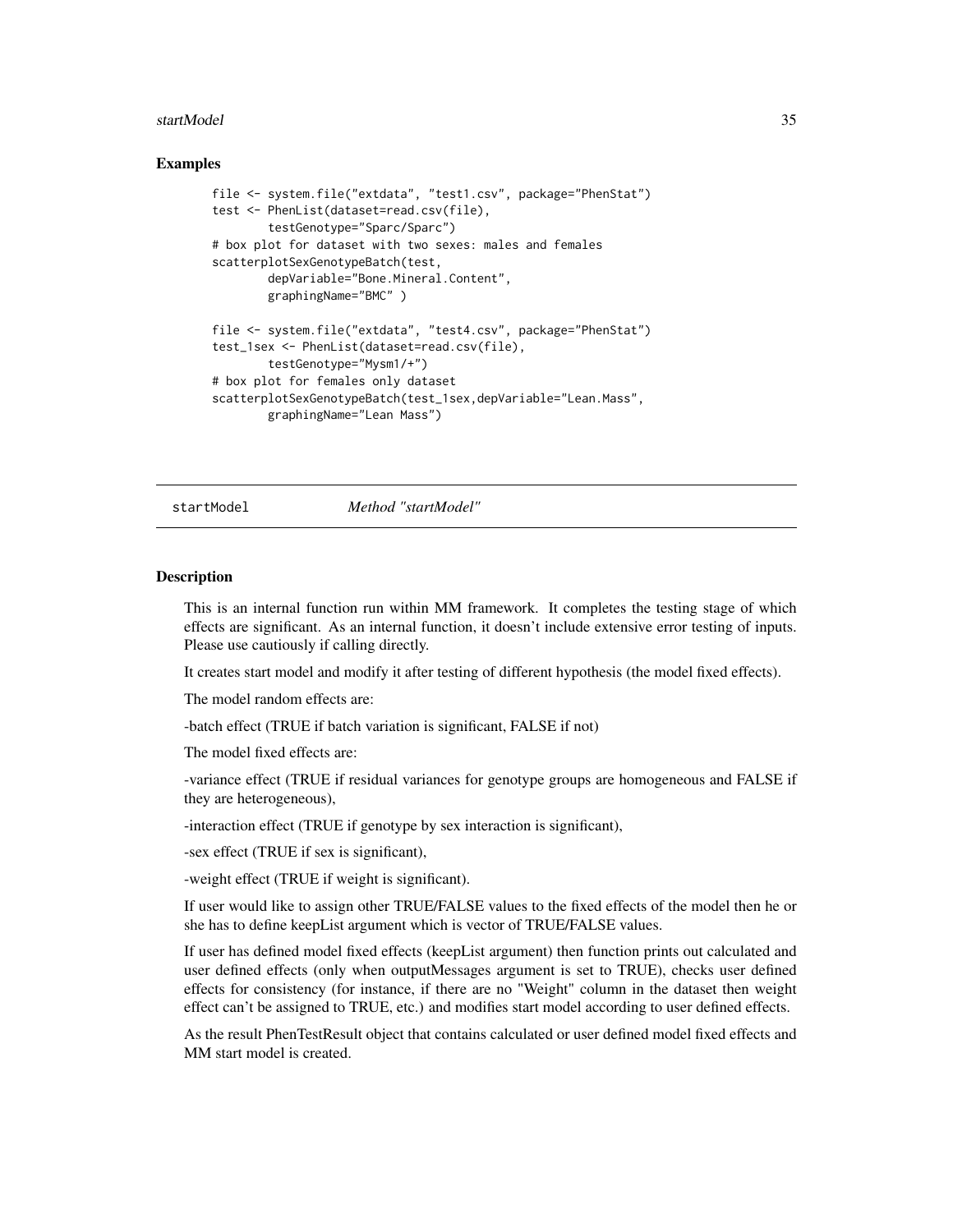#### Usage

```
startModel(phenList, depVariable,
       equation="withWeight", outputMessages=TRUE,
       pThreshold=0.05, keepList=NULL)
```
## Arguments

| phenList       | instance of the PhenList class; mandatory argument                                                                                                               |
|----------------|------------------------------------------------------------------------------------------------------------------------------------------------------------------|
| depVariable    | a character string defining the dependent variable of interest; mandatory argu-<br>ment                                                                          |
| equation       | a character string defining the equation to use. Possible values "with Weight"<br>(default),"withoutWeight"                                                      |
| outputMessages | flag: "FALSE" value to suppress output messages; "TRUE" value to show output<br>messages; default value TRUE                                                     |
| pThreshold     | a numerical value for the p-value threshold used to determine which fixed effects<br>to keep in the model, default value 0.05                                    |
| keepList       | a logical vector defining the significance of different model effects: keep_batch,<br>keep_equalvar, keep_weight, keep_sex, keep_interaction; default value NULL |

## Value

Returns results stored in instance of the [PhenTestResult](#page-21-1) class

## Author(s)

Natalja Kurbatova, Natasha Karp, Jeremy Mason

## References

Karp N, Melvin D, Sanger Mouse Genetics Project, Mott R (2012): Robust and Sensitive Analysis of Mouse Knockout Phenotypes. *PLoS ONE* 7(12): e52410. doi:10.1371/journal.pone.0052410

West B, Welch K, Galecki A (2007): Linear Mixed Models: A practical guide using statistical software *New York: Chapman & Hall/CRC* 353 p.

## See Also

[PhenList](#page-18-1)

```
file <- system.file("extdata", "test1.csv", package="PhenStat")
test <- PhenList(dataset=read.csv(file),
        testGenotype="Sparc/Sparc")
# when "testDataset" functions argument "callAll" is set to FALSE
# only "startModel" function is called - the first step of MM framework
result <- testDataset(test,
       depVariable="Lean.Mass",
        callAll=FALSE)
```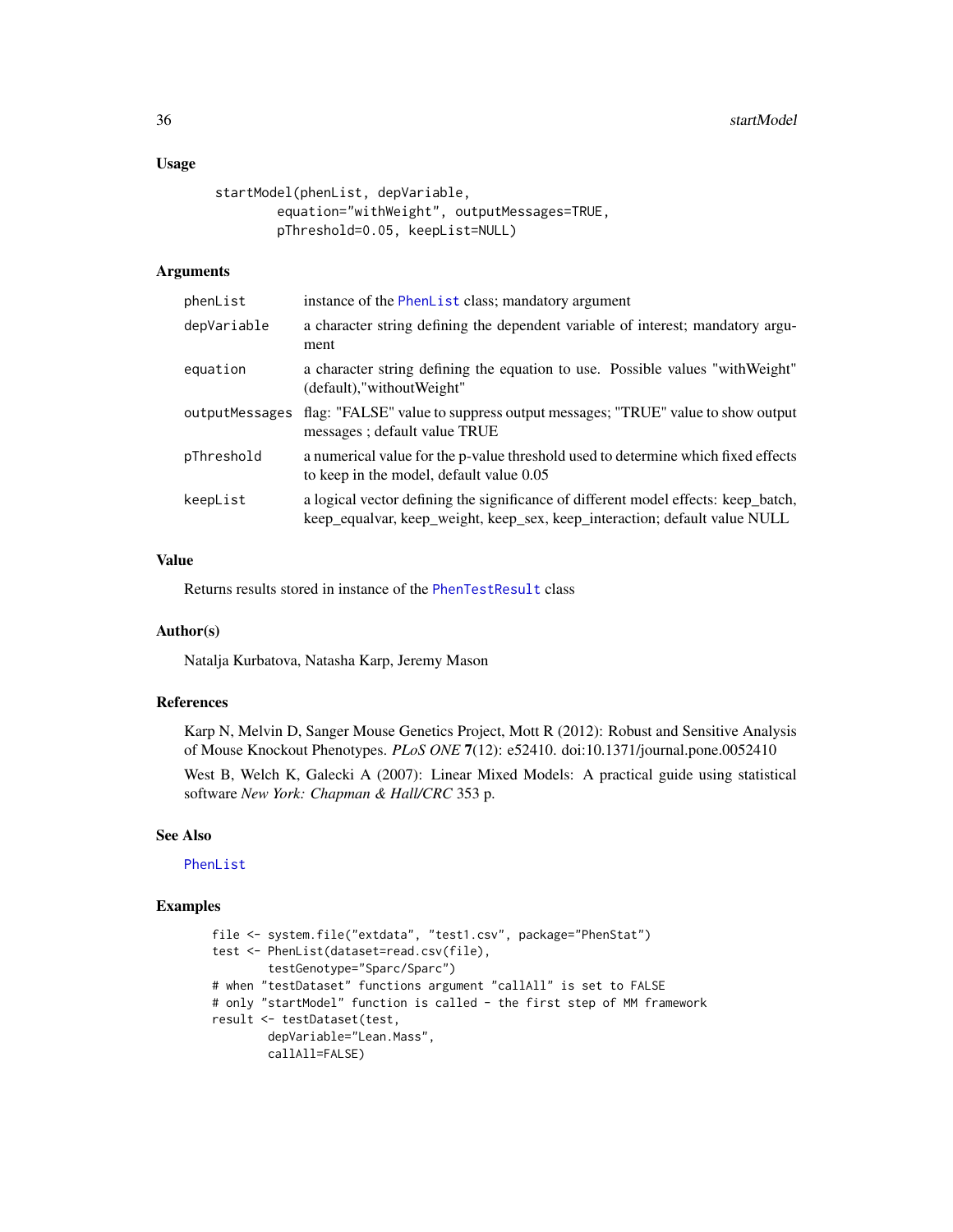## <span id="page-36-0"></span>startTFModel 37

```
# print out formula that has been created
result$model.formula.genotype
# print out batch effects significance
result$model.effect.batch
# change the model
result <- testDataset(test,
        depVariable="Lean.Mass",
        equation="withWeight",
        callAll=FALSE)
# print out new formula
result$model.formula.genotype
```
startTFModel *Method "startTFModel"*

#### Description

This is an internal function run within TF framework. It completes the testing stage of which effects are significant. As an internal function, it doesn't include extensive error testing of inputs. Please use cautiously if calling directly.

It creates start model and modify it after testing of different hypothesis.

The tested fixed effects are:

-batch effect (TRUE if batch variation is significant, FALSE if not),

-variance effect (TRUE if residual variances for genotype groups are homogeneous and FALSE if they are heterogeneous),

-interaction effect (TRUE if genotype by sex interaction is significant),

-sex effect (TRUE if sex is significant),

-weight effect (TRUE if weight is significant).

#### Usage

```
startTFModel(phenList, depVariable,
       equation="withWeight", outputMessages=TRUE,
       pThreshold=0.05, keepList=NULL)
```
## **Arguments**

| phenList    | instance of the PhenList class; mandatory argument                                                                          |
|-------------|-----------------------------------------------------------------------------------------------------------------------------|
| depVariable | a character string defining the dependent variable of interest; mandatory argu-<br>ment                                     |
| equation    | a character string defining the equation to use. Possible values "with Weight"<br>(default),"withoutWeight"                 |
|             | outputMessages flag: "FALSE" value to suppress output messages; "TRUE" value to show output<br>messages; default value TRUE |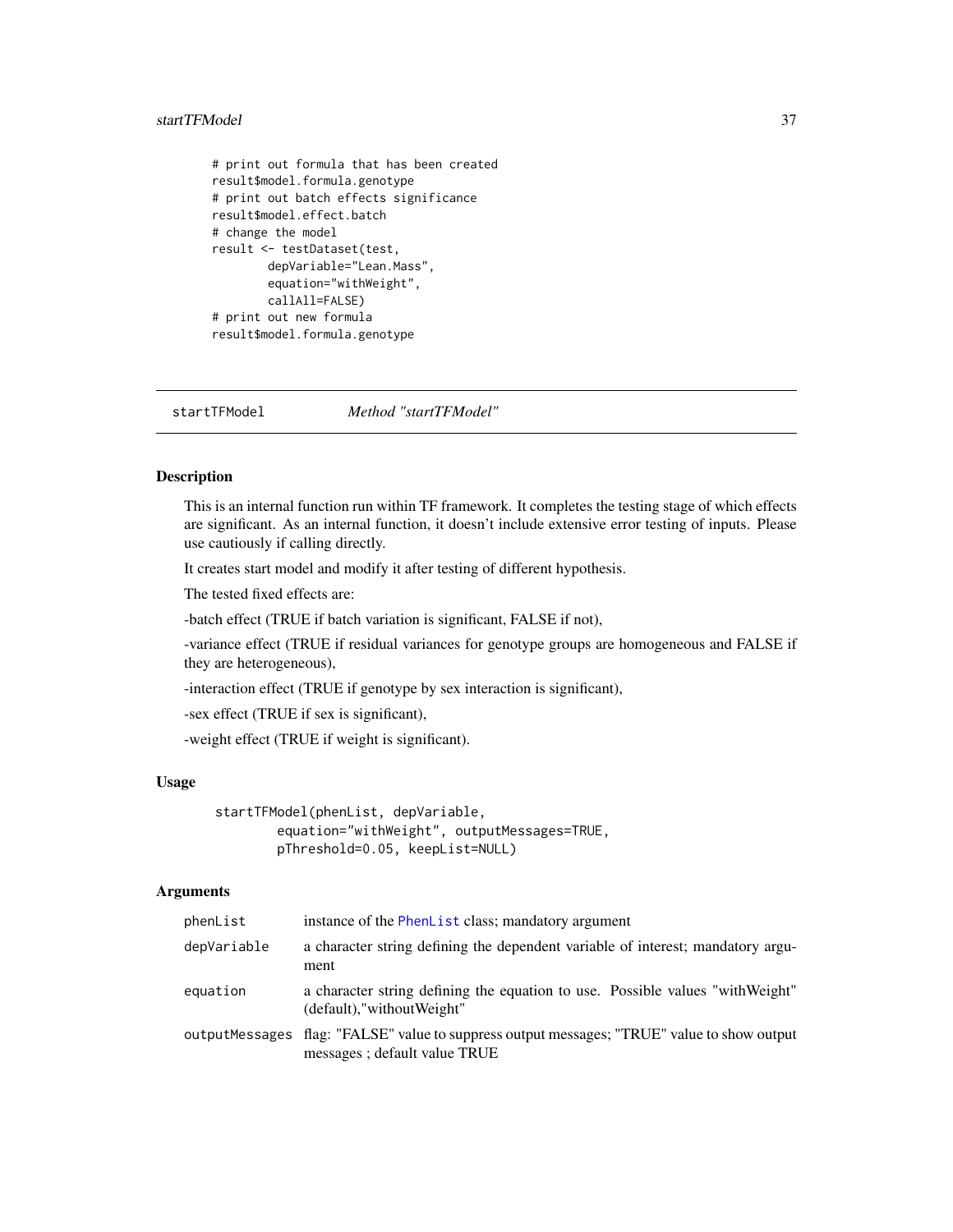| pThreshold | a numerical value for the p-value threshold used to determine which fixed effects<br>to keep in the model, default value 0.05                                    |
|------------|------------------------------------------------------------------------------------------------------------------------------------------------------------------|
| keepList   | a logical vector defining the significance of different model effects: keep batch,<br>keep_equalvar, keep_weight, keep_sex, keep_interaction; default value NULL |

## Value

Returns results stored in instance of the [PhenTestResult](#page-21-1) class

## Author(s)

Natalja Kurbatova, Natasha Karp, Jeremy Mason

#### References

Karp N, Melvin D, Sanger Mouse Genetics Project, Mott R (2012): Robust and Sensitive Analysis of Mouse Knockout Phenotypes. *PLoS ONE* 7(12): e52410. doi:10.1371/journal.pone.0052410

West B, Welch K, Galecki A (2007): Linear Mixed Models: A practical guide using statistical software *New York: Chapman & Hall/CRC* 353 p.

#### See Also

[PhenList](#page-18-1)

```
file <- system.file("extdata", "test7_TFE.csv", package="PhenStat")
test <- PhenList(dataset=read.csv(file),
                 testGenotype="het",
                 refGenotype = "WT",
                 dataset.colname.sex="sex",
                 dataset.colname.genotype="Genotype",
                 dataset.values.female="f",
                 dataset.values.male= "m",
                 dataset.colname.weight="body.weight",
                 dataset.colname.batch="Date_of_procedure_start")
test_TF <- TFDataset(test,depVariable="Cholesterol")
# when "testDataset" functions argument "callAll" is set to FALSE
# only "startTFModel" function is called - the first step of TFE framework
result <- testDataset(test_TF,
       depVariable="Cholesterol",
       callAll=FALSE,
       method="TF")
# print out formula that has been created
result$model.formula.genotype
# print out batch effects significance
result$model.effect.batch
```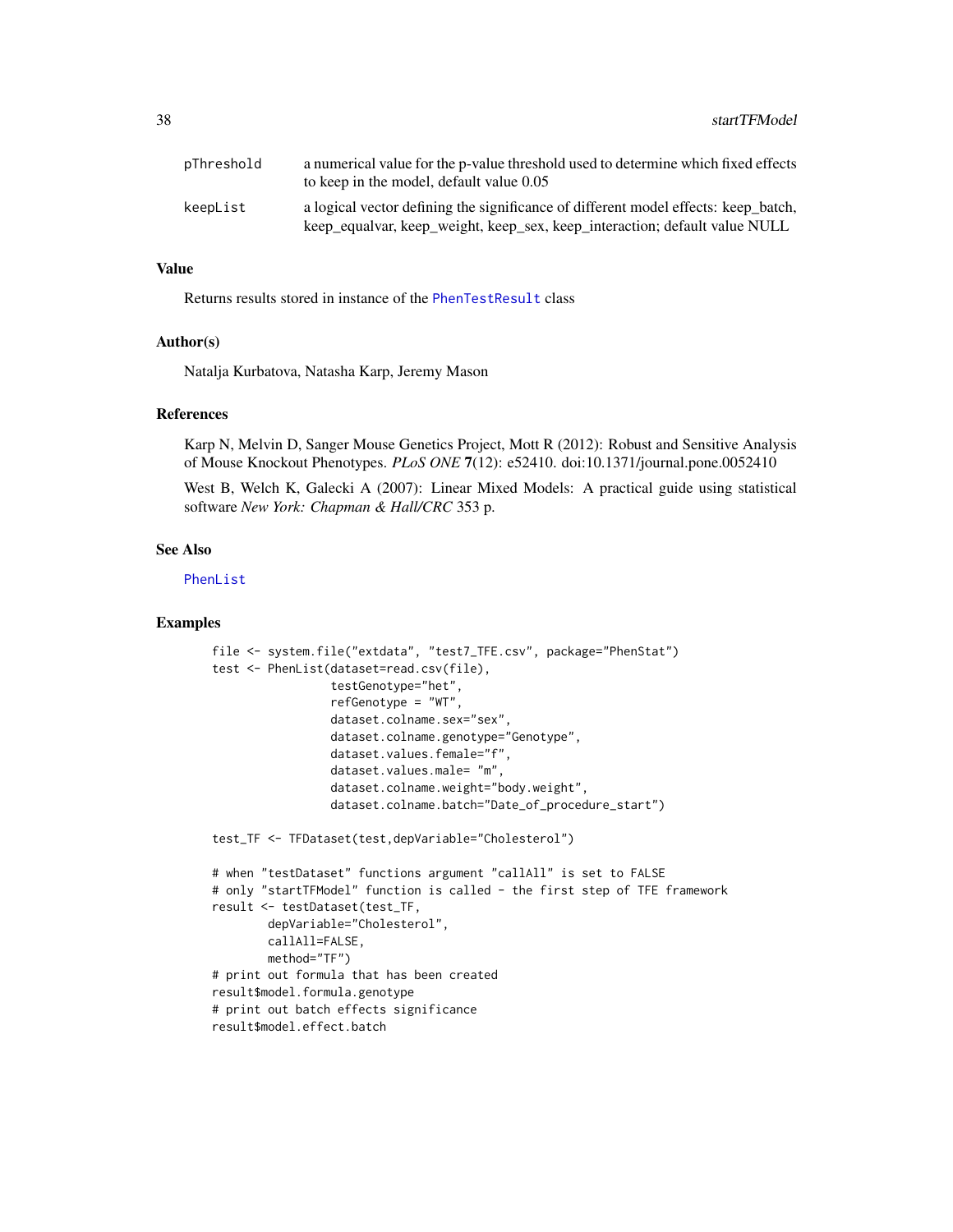<span id="page-38-0"></span>

#### **Description**

Wrapper for the model fitting results. Returns model fitting and testing results in a user friendly format.

## Usage

```
summaryOutput(phenTestResult, phenotypeThreshold = 0.01)
```
#### Arguments

phenTestResult instance of the [PhenTestResult](#page-21-1) class that comes from the function [testDataset](#page-39-1); mandatory argument

phenotypeThreshold

a numerical value defining the threshold to use in classificationTag; default value 0.01

#### Value

Returns model fitting results in a text format for the screen

## Author(s)

Natalja Kurbatova, Natasha Karp, Jeremy Mason

## References

Karp N, Melvin D, Sanger Mouse Genetics Project, Mott R (2012): Robust and Sensitive Analysis of Mouse Knockout Phenotypes. *PLoS ONE* 7(12): e52410. doi:10.1371/journal.pone.0052410

West B, Welch K, Galecki A (2007): Linear Mixed Models: A practical guide using statistical software *New York: Chapman & Hall/CRC* 353 p.

#### See Also

[PhenTestResult](#page-21-1)

```
# Mixed Model framework
file <- system.file("extdata", "test1.csv", package="PhenStat")
test <- PhenList(dataset=read.csv(file),
       testGenotype="Sparc/Sparc")
result <- testDataset(test,
       depVariable="Lean.Mass")
summaryOutput(result)
```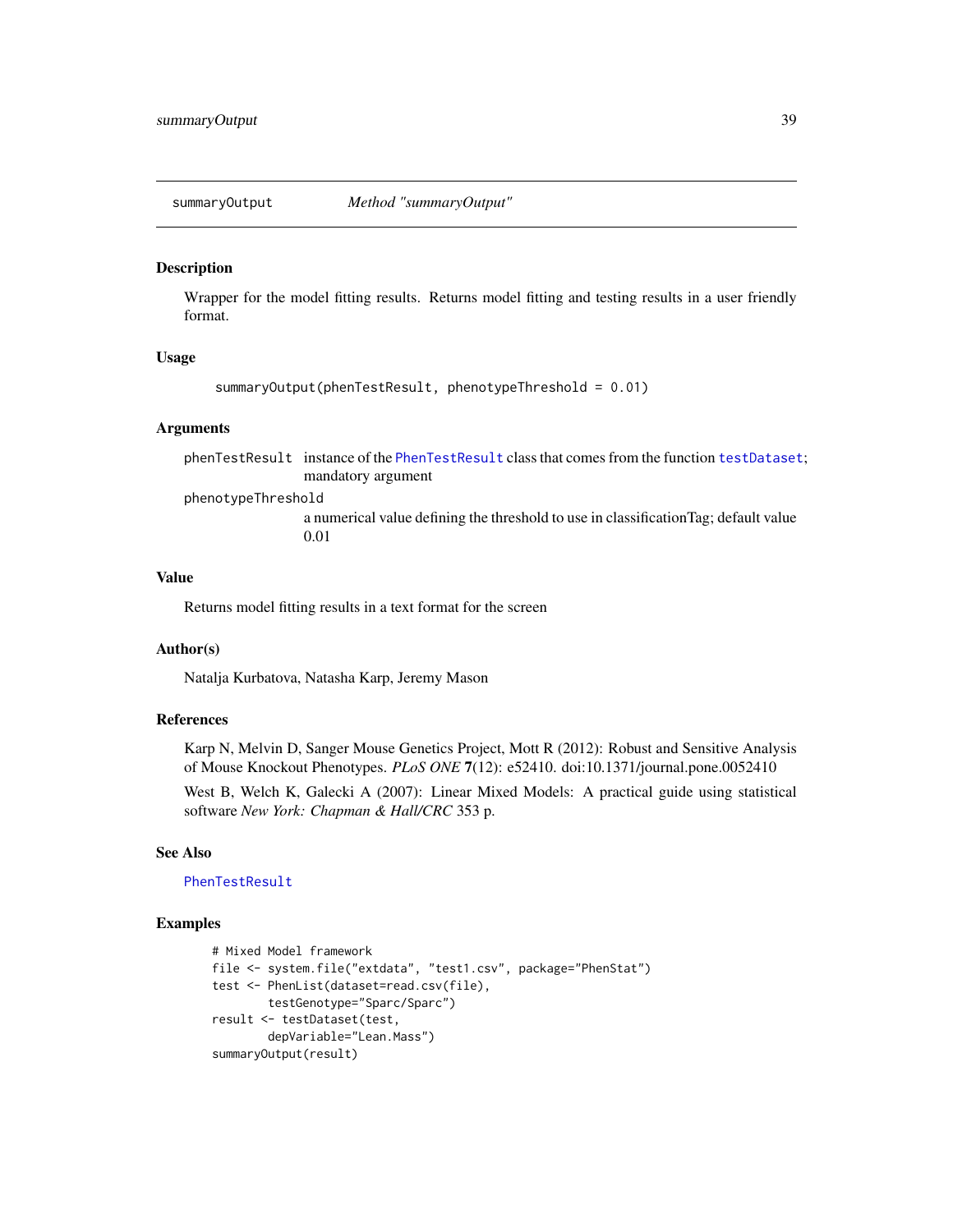```
# Fishe Exact Test framework
file <- system.file("extdata", "test_categorical.csv", package="PhenStat")
test2 <- PhenList(dataset=read.csv(file),
       testGenotype="Aff3/Aff3")
result2 <- testDataset(test2,
       depVariable="Thoracic.Processes",
       method="FE")
summaryOutput(result2)
```
<span id="page-39-1"></span>testDataset *Method "testDataset"*

## **Description**

Statistical analysis manager function in PhenStat package.

Firstly, it performs the checks for dependent variable in the dataset. Some checks are generic, some depends on selected statistical framework/method.

Secondly, if checks are passed it runs the stages of selected framework to analyse dependent variable.

For instance, runs startModel and finalModel for the MM framework if the argument "callAll" is set to TRUE. If framework contains only one stage like in Fisher Exact Test case then runs that one stage regardless "callAll" value.

#### Usage

```
testDataset(phenList=NULL, depVariable=NULL, equation="withWeight",
outputMessages=TRUE,pThreshold=0.05, method="MM", callAll=TRUE,
keepList=NULL,dataPointsThreshold=4,RR_naturalVariation=95,
RR_controlPointsThreshold=60)
```
## Arguments

| phenList       | instance of the PhenList class; mandatory argument                                                                                                    |
|----------------|-------------------------------------------------------------------------------------------------------------------------------------------------------|
| depVariable    | a character string defining the dependent variable of interest; mandatory argu-<br>ment                                                               |
| equation       | a character string defining the equation to use. Possible values "with Weight"<br>(default), "without Weight"                                         |
| outputMessages | flag: "FALSE" value to suppress output messages; "TRUE" value to show output<br>messages; default value TRUE                                          |
| pThreshold     | a numerical value for the p-value threshold used to determine which fixed effects<br>to keep in the model, default value 0.05                         |
| method         | a character string ("MM", "FE" or "RR") defining the method to use for model<br>building; default value "MM" for mixed model                          |
| callAll        | flag: "FALSE" value to run only the first stage of the selected framework;<br>"TRUE" value (default) to run all stages of framework one after another |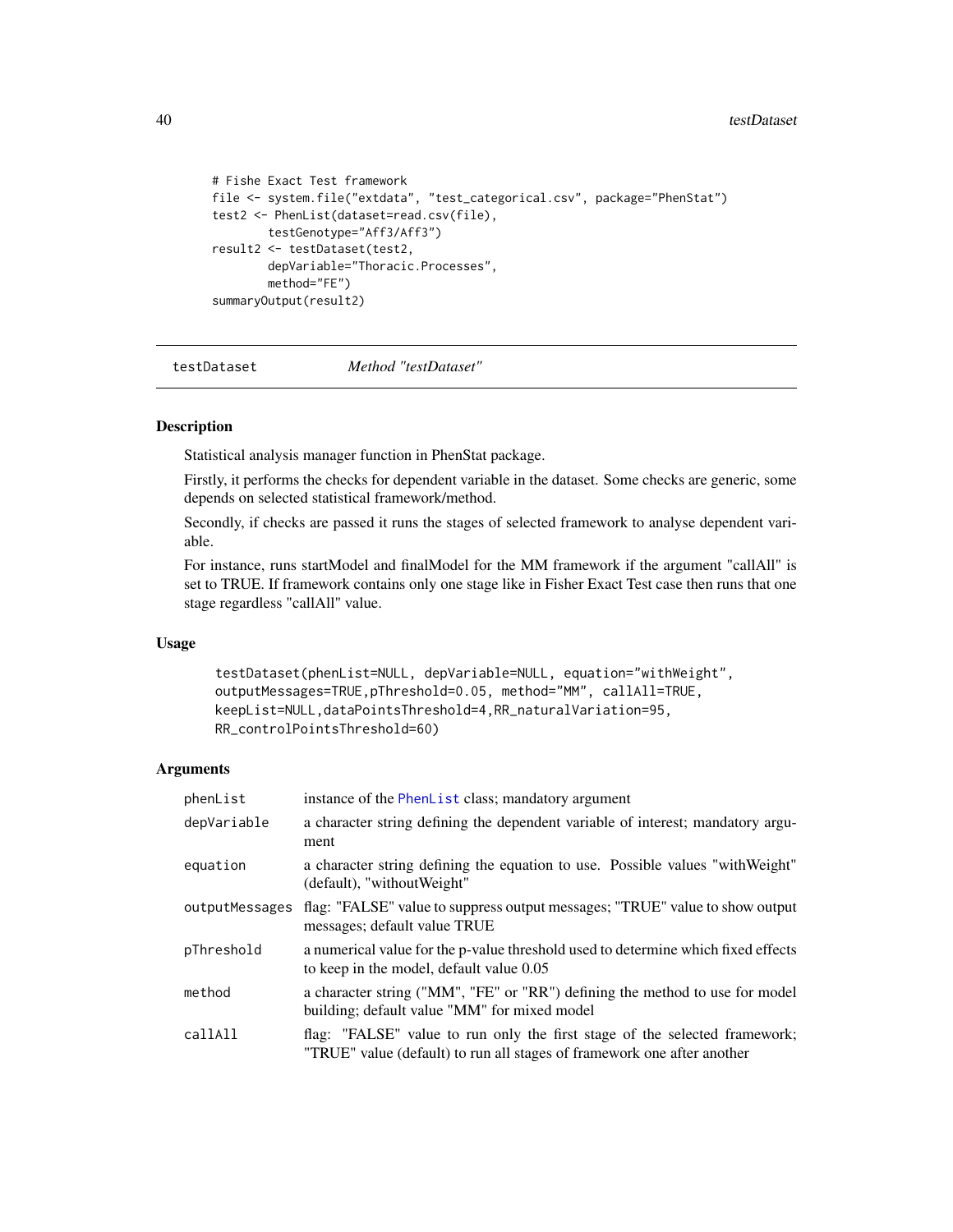#### testDataset 41

| keepList                  | a logical vector defining the significance of different model effects: keep_batch, |
|---------------------------|------------------------------------------------------------------------------------|
|                           | keep_equalvar, keep_weight, keep_sex, keep_interaction; default value NULL         |
| dataPointsThreshold       |                                                                                    |
|                           | threshold for the number of data points in the MM framework; default value is      |
|                           | 4; minimal value is 2                                                              |
| RR_naturalVariation       |                                                                                    |
|                           | threshold for the variation ranges in the RR framework; default value is 95;       |
|                           | minimal value is 60                                                                |
| RR_controlPointsThreshold |                                                                                    |
|                           | threshold for the number of control data points in the RR framework; default       |
|                           | value is 60; minimal value is 40                                                   |

## Value

Returns results stored in instance of the [PhenTestResult](#page-21-1) class

#### Author(s)

Natalja Kurbatova, Natasha Karp, Jeremy Mason

## References

Karp N, Melvin D, Sanger Mouse Genetics Project, Mott R (2012): Robust and Sensitive Analysis of Mouse Knockout Phenotypes. *PLoS ONE* 7(12): e52410. doi:10.1371/journal.pone.0052410

West B, Welch K, Galecki A (2007): Linear Mixed Models: A practical guide using statistical software *New York: Chapman & Hall/CRC* 353 p.

#### See Also

[PhenList](#page-18-1)

```
# Mixed Model framework
file <- system.file("extdata", "test1.csv", package="PhenStat")
test <- PhenList(dataset=read.csv(file),
        testGenotype="Sparc/Sparc")
result <- testDataset(test,
        depVariable="Lean.Mass")
# print out formula that has been created
result$model.formula.genotype
summaryOutput(result)
# Mixed Model framework with user defined effects
user_defined_effects <- c(keep_batch=TRUE,
        keep_equalvar=TRUE,
        keep_weight=TRUE,
       keep_sex=TRUE,
       keep_interaction=TRUE)
result3 <- testDataset(test,
```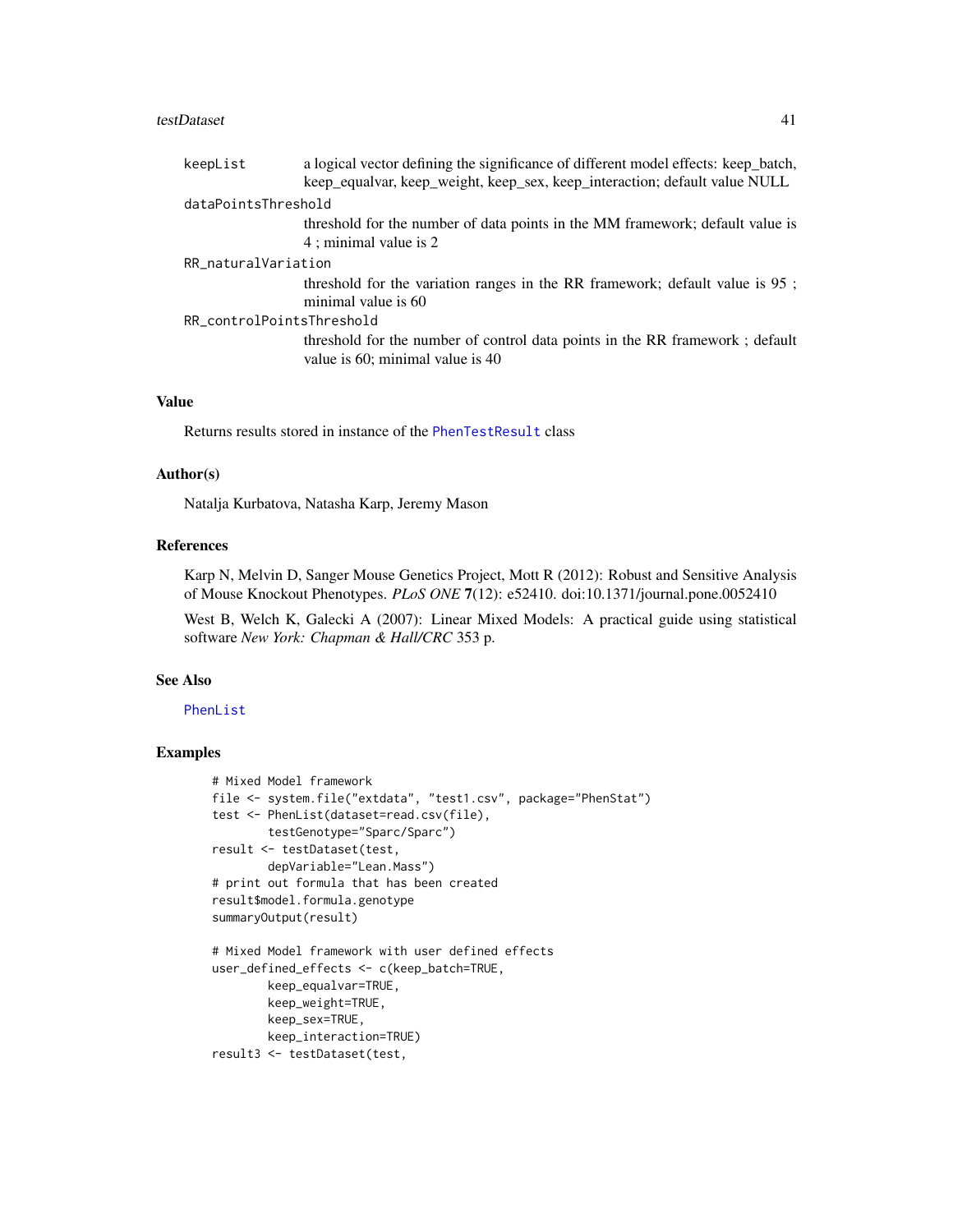```
depVariable="Lean.Mass",
        keepList=user_defined_effects)
# print out formula that has been created
result3$model.formula.genotype
summaryOutput(result3)
# Fisher Exact Test framework
file <- system.file("extdata", "test_categorical.csv", package="PhenStat")
test2 <- PhenList(dataset=read.csv(file),
        testGenotype="Aff3/Aff3")
result2 <- testDataset(test2,
        depVariable="Thoracic.Processes",
        method="FE")
summaryOutput(result2)
```
testFinalModel *Method "testFinalModel"*

#### Description

Performs diagnostic tests for Mixed Model quality of fit. There are no arguments checks assuming that function is called internally from the "finalModel" function. Otherwise should be used with precaution.

## Usage

testFinalModel(phenTestResult)

#### Arguments

phenTestResult instance of the [PhenTestResult](#page-21-1) class that comes from the function testDataset ; mandatory argument

#### Value

Returns a vector with model fitting results

#### Author(s)

Natalja Kurbatova, Natasha Karp, Jeremy Mason

## References

Karp N, Melvin D, Sanger Mouse Genetics Project, Mott R (2012): Robust and Sensitive Analysis of Mouse Knockout Phenotypes. *PLoS ONE* 7(12): e52410. doi:10.1371/journal.pone.0052410

West B, Welch K, Galecki A (2007): Linear Mixed Models: A practical guide using statistical software *New York: Chapman & Hall/CRC* 353 p.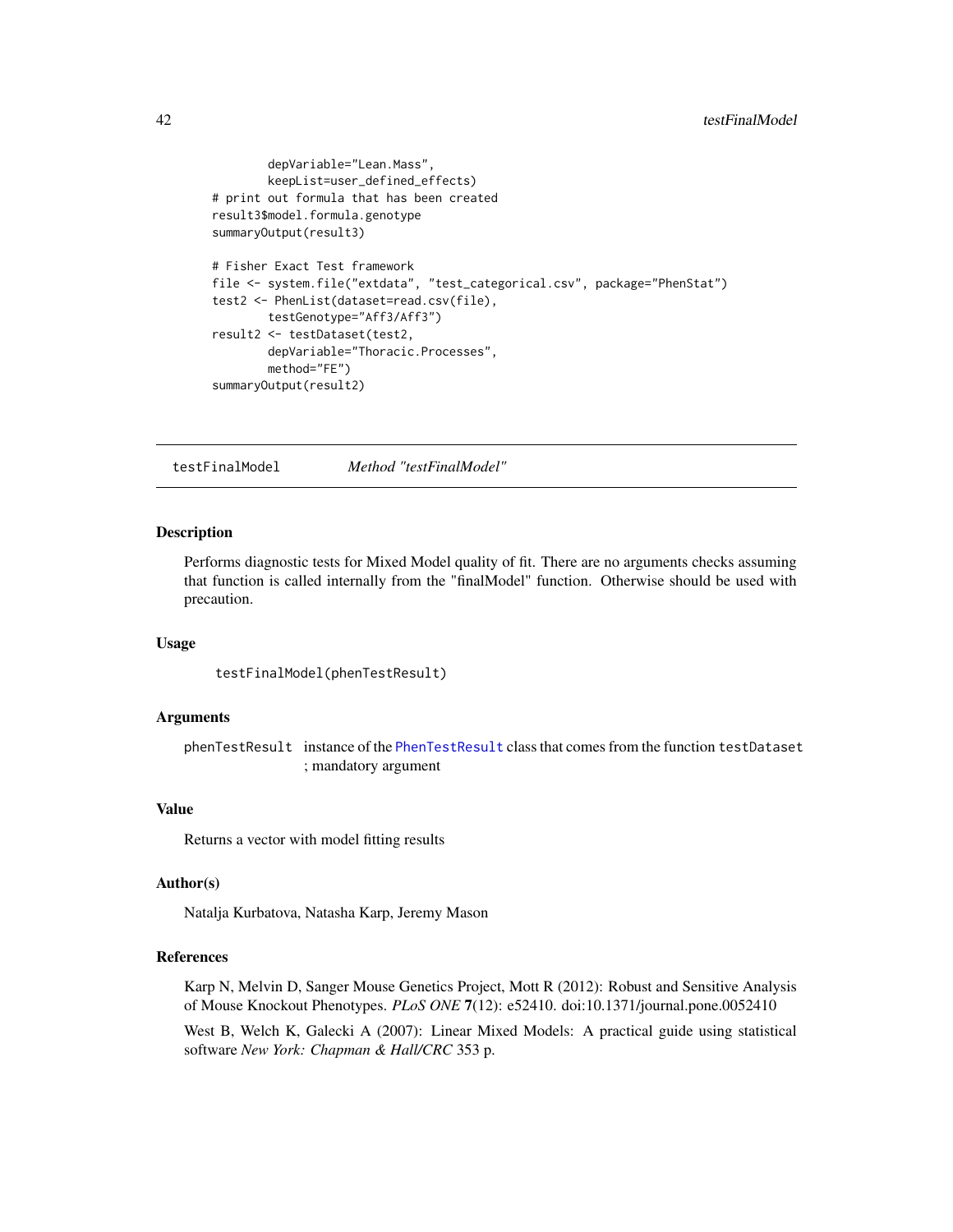#### <span id="page-42-0"></span>TFDataset 43

## See Also

[PhenTestResult](#page-21-1)

## Examples

```
file <- system.file("extdata", "test1.csv", package="PhenStat")
test <- PhenList(dataset=read.csv(file),
       testGenotype="Sparc/Sparc")
result <- testDataset(test,
       depVariable="Lean.Mass")
testFinalModel(result)
```
TFDataset *Method "TFDataset"*

## Description

Removes of all non-concurrent batches from the dataset. Returns dataset suitable for TF framework or original dataset if data removal was not successful.

#### Usage

```
TFDataset(phenList, depVariable, outputMessages=TRUE,
forDecisionTree = FALSE)
```
## Arguments

| phenList        | instance of the PhenList class; mandatory argument                                                                                   |
|-----------------|--------------------------------------------------------------------------------------------------------------------------------------|
| depVariable     | a character string defining the dependent variable of interest; mandatory argu-<br>ment                                              |
|                 | outputMessages flag: "FALSE" value to suppress output messages; "TRUE" value to show output<br>messages; default value TRUE          |
| forDecisionTree |                                                                                                                                      |
|                 | flag: "FALSE" value for normal procedure: "TRUE" value to indicate that is<br>called form decisionTree function; default value FALSE |

## Value

Returns dataset suitable for TF framework or original dataset if data removal was not successful.

## Author(s)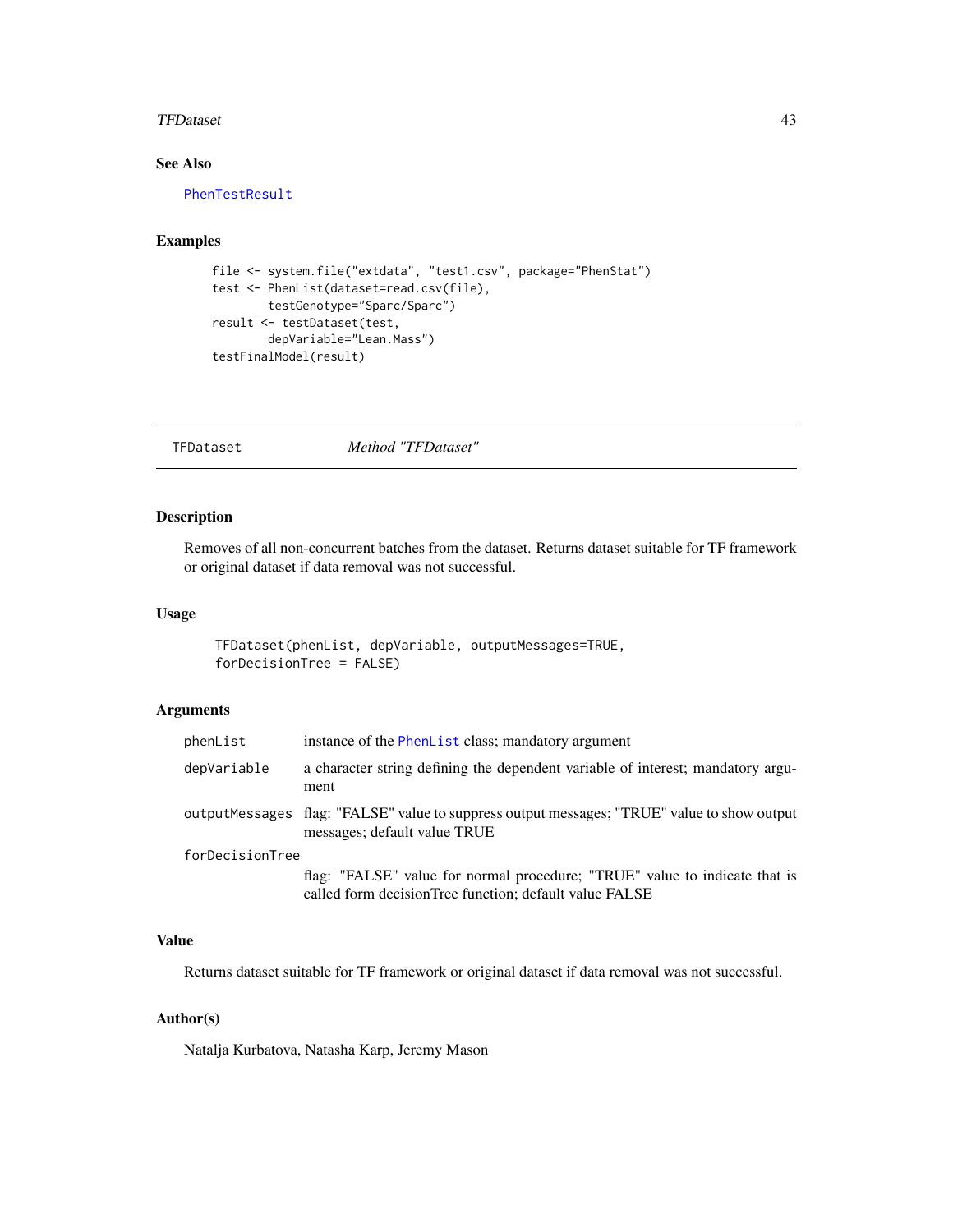<span id="page-43-0"></span>Karp N, Melvin D, Sanger Mouse Genetics Project, Mott R (2012): Robust and Sensitive Analysis of Mouse Knockout Phenotypes. *PLoS ONE* 7(12): e52410. doi:10.1371/journal.pone.0052410

West B, Welch K, Galecki A (2007): Linear Mixed Models: A practical guide using statistical software *New York: Chapman & Hall/CRC* 353 p.

## See Also

[PhenList](#page-18-1)

## Examples

```
file <- system.file("extdata", "test1.csv", package="PhenStat")
test <- PhenList(dataset=read.csv(file),
       testGenotype="Sparc/Sparc")
test2 <- TFDataset(test,"Lean.Mass")
```
vectorOutput *Method "vectorOutput"*

## **Description**

Wrapper for the model fitting results. Returns model fitting and testing results in a vector format. Assumes that modelling results are stored in the [PhenTestResult](#page-21-1) object (output from function [testDataset](#page-39-1)).

#### Usage

```
vectorOutput(phenTestResult, phenotypeThreshold = 0.01)
```
#### Arguments

phenTestResult instance of the [PhenTestResult](#page-21-1) class that comes from the function [testDataset](#page-39-1); mandatory argument

phenotypeThreshold

a numerical value defining the threshold to use in classificationTag; default value 0.01

#### Value

Returns a vector with model fitting results: model output summary and other values

## Author(s)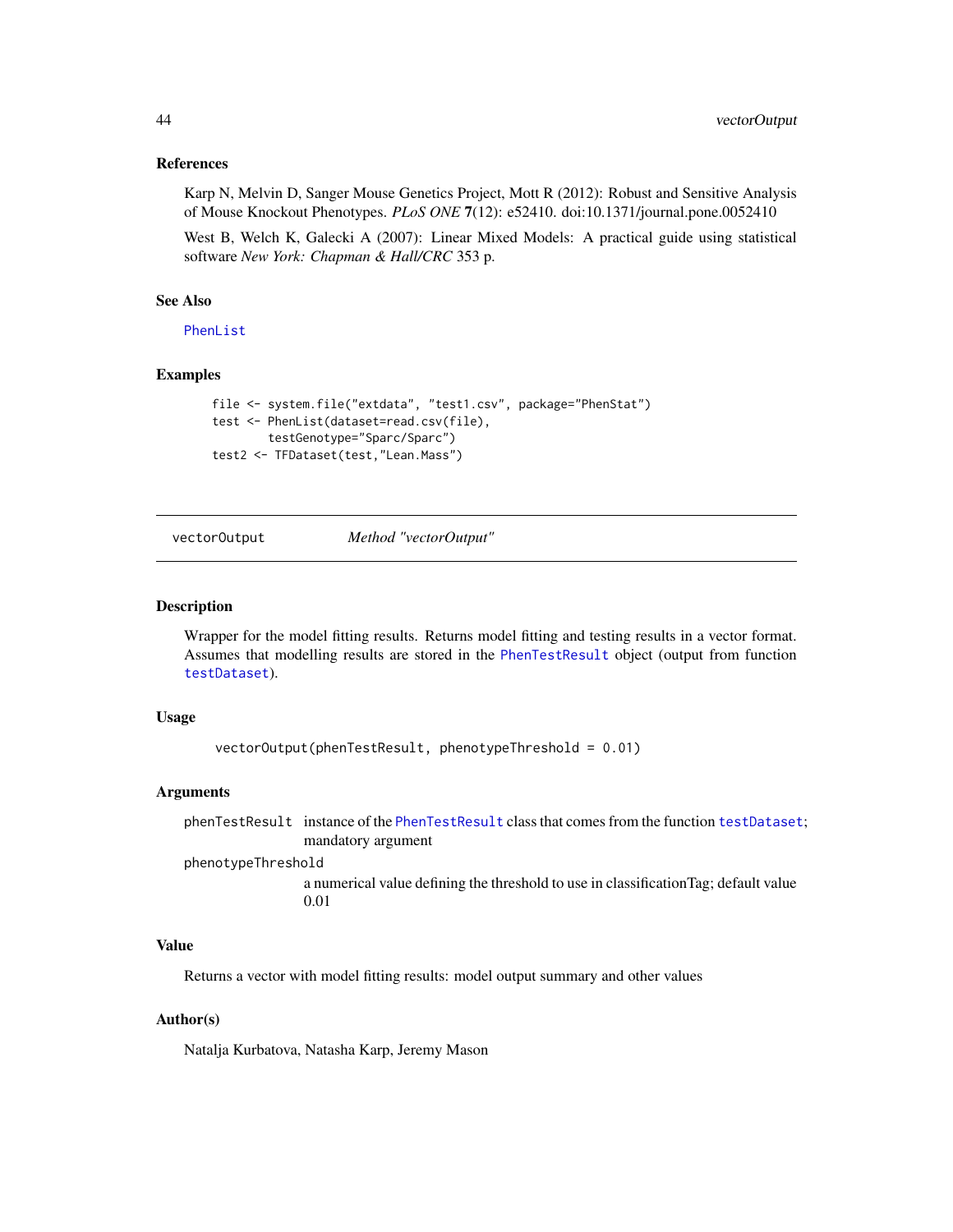<span id="page-44-0"></span>Karp N, Melvin D, Sanger Mouse Genetics Project, Mott R (2012): Robust and Sensitive Analysis of Mouse Knockout Phenotypes. *PLoS ONE* 7(12): e52410. doi:10.1371/journal.pone.0052410

West B, Welch K, Galecki A (2007): Linear Mixed Models: A practical guide using statistical software *New York: Chapman & Hall/CRC* 353 p.

## See Also

[PhenTestResult](#page-21-1)

## Examples

```
# Mixed Model framework
file <- system.file("extdata", "test1.csv", package="PhenStat")
test <- PhenList(dataset=read.csv(file),
        testGenotype="Sparc/Sparc")
result <- testDataset(test,
        depVariable="Lean.Mass")
vectorOutput(result)
# Fishe Exact Test framework
file <- system.file("extdata", "test_categorical.csv", package="PhenStat")
test2 <- PhenList(dataset=read.csv(file),
        testGenotype="Aff3/Aff3")
result2 <- testDataset(test2,
        depVariable="Thoracic.Processes",
        method="FE")
vectorOutput(result2)
```
vectorOutputMatrices *Method "vectorOutputMatrices"*

#### Description

Returns count matrices from Fisher Exact Test framework in a vector form. Note: Maximal supported number of dependent variable levels is 10.

#### Usage

```
vectorOutputMatrices(phenTestResult,outputMessages=TRUE)
```
## Arguments

| phenTestResult instance of the PhenTestResult class that comes from the function testDataset.                               |
|-----------------------------------------------------------------------------------------------------------------------------|
| mandatory argument                                                                                                          |
| outputMessages flag: "FALSE" value to suppress output messages; "TRUE" value to show output<br>messages; default value TRUE |
|                                                                                                                             |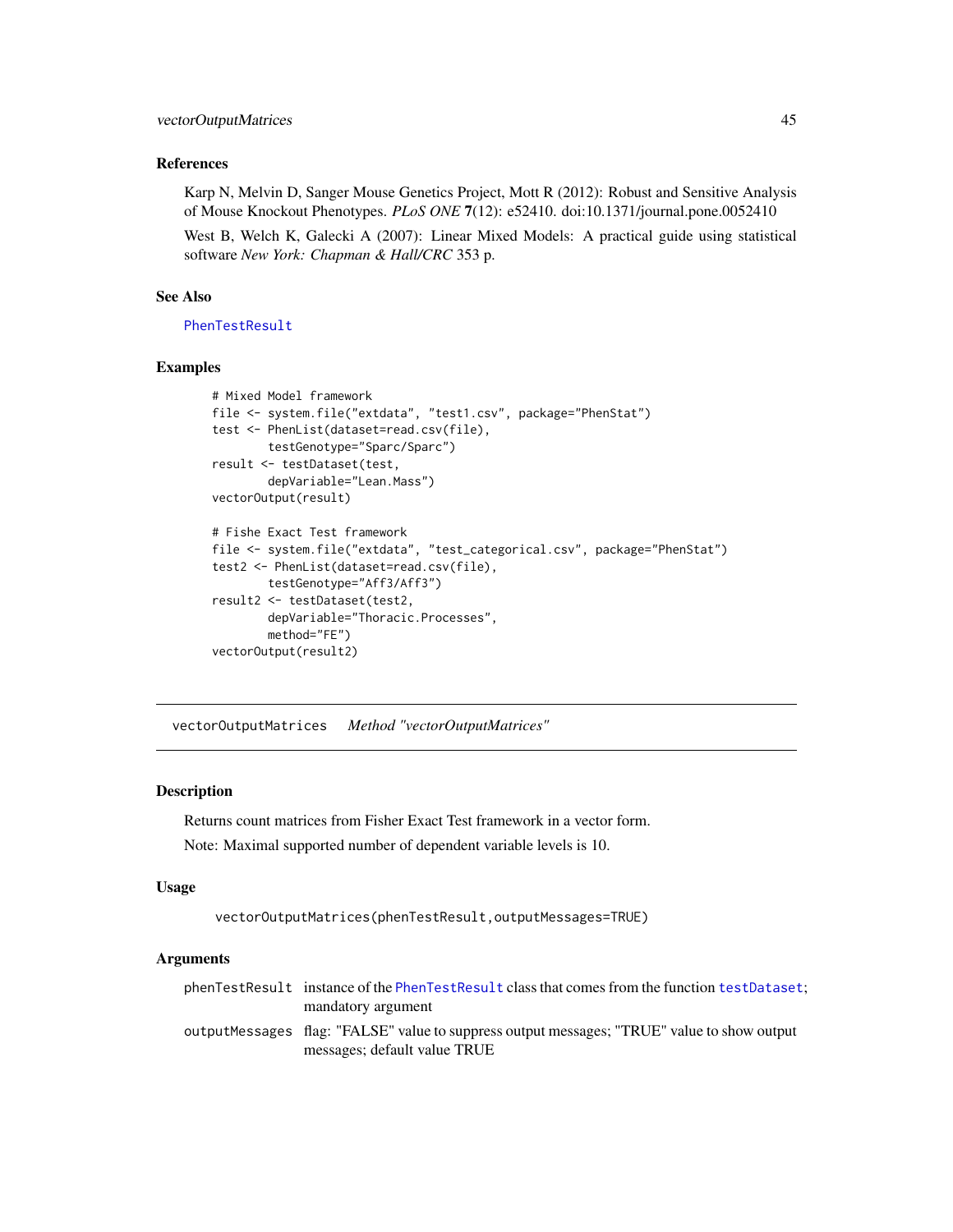Value

Returns a vector with count values.

## Author(s)

Natalja Kurbatova, Natasha Karp, Jeremy Mason

## References

Karp N, Melvin D, Sanger Mouse Genetics Project, Mott R (2012): Robust and Sensitive Analysis of Mouse Knockout Phenotypes. *PLoS ONE* 7(12): e52410. doi:10.1371/journal.pone.0052410

West B, Welch K, Galecki A (2007): Linear Mixed Models: A practical guide using statistical software *New York: Chapman & Hall/CRC* 353 p.

## See Also

[PhenTestResult](#page-21-1)

```
file <- system.file("extdata", "test_categorical.csv", package="PhenStat")
test <- PhenList(dataset=read.csv(file),
        testGenotype="Aff3/Aff3")
result <- testDataset(test,
        depVariable="Thoracic.Processes",
       method="FE")
vectorOutputMatrices(result)
```